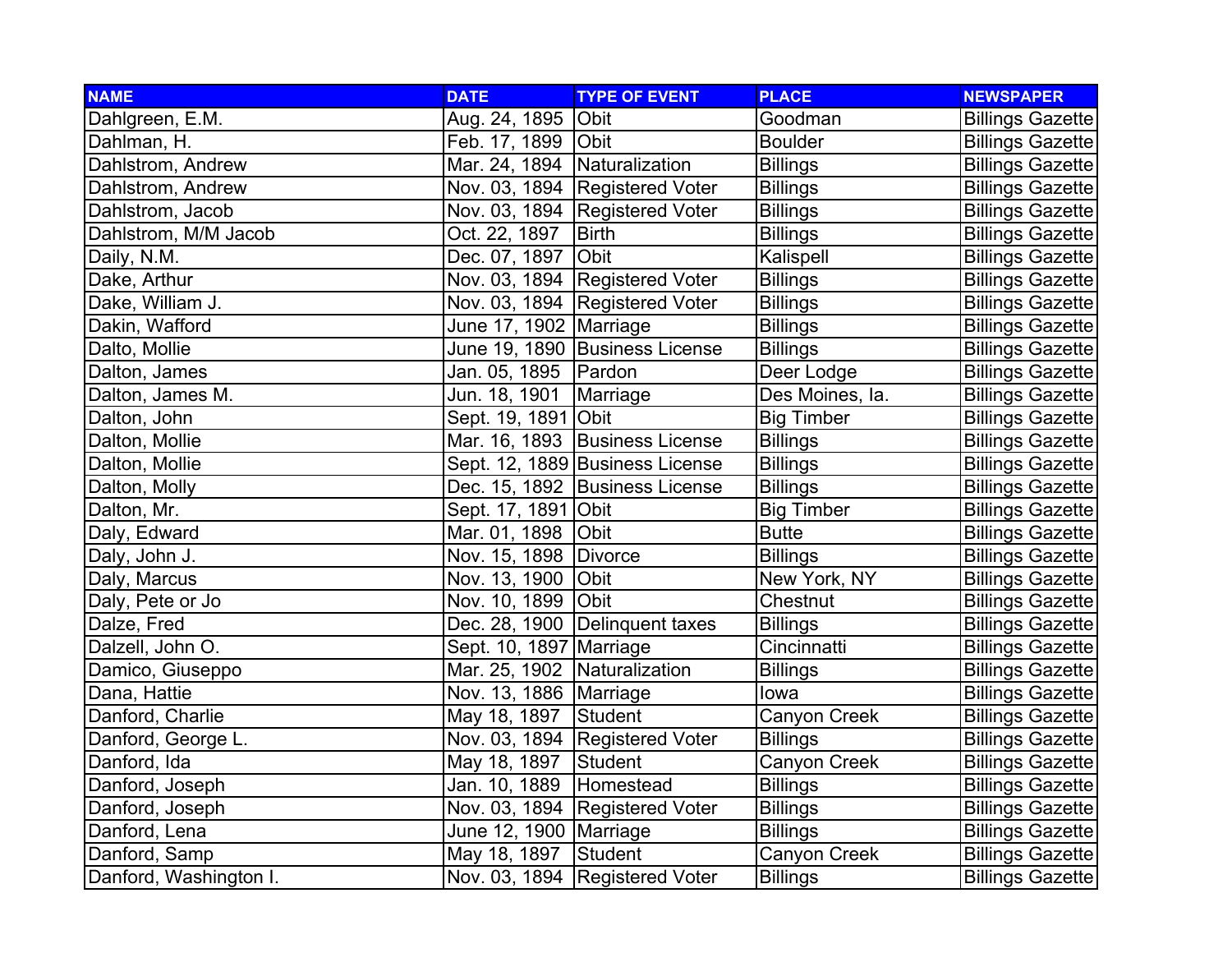| <b>NAME</b>              | <b>DATE</b>              | <b>TYPE OF EVENT</b>           | <b>PLACE</b>      | <b>NEWSPAPER</b>        |
|--------------------------|--------------------------|--------------------------------|-------------------|-------------------------|
| Danforth, M/M            | Oct. 09, 1885            | <b>Birth</b>                   | Missoula          | <b>Billings Gazette</b> |
| Dangelo, Luigi           | Mar. 17, 1896            | Obit                           | Huntley           | <b>Billings Gazette</b> |
| Daniels, Joseph          | Feb. 03                  | Obit                           | <b>Unionville</b> | <b>Billings Gazette</b> |
| Daniels, M/M T.M.        | Mar. 05, 1886            | <b>Birth</b>                   | Helena            | <b>Billings Gazette</b> |
| Daniels, Mrs. Maggie     | Oct. 19, 1895            | Taxpayer                       | <b>Billings</b>   | <b>Billings Gazette</b> |
| Daniels, Olivia          | Nov. 10, 1892   Marriage |                                | <b>Billings</b>   | <b>Billings Gazette</b> |
| Daniels, R.H.            | Oct. 05, 1900            | Teacher                        | <b>Billings</b>   | <b>Billings Gazette</b> |
| Danner, Freddie          | May 21, 1897             | Obit                           | Pocatello, Id.    | <b>Billings Gazette</b> |
| Danow, Nina              | Oct. 12, 1895            | Student                        | <b>Billings</b>   | <b>Billings Gazette</b> |
| Danzier, Frank           | Dec. 26, 1902            | Delinquent taxes               | <b>Billings</b>   | <b>Billings Gazette</b> |
| Darby, Ed                | May 01, 1884             | Obit                           | <b>Belknap</b>    | <b>Billings Gazette</b> |
| Darling, Barney J.       |                          | Nov. 03, 1894 Registered Voter | <b>Billings</b>   | <b>Billings Gazette</b> |
| Darnell, Calvin R.       | May 21, 1892             | Obit                           | <b>Miles City</b> | <b>Billings Gazette</b> |
| Darnell, Pvt.            | May 12, 1892             | Obit                           | Ft. Keogh         | <b>Billings Gazette</b> |
| Darrington, Lee          | Mar. 27, 1890            | Marriage                       | Livingston        | <b>Billings Gazette</b> |
| Darrow, Nina             | Apr. 27, 1895            | Student                        | <b>Billings</b>   | <b>Billings Gazette</b> |
| Darrow, Nina             | Oct. 06, 1896            | Student                        | <b>Billings</b>   | <b>Blgs. Gazette</b>    |
| Dauphin, A.D.            |                          | Dec. 28, 1900 Delinquent taxes | <b>Billings</b>   | <b>Billings Gazette</b> |
| Dauphin, A.V.            |                          | Dec. 26, 1902 Delinquent taxes | <b>Billings</b>   | <b>Billings Gazette</b> |
| Dauphin, A.V.            | Jan. 03, 1902            | Delinquent taxes               | <b>Billings</b>   | <b>Billings Gazette</b> |
| Davenport, George        | Aug. 12, 1893            | Obit                           | <b>Big Horn</b>   | <b>Billings Gazette</b> |
| Davenport, William H.    |                          | Nov. 03, 1894 Registered Voter | <b>Billings</b>   | <b>Billings Gazette</b> |
| Davey, William           | May 15, 1900             | Marriage                       | <b>Billings</b>   | <b>Billings Gazette</b> |
| David, David "Hobo Dave" | Dec. 03, 1901            | Obit                           | <b>Bridger</b>    | <b>Billings Gazette</b> |
| Davidson, B.F.           | May 18, 1900             | Committed to asylum Billings   |                   | <b>Billings Gazette</b> |
| Davidson, Della          | June 4, 1901             | <b>Business license</b>        | <b>Billings</b>   | <b>Billings Gazette</b> |
| Davidson, E.A.           | Dec. 28, 1900            | Delinquent taxes               | <b>Billings</b>   | <b>Billings Gazette</b> |
| Davidson, George         | April 13, 1897           | <b>Obit</b>                    | <b>Billings</b>   | <b>Billings Gazette</b> |
| Davidson, George W.      |                          | Nov. 03, 1894 Registered Voter | <b>Billings</b>   | <b>Billings Gazette</b> |
| Davidson, Georgie        | May 8, 1900              | <b>Student</b>                 | <b>Billings</b>   | <b>Billings Gazette</b> |
| Davidson, James          | Mar. 23, 1895            | <b>Obit</b>                    | Daley's Ranch     | <b>Billings Gazette</b> |
| Davidson, John           | Aug. 09, 1888   Marriage |                                | Sage Creek        | <b>Billings Gazette</b> |
| Davidson, Minnie         | Nov. 09, 1896   Marriage |                                | <b>Butte</b>      | <b>Blgs. Gazette</b>    |
| Davidson, Mrs. E.N.      |                          | Dec. 26, 1902 Delinquent taxes | <b>Billings</b>   | <b>Billings Gazette</b> |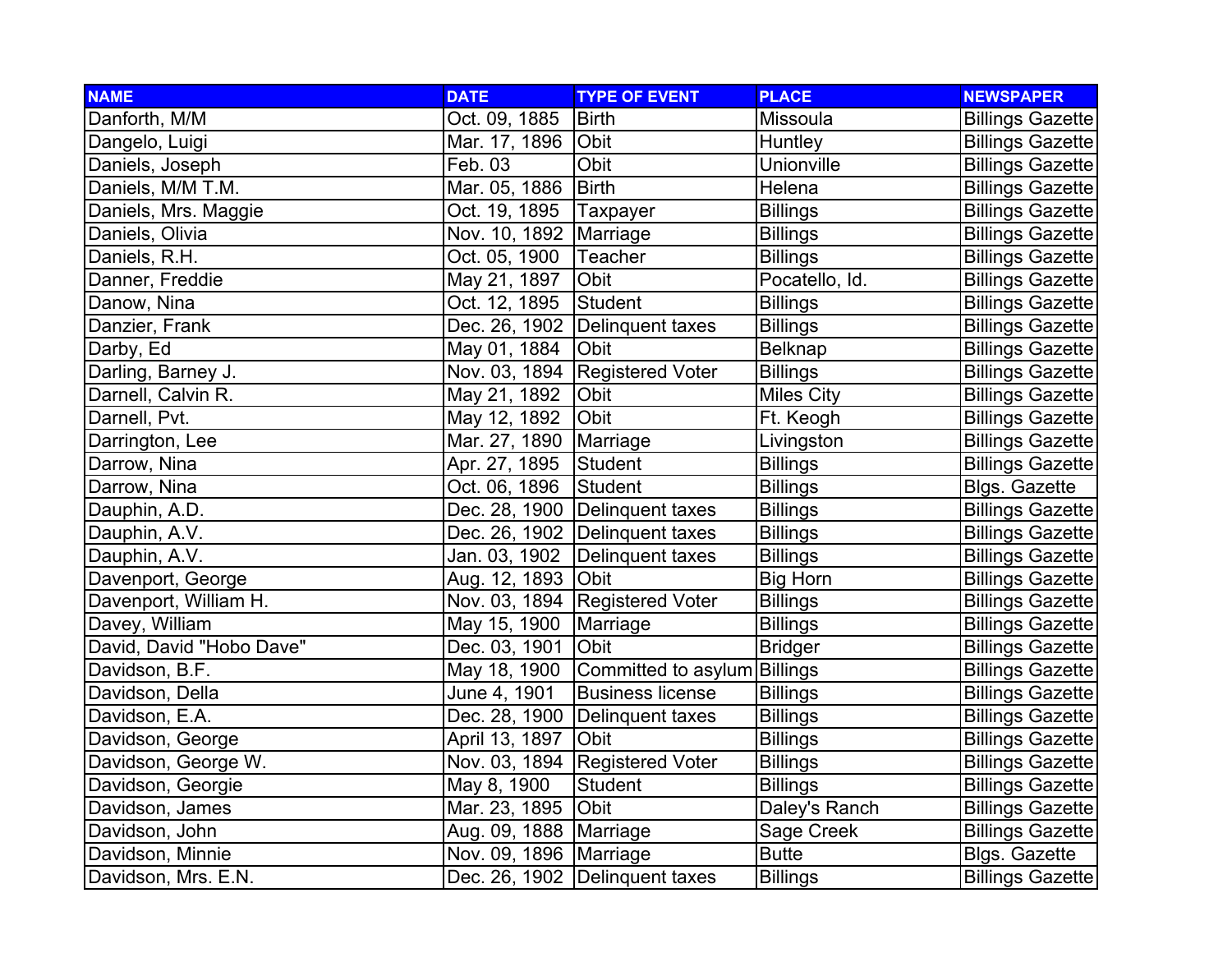| <b>NAME</b>           | <b>DATE</b>              | <b>TYPE OF EVENT</b>             | <b>PLACE</b>      | <b>NEWSPAPER</b>        |
|-----------------------|--------------------------|----------------------------------|-------------------|-------------------------|
| Davidson, Mrs. E.N.   | Jan. 03, 1902            | Delinquent taxes                 | Park City         | <b>Billings Gazette</b> |
| Davidson, R.A.        |                          | Dec. 26, 1902 Delinquent taxes   | <b>Billings</b>   | <b>Billings Gazette</b> |
| Davidson, R.A.        |                          | Jan. 03, 1902 Delinquent taxes   | <b>Billings</b>   | <b>Billings Gazette</b> |
| Davidson, Thomas C.   | July 25, 1891            | Marriage                         | <b>Billings</b>   | <b>Billings Gazette</b> |
| Davidson, Tom         | July 21, 1899            | Obit                             | <b>Billings</b>   | <b>Billings Gazette</b> |
| Davidson, Victor H.   | Apr. 14, 1883            | Obit                             | Dillon            | <b>Billings Gazette</b> |
| Davis, A.H.           | Oct. 14, 1893            | Marriage                         | <b>Red Lodge</b>  | <b>Billings Gazette</b> |
| Davis, Alice          | Apr. 06, 1900            | Marriage                         | Columbus          | <b>Billings Gazette</b> |
| Davis, Alice          | Mar. 30, 1900            | Marriage                         | Columbus          | <b>Billings Gazette</b> |
| Davis, Andrew Jackson | Aug. 17, 1895            | Obit                             | <b>Butte</b>      | <b>Billings Gazette</b> |
| Davis, Anna           | Dec. 31, 1886   Marriage |                                  | <b>Timberline</b> | <b>Billings Gazette</b> |
| Davis, Ben            | Apr. 26, 1901            | Obit                             | <b>Blue Creek</b> | <b>Billings Gazette</b> |
| Davis, Benjamin S.    |                          | Nov. 03, 1894 Registered Voter   | <b>Billings</b>   | <b>Billings Gazette</b> |
| Davis, Charles        | Aug. 08, 1889 Obit       |                                  | Spokane           | <b>Billings Gazette</b> |
| Davis, Charles A.     | May 24, 1893             | Marriage                         | Wyoming           | <b>Billings Gazette</b> |
| Davis, David T.       | Mar. 06, 1896            | Obit                             | Anaconda          | <b>Billings Gazette</b> |
| Davis, Dr. T.A.       | Dec. 05, 1889 Obit       |                                  | Tacoma            | <b>Billings Gazette</b> |
| Davis, F.M.           |                          | Dec. 28, 1900   Delinquent taxes | <b>Billings</b>   | <b>Billings Gazette</b> |
| Davis, Flo            | May 6, 1896              | Student                          | <b>Billings</b>   | <b>Billings Gazette</b> |
| Davis, Florence       | Feb. 05, 1897            | <b>Student</b>                   | <b>Billings</b>   | <b>Billings Gazette</b> |
| Davis, Florence       | Jan. 05, 1895 Student    |                                  | <b>Billings</b>   | <b>Billings Gazette</b> |
| Davis, Florence       | June 4, 1896             | Student                          | <b>Billings</b>   | <b>Blgs. Gazette</b>    |
| Davis, Florence       | May 06, 1898             | Student                          | <b>Billings</b>   | <b>Billings Gazette</b> |
| Davis, Florence       | Oct. 06, 1896            | Student                          | <b>Billings</b>   | <b>Blgs. Gazette</b>    |
| Davis, Florence       | Oct. 12, 1895            | Student                          | <b>Billings</b>   | <b>Billings Gazette</b> |
| Davis, Florence       | Oct. 20, 1894            | Student                          | <b>Billings</b>   | <b>Billings Gazette</b> |
| Davis, George         | Feb. 05, 1897            | Student                          | <b>Billings</b>   | <b>Billings Gazette</b> |
| Davis, George R.      | Oct. 24, 1899            | Marriage                         | <b>Billings</b>   | <b>Billings Gazette</b> |
| Davis, Gertrude       | Jan. 05, 1895            | Student                          | <b>Billings</b>   | <b>Billings Gazette</b> |
| Davis, Gertrude       | May 06, 1898             | Student                          | <b>Billings</b>   | <b>Billings Gazette</b> |
| Davis, Gertrude       | Oct. 06, 1896            | Student                          | <b>Billings</b>   | Blgs. Gazette           |
| Davis, Gertrude       | Oct. 20, 1894            | Student                          | <b>Billings</b>   | <b>Billings Gazette</b> |
| Davis, Guy            | Nov. 11, 1893 Student    |                                  | <b>Billings</b>   | <b>Billings Gazette</b> |
| Davis, Harry          | Apr. 06, 1893            | Student                          | <b>Billings</b>   | <b>Billings Gazette</b> |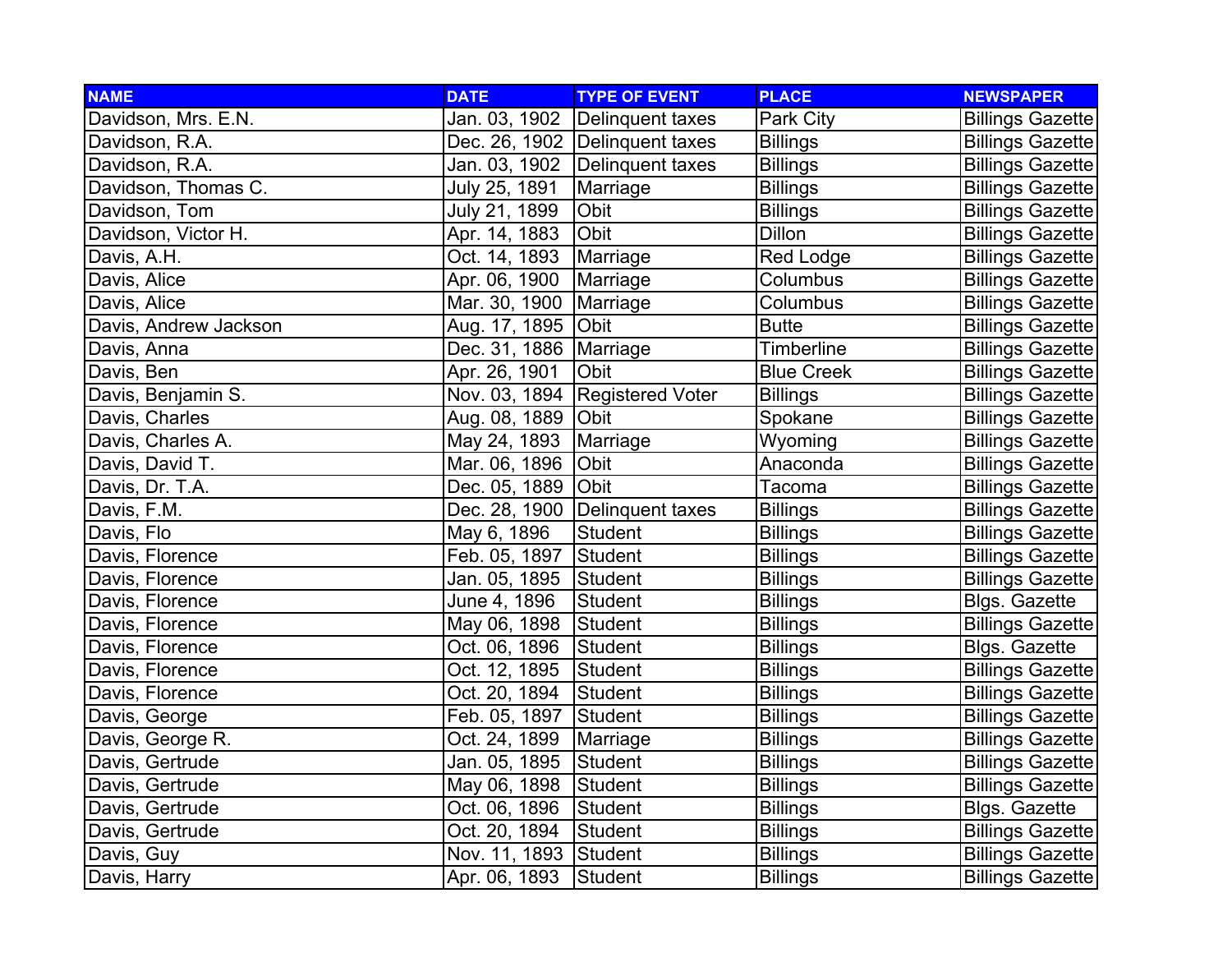| <b>NAME</b>              | <b>DATE</b>              | <b>TYPE OF EVENT</b>             | <b>PLACE</b>                              | <b>NEWSPAPER</b>        |
|--------------------------|--------------------------|----------------------------------|-------------------------------------------|-------------------------|
| Davis, Harry             | Feb. 10, 1894 Student    |                                  | <b>Billings</b>                           | <b>Billings Gazette</b> |
| Davis, Harry             | Jan. 05, 1895 Student    |                                  | <b>Billings</b>                           | <b>Billings Gazette</b> |
| Davis, Harry             | May 06, 1898             | Student                          | <b>Billings</b>                           | <b>Billings Gazette</b> |
| Davis, Harry             | May 6, 1896              | <b>Student</b>                   | <b>Billings</b>                           | <b>Billings Gazette</b> |
| Davis, Harry             | Oct. 06, 1896            | <b>Student</b>                   | <b>Billings</b>                           | <b>Blgs. Gazette</b>    |
| Davis, Isaac             | Nov. 09, 1885            | Marriage                         |                                           | <b>Billings Gazette</b> |
| Davis, J.E.              | Mar. 20, 1900            | Obit                             | Red Lodge                                 | <b>Billings Gazette</b> |
| Davis, J.P.              |                          | Dec. 30, 1898 Delinquent taxes   | <b>Billings</b>                           | <b>Billings Gazette</b> |
| Davis, J.P.              | Jan. 06, 1899            | Delinquent taxes                 | <b>Billings</b>                           | <b>Billings Gazette</b> |
| Davis, Jane L.           | Nov. 19, 1891            | Homestead                        | <b>Billings</b>                           | <b>Billings Gazette</b> |
| Davis, Jesse             | May 11, 1895             | Obit                             | <b>Warm Springs</b>                       | <b>Billings Gazette</b> |
| Davis, John              | June 28, 1898 Obit       |                                  | <b>Bridger</b>                            | <b>Billings Gazette</b> |
| Davis, John A.           | Feb. 02, 1893            | Obit                             | Victoria                                  | <b>Billings Gazette</b> |
| Davis, John J.           | Feb. 03, 1886   Marriage |                                  | Yellowstone Co.                           | <b>Billings Gazette</b> |
| Davis, John J.           |                          | Nov. 03, 1894   Registered Voter | <b>Billings</b>                           | <b>Billings Gazette</b> |
| Davis, John L.           | Oct. 01, 1892            | Obit                             | Minnesota                                 | <b>Billings Gazette</b> |
| Davis, John P.           |                          | Nov. 03, 1894 Registered Voter   | <b>Billings</b>                           | <b>Billings Gazette</b> |
| Davis, John W.H.         | Dec. 24, 1897            | <b>Obit</b>                      | <b>Yellowstone Park</b>                   | <b>Billings Gazette</b> |
| Davis, Judge A.J.        | Aug. 01, 1891            | Obit                             | <b>Butte</b>                              | <b>Billings Gazette</b> |
| Davis, Kitty May         | May 28, 1901             | Marriage                         | <b>Billings</b>                           | <b>Billings Gazette</b> |
| Davis, M/M Earle (child) | Oct. 07, 1902            | Obit                             | <b>Miles City</b>                         | <b>Billings Gazette</b> |
| Davis, Mabel             | Feb. 13, 1900            | Marriage                         | Wagner, Indian Territory Billings Gazette |                         |
| Davis, Mabel             | Nov. 22, 1898   Marriage |                                  | Columbus                                  | <b>Billings Gazette</b> |
| Davis, Margaret Ann      | Dec. 08, 1899   Marriage |                                  | Laurel                                    | <b>Billings Gazette</b> |
| Davis, Morgan            | Nov. 16, 1885   Marriage |                                  | <b>Butte</b>                              | <b>Billings Gazette</b> |
| Davis, Mr.               | July 13, 1900            | Obit                             | Logan                                     | <b>Billings Gazette</b> |
| Davis, Mr. J.P.          | Dec. 27, 1887            | Marriage                         | <b>Billings</b>                           | <b>Billings Gazette</b> |
| Davis, Mrs. Etta         | Jan. 19, 1900            | Obit                             | <b>Belgrade</b>                           | <b>Billings Gazette</b> |
| Davis, Mrs. G.R.         | Aug. 18, 1899            | <b>Obit</b>                      | <b>Billings</b>                           | <b>Billings Gazette</b> |
| Davis, Mrs. J.L.         | Jan. 05, 1895            | <b>Delinquent Taxes</b>          | <b>Billings</b>                           | <b>Billings Gazette</b> |
| Davis, Mrs. J.P.         | Jan. 03, 1902            | Delinquent taxes                 | <b>Billings</b>                           | <b>Billings Gazette</b> |
| Davis, Mrs. Will Arthur  | Nov. 28, 1885            | Obit                             | Maiden                                    | <b>Billings Gazette</b> |
| Davis, Oscar             | May 8, 1900              | Student                          | <b>Billings</b>                           | <b>Billings Gazette</b> |
| Davis, Oscar             | Feb. 10, 1894            | Student                          | <b>Billings</b>                           | <b>Billings Gazette</b> |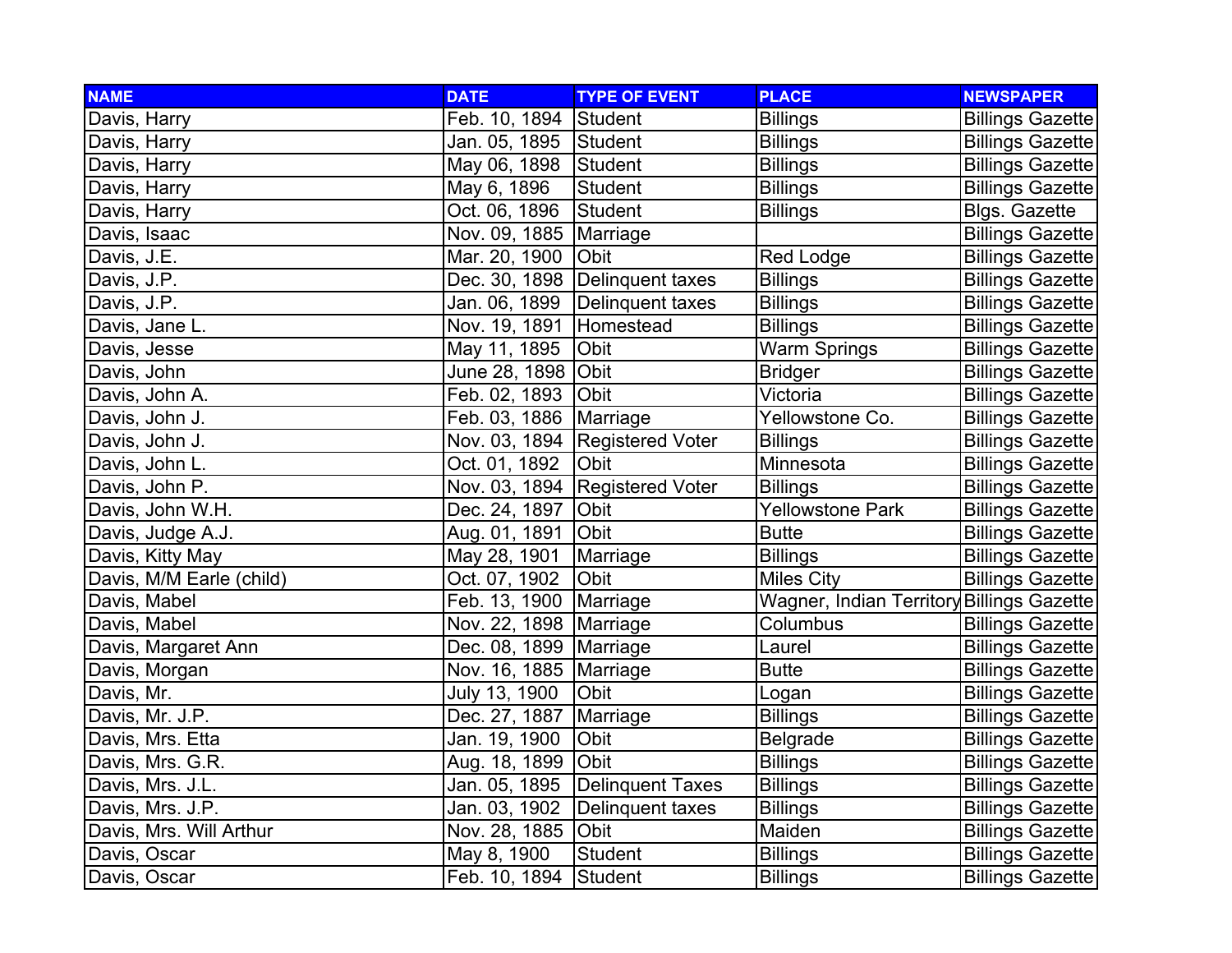| <b>NAME</b>          | <b>DATE</b>              | <b>TYPE OF EVENT</b>             | <b>PLACE</b>            | <b>NEWSPAPER</b>        |
|----------------------|--------------------------|----------------------------------|-------------------------|-------------------------|
| Davis, Oscar         | Jan. 05, 1895            | Student                          | <b>Billings</b>         | <b>Billings Gazette</b> |
| Davis, Oscar         | Jan. 10, 1899            | Student                          | <b>Billings</b>         | <b>Billings Gazette</b> |
| Davis, Oscar         | Nov. 11, 1893 Student    |                                  | <b>Billings</b>         | <b>Billings Gazette</b> |
| Davis, Oscar         | Oct. 06, 1896            | Student                          | <b>Billings</b>         | <b>Blgs. Gazette</b>    |
| Davis, Percy         | Dec. 22, 1894            | Obit                             | Helena                  | <b>Billings Gazette</b> |
| Davis, Richard       | May 06, 1898             | Student                          | <b>Billings</b>         | <b>Billings Gazette</b> |
| Davis, Robert F.     | June 4, 1901             | Obit                             | Red Lodge               | <b>Billings Gazette</b> |
| Davis, Robert L.     | July 07, 1892            | Marriage                         | Red Lodge               | <b>Billings Gazette</b> |
| Davis, Roy           | Dec. 30, 1893 Student    |                                  | <b>Billings</b>         | <b>Billings Gazette</b> |
| Davis, Roy           | Feb. 10, 1894 Student    |                                  | <b>Billings</b>         | <b>Billings Gazette</b> |
| Davis, Roy           | Jan. 05, 1895            | Student                          | <b>Billings</b>         | <b>Billings Gazette</b> |
| Davis, Samuel        | Jan. 25, 1901            | Marriage                         | <b>Billings</b>         | <b>Billings Gazette</b> |
| Davis, Samuel Sumner | Feb. 12, 1897            | Marriage                         | <b>Crow Reservation</b> | <b>Billings Gazette</b> |
| Davis, Spencer E.    | Jan. 03, 1896            | TDelinquent taxes                | <b>Billings</b>         | <b>Billings Gazette</b> |
| Davis, Spencer E.    | Jan. 05, 1895            | Delinquent Taxes                 | <b>Billings</b>         | <b>Billings Gazette</b> |
| Davis, T.A.          | Jan. 05, 1895            | Delinquent Taxes                 | <b>Billings</b>         | <b>Billings Gazette</b> |
| Davis, W. (Judge)    | Nov. 28, 1899 Obit       |                                  | <b>Bozeman</b>          | <b>Billings Gazette</b> |
| Davis, William       |                          | Dec. 30, 1898   Delinquent taxes | <b>Billings</b>         | <b>Billings Gazette</b> |
| Davis, William       | Feb. 03, 1886   Marriage |                                  | Yellowstone Co.         | <b>Billings Gazette</b> |
| Davis, William       | Jan. 06, 1899            | Delinquent taxes                 | <b>Billings</b>         | <b>Billings Gazette</b> |
| Davis, William       | Jan. 11, 1898            | Marriage                         | <b>Billings</b>         | <b>Billings Gazette</b> |
| Davis, William       |                          | Nov. 03, 1894 Registered Voter   | <b>Billings</b>         | <b>Billings Gazette</b> |
| Davis, William G.    | May 13, 1902             | Obit                             | <b>Boulder</b>          | <b>Billings Gazette</b> |
| Davis, Willie        | May 06, 1898             | Student                          | <b>Billings</b>         | <b>Billings Gazette</b> |
| Davison, J.T.        | Jan. 01, 1897            | Delinquent taxes                 | <b>Billings</b>         | <b>Billings Gazette</b> |
| Davison, R.A.        | Jan. 01, 1897            | Delinquent taxes                 | <b>Billings</b>         | <b>Billings Gazette</b> |
| Dawdell, C.          | Dec. 24, 1897            | <b>TDelinquent taxes</b>         | <b>Billings</b>         | <b>Billings Gazette</b> |
| Dawdell, C.          | Jan. 06, 1899            | Delinquent taxes                 | <b>Billings</b>         | <b>Billings Gazette</b> |
| Dawdell, G.          |                          | Dec. 30, 1898 Delinquent taxes   | <b>Billings</b>         | <b>Billings Gazette</b> |
| Dawes, Rosie         | Aug. 13, 1887            | Marriage                         | <b>Ubet</b>             | <b>Billings Gazette</b> |
| Dawse, Jesse         | Oct. 31, 1891            | Obit                             | <b>Billings</b>         | <b>Billings Gazette</b> |
| Day, Joseph          | Dec. 31, 1886   Marriage |                                  | Timberline              | <b>Billings Gazette</b> |
| Day, Michael         | June 08, 1886 Obit       |                                  | Deer Lodge              | <b>Billings Gazette</b> |
| Daylong, Ella        | Aug. 01, 1899   Marriage |                                  | <b>Billings</b>         | <b>Billings Gazette</b> |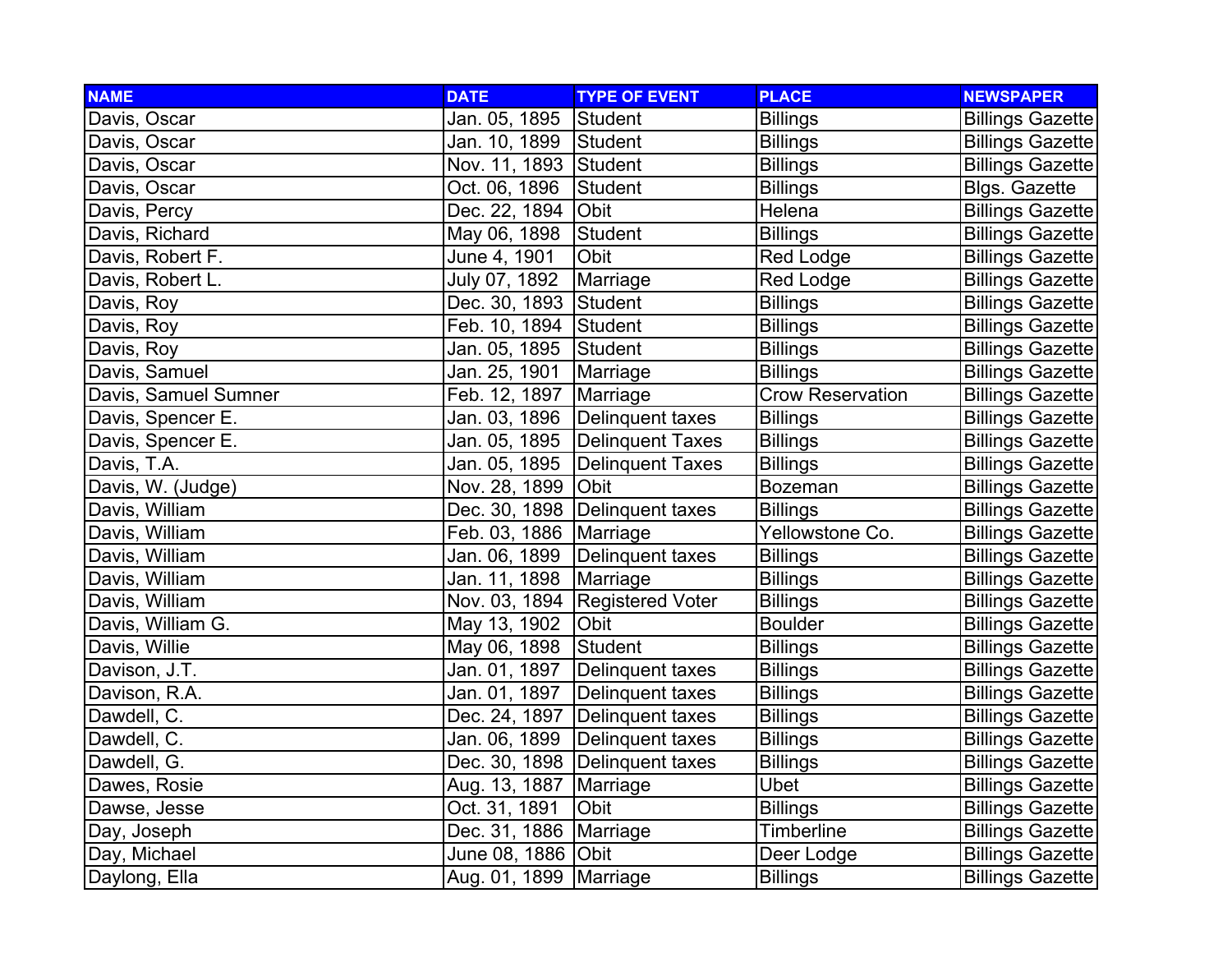| <b>NAME</b>            | <b>DATE</b>              | <b>TYPE OF EVENT</b>           | <b>PLACE</b>       | <b>NEWSPAPER</b>        |
|------------------------|--------------------------|--------------------------------|--------------------|-------------------------|
| De Camp, Wm.           | May 19, 1892             | Obit                           | <b>Billings</b>    | <b>Billings Gazette</b> |
| De Ruyter, Eugenie     | Aug. 11, 1892   Marriage |                                | <b>Butte</b>       | <b>Billings Gazette</b> |
| de Young, Martin       | Aug. 02, 1901            | Marriage                       | Klondike, Wy.      | <b>Billings Gazette</b> |
| Deadgend, T.R.         | June 30, 1892 Obit       |                                | Myersburg          | <b>Billings Gazette</b> |
| Deal, M/M William      | Aug. 05, 1898            | Birth                          | Huntley            | <b>Billings Gazette</b> |
| Deal, M/M William      | Jan. 05, 1893            | <b>Birth</b>                   | <b>Billings</b>    | <b>Billings Gazette</b> |
| Deal, M/M William      | May 30, 1891             | <b>Birth</b>                   | Huntley            | <b>Billings Gazette</b> |
| Deal, M/M William H.   | May 28, 1891             | <b>Birth</b>                   | Huntley            | <b>Billings Gazette</b> |
| Deal, M/M Wm. (infant) | Jan. 12, 1895            | Obit                           | Huntley            | <b>Billings Gazette</b> |
| Deal, M/M Wm. H.       | May 28, 1891             | <b>Birth</b>                   | Huntley            | <b>Billings Gazette</b> |
| Deal, William          | Jan. 01, 1897            | Delinquent taxes               | <b>Billings</b>    | <b>Billings Gazette</b> |
| Deal, William          | Oct. 06, 1894            | <b>Business License</b>        | <b>Billings</b>    | <b>Billings Gazette</b> |
| Deal, Wm. (child)      | Dec. 27, 1895 Obit       |                                | Huntley            | <b>Billings Gazette</b> |
| Dean, B.W.             |                          | Dec. 15, 1892 Business License | <b>Billings</b>    | <b>Billings Gazette</b> |
| Dean, B.W.             |                          | Mar. 15, 1893 Business License | <b>Billings</b>    | <b>Billings Gazette</b> |
| Dean, Helmer           | Mar. 15, 1898            | Obit                           | Fossil, WY.        | <b>Billings Gazette</b> |
| Dean, Margaret         | Apr. 05, 1901            | Marriage                       | <b>Billings</b>    | <b>Billings Gazette</b> |
| Deasey, Maude          | May 14, 1901             | Marriage                       | Boulder, MT        | <b>Billings Gazette</b> |
| DeBorde, M/M Jesse     | Feb. 05, 1886            | <b>Birth</b>                   | Jimtown            | <b>Billings Gazette</b> |
| DeCamp, William        | May 21, 1892             | Obit                           | <b>Billings</b>    | <b>Billings Gazette</b> |
| Deckart, T.H.          |                          | June 17, 1902 Business license | <b>Billings</b>    | <b>Billings Gazette</b> |
| Decker, Percy L.       | July 25, 1899            | Obit                           | <b>Great Falls</b> | <b>Billings Gazette</b> |
| Deckert, Abbie         | Jan. 10, 1899            | <b>Student</b>                 | <b>Billings</b>    | <b>Billings Gazette</b> |
| Deckert, M/M Tom       | Nov. 19, 1897            | <b>Birth</b>                   | <b>Billings</b>    | <b>Billings Gazette</b> |
| Deegan, James J.       | Jan. 16, 1892            | <b>Divorce</b>                 | <b>Billings</b>    | <b>Billings Gazette</b> |
| Deegan, Mrs. Jennie    | Jan. 16, 1892            | <b>Divorce</b>                 | <b>Billings</b>    | <b>Billings Gazette</b> |
| Deem, Pvt. James       | May 08, 1886             | Obit                           | Ft. Custer         | <b>Billings Gazette</b> |
| Deer, Dan              | Oct. 26, 1897            | Committed to asylum Billings   |                    | <b>Billings Gazette</b> |
| Deering, Mr.           | Aug. 08, 1902            | Obit                           | Sappington, Mt.    | <b>Billings Gazette</b> |
| Dehoney, Peter N.      |                          | Nov. 03, 1894 Registered Voter | <b>Billings</b>    | <b>Billings Gazette</b> |
| Deitz, Burr            | June 27, 1899 Obit       |                                | Chicago            | <b>Billings Gazette</b> |
| Delaney, Ella          | Dec. 25, 1890            | Student                        | <b>Billings</b>    | <b>Billings Gazette</b> |
| Delaney, Mr.           | Sept. 28, 1900 Obit      |                                | <b>Billings</b>    | <b>Billings Gazette</b> |
| Delaney, Patrick       | Oct. 15, 1892            | Naturalization                 | <b>Billings</b>    | <b>Billings Gazette</b> |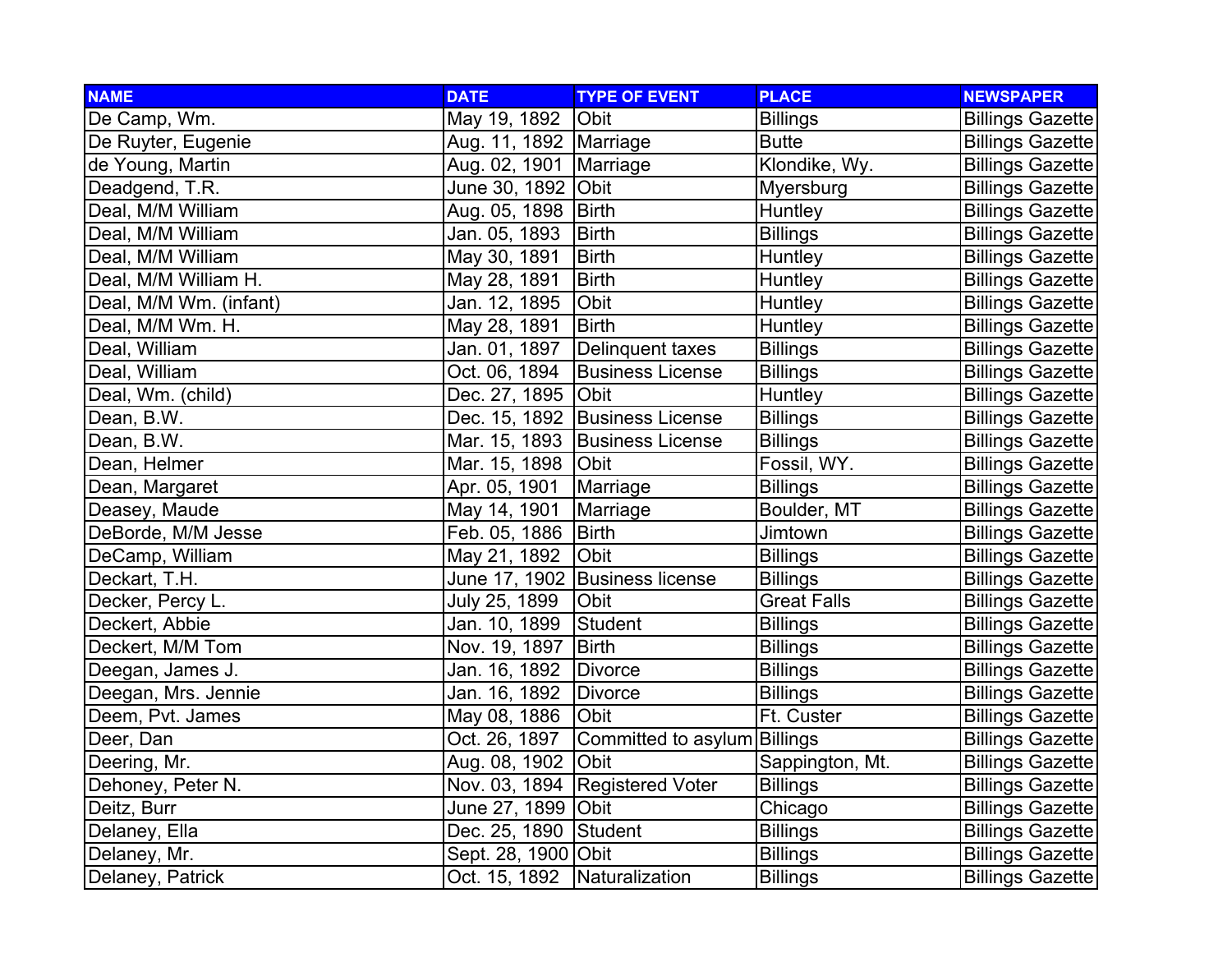| <b>NAME</b>                       | <b>DATE</b>              | <b>TYPE OF EVENT</b>             | <b>PLACE</b>          | <b>NEWSPAPER</b>        |
|-----------------------------------|--------------------------|----------------------------------|-----------------------|-------------------------|
| Delfoss, Georgianna               | Jan. 10, 1902            | Marriage                         | <b>Billings</b>       | <b>Billings Gazette</b> |
| Delfoss, Matilda                  | Aug. 04, 1899   Marriage |                                  | <b>Billings</b>       | <b>Billings Gazette</b> |
| Delisle, Damas                    | May 21, 1901             | Divorce                          | <b>Billings</b>       | <b>Billings Gazette</b> |
| Delisle, Damas                    | Oct. 18, 1901            | <b>Divorce</b>                   | <b>Billings</b>       | <b>Billings Gazette</b> |
| Delisle, Helen                    | May 21, 1901             | <b>Divorce</b>                   | <b>Billings</b>       | <b>Billings Gazette</b> |
| Delisle, Helen                    | Oct. 18, 1901            | Divorce                          | <b>Billings</b>       | <b>Billings Gazette</b> |
| Dellwa, Lizze                     | Oct. 19, 1895            | Marriage                         | <b>Billings</b>       | <b>Billings Gazette</b> |
| Delong, Mr.                       | Mar. 26, 1901            | Obit                             | <b>Billings</b>       | <b>Billings Gazette</b> |
| Delto, H.                         |                          | Jan. 03, 1896   Delinquent taxes | <b>Billings</b>       | <b>Billings Gazette</b> |
| Delto, Herman                     |                          | Dec. 30, 1898   Delinquent taxes | <b>Billings</b>       | <b>Billings Gazette</b> |
| Delto, Hermon                     |                          | Jan. 06, 1899 Delinquent taxes   | <b>Billings</b>       | <b>Billings Gazette</b> |
| DeMaris, Charles                  | Apr. 01, 1898            | Marriage                         | <b>Big Horn Basin</b> | <b>Billings Gazette</b> |
| Demming, W.R.                     |                          | Dec. 28, 1900   Delinquent taxes | <b>Billings</b>       | <b>Billings Gazette</b> |
| Demorest, Walter C.               | Jan. 31, 1899            | O.                               | <b>Billings</b>       | <b>Billings Gazette</b> |
| Dempsey, J.                       | Aug. 07, 1884            | Obit                             | <b>Miles City</b>     | <b>Billings Gazette</b> |
| Demsey, James J.                  | Jan. 03, 1899            | Obit                             | <b>Billings</b>       | <b>Billings Gazette</b> |
| Deneen, Jerry                     | Nov. 28, 1889   Marriage |                                  | Wyoming               | <b>Billings Gazette</b> |
| Dening, Thomas                    | Oct. 30, 1900            | Obit                             | Rimini                | <b>Billings Gazette</b> |
| Denn, John                        | May 10, 1888             | Obit                             | Helena                | <b>Billings Gazette</b> |
| Denneseon, Mary (aka Smith, Mary) | Sept. 23, 1893 Obit      |                                  | <b>Billings</b>       | <b>Billings Gazette</b> |
| Dennie, Dan                       |                          | Nov. 03, 1894 Registered Voter   | <b>Billings</b>       | <b>Billings Gazette</b> |
| Denning, Alexander                | Nov. 23, 1885   Marriage |                                  | Helena                | <b>Billings Gazette</b> |
| Dennis, F.M.                      |                          | Dec. 28, 1900   Delinquent taxes | <b>Billings</b>       | <b>Billings Gazette</b> |
| Dennis, F.M.                      | Feb. 01, 1898 Obit       |                                  | <b>Billings</b>       | <b>Billings Gazette</b> |
| Dennis, J.A.                      |                          | Sept. 17, 1891 Business License  | <b>Billings</b>       | <b>Billings Gazette</b> |
| Dennis, J.J.                      |                          | Dec. 26, 1902   Delinquent taxes | <b>Billings</b>       | <b>Billings Gazette</b> |
| Dennison, J.                      |                          | Sept. 06, 1888 Business License  | <b>Billings</b>       | <b>Billings Gazette</b> |
| Dennison, J.A.                    |                          | Mar. 16, 1893   Business License | <b>Billings</b>       | <b>Billings Gazette</b> |
| Dennison, J.A.                    |                          | Mar. 17, 1892 Business License   | <b>Billings</b>       | <b>Billings Gazette</b> |
| Dennison, James                   |                          | Mar. 07, 1889 Business License   | <b>Billings</b>       | <b>Billings Gazette</b> |
| Dennison, James                   |                          | Mar. 12, 1891 Business License   | <b>Billings</b>       | <b>Billings Gazette</b> |
| Dennison, James A.                |                          | June 19, 1890 Business License   | <b>Billings</b>       | <b>Billings Gazette</b> |
| Dennison, John                    | Dec. 21, 1895 Obit       |                                  | Canyon Creek          | <b>Billings Gazette</b> |
| Dennison, John M.                 |                          | Nov. 03, 1894   Registered Voter | <b>Billings</b>       | <b>Billings Gazette</b> |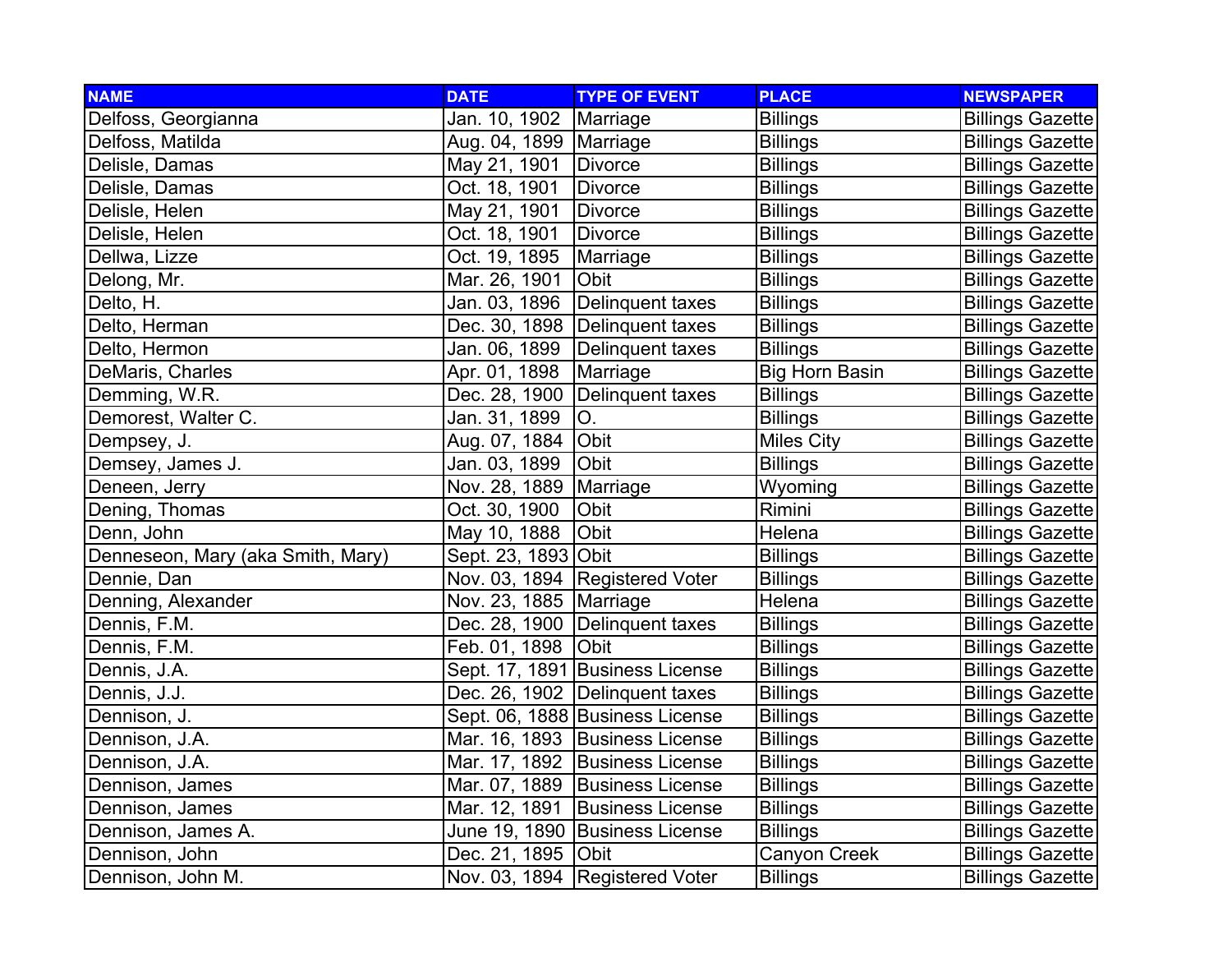| <b>NAME</b>             | <b>DATE</b>               | <b>TYPE OF EVENT</b>             | <b>PLACE</b>       | <b>NEWSPAPER</b>        |
|-------------------------|---------------------------|----------------------------------|--------------------|-------------------------|
| Dennison, John M.       | Nov. 06, 1890   Marriage  |                                  | Canyon Creek       | <b>Billings Gazette</b> |
| Dennison, Mrs. John     | Oct. 31, 1889             | <b>Obit</b>                      | <b>Billings</b>    | <b>Billings Gazette</b> |
| Denny, Harry A.         | Sept. 19, 1896 Marriage   |                                  | Livingston         | <b>Blgs. Gazette</b>    |
| Denny, L.               |                           | June 17, 1902 Business license   | <b>Billings</b>    | <b>Billings Gazette</b> |
| Denny, L.               |                           | Dec. 13, 1901 Business license   | <b>Billings</b>    | <b>Billings Gazette</b> |
| Denny, Lemuel           | June 4, 1901              | <b>Business license</b>          | <b>Billings</b>    | <b>Billings Gazette</b> |
| Denny, Mrs. M.E.        | Jan. 05, 1895             | <b>Delinquent Taxes</b>          | <b>Billings</b>    | <b>Billings Gazette</b> |
| Denslow, David          | Mar. 11, 1898             | Obit                             | Glasgow            | <b>Billings Gazette</b> |
| Denton, Thomas          | Sept. 1, 1896             | Obit                             | Whitehall          | <b>Blgs. Gazette</b>    |
| Denton, W.B.            | Dec. 13, 1901             | <b>Business license</b>          | <b>Billings</b>    | <b>Billings Gazette</b> |
| Denver, Charles A.      | Jan. 09, 1900             | Obit                             | <b>Billings</b>    | <b>Billings Gazette</b> |
| Depew, Dr. E.E.         | Oct. 24, 1891             | Marriage                         | <b>Demersville</b> | <b>Billings Gazette</b> |
| Derby, Frank D.         | Dec. 23, 1902   Marriage  |                                  | <b>Billings</b>    | <b>Billings Gazette</b> |
| Descher, Minnie         | Sept. 23, 1893   Marriage |                                  | <b>Miles City</b>  | <b>Billings Gazette</b> |
| Desmond, Patrick        | Nov. 23, 1885   Marriage  |                                  | <b>Blacktail</b>   | <b>Billings Gazette</b> |
| Deverell, M/M S.K.      | July 16, 1891             | <b>Birth</b>                     | Park City          | <b>Billings Gazette</b> |
| Deverell, Samuel K.     | Apr. 17, 1890             | Homestead                        | <b>Billings</b>    | <b>Billings Gazette</b> |
| Deverill, M/M Sam K.    | July 18, 1891             | <b>Birth</b>                     | Park City          | <b>Billings Gazette</b> |
| Devider, Hubert         | July 4, 1902              | Obit                             | Lewistown          | <b>Billings Gazette</b> |
| Devrill, M/M S. K.      | Dec. 08, 1894             | <b>Birth</b>                     | Park City          | <b>Billings Gazette</b> |
| Dewar, C.A.             | Dec. 24, 1897             | Delinquent taxes                 | <b>Billings</b>    | <b>Billings Gazette</b> |
| Dewar, C.A.             | Jan. 01, 1897             | Delinquent taxes                 | <b>Billings</b>    | <b>Billings Gazette</b> |
| Dewar, Charles (estate) | Jan. 03, 1902             | Delinquent taxes                 | <b>Billings</b>    | <b>Billings Gazette</b> |
| Dewar, Charles A.       |                           | Dec. 28, 1900 Delinquent taxes   | <b>Billings</b>    | <b>Billings Gazette</b> |
| Dewar, Charles A.       |                           | Nov. 03, 1894   Registered Voter | <b>Billings</b>    | <b>Billings Gazette</b> |
| Dewar, Martha           |                           | Dec. 28, 1900 Delinquent taxes   | <b>Billings</b>    | <b>Billings Gazette</b> |
| Dewar, Martha W.        | Jan. 03, 1902             | Delinquent taxes                 | <b>Billings</b>    | <b>Billings Gazette</b> |
| Dewar, Mrs. Martha      | Dec. 24, 1897             | Delinquent taxes                 | <b>Billings</b>    | <b>Billings Gazette</b> |
| DeWitt, Charles         | Dec. 13, 1886             | Obit                             | Helena             | <b>Billings Gazette</b> |
| Dewitt, Mr. D.          | July 13, 1887             | Obit                             | Garrison           | <b>Billings Gazette</b> |
| Deyarmon, Thomas        | July 25, 1902             | Obit                             | Virginia City?     | <b>Billings Gazette</b> |
| Diamond, M/M E.J.       | June 20, 1891             | Birth                            | <b>Stillwater</b>  | <b>Billings Gazette</b> |
| Diamond, R.J.           | Feb. 19, 1891             | Naturalization                   |                    | <b>Billings Gazette</b> |
| Dick, (soldier)         | Apr. 26, 1883             | Obit                             | <b>Billings</b>    | <b>Billings Gazette</b> |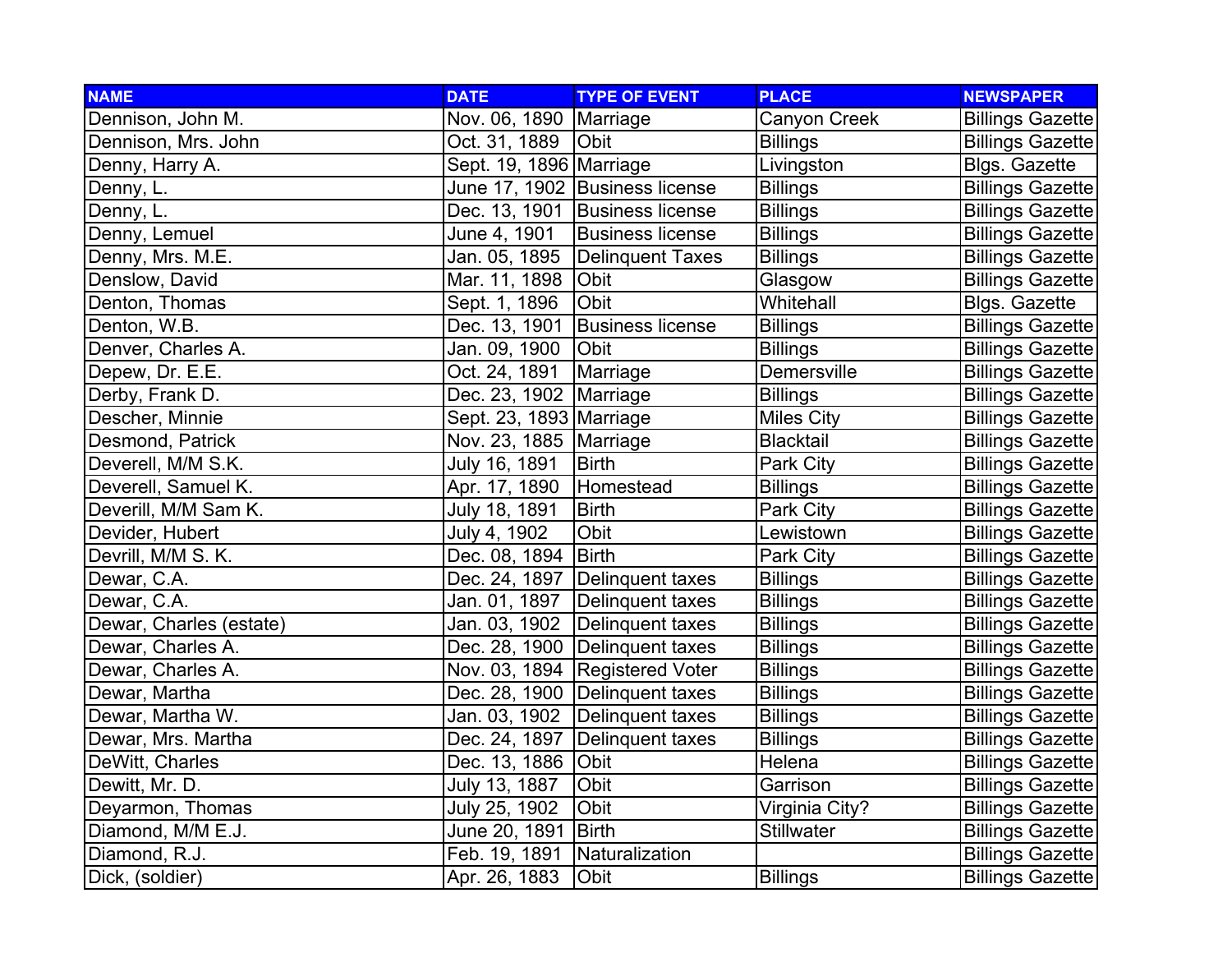| <b>NAME</b>          | <b>DATE</b>                | <b>TYPE OF EVENT</b>             | <b>PLACE</b>       | <b>NEWSPAPER</b>        |
|----------------------|----------------------------|----------------------------------|--------------------|-------------------------|
| Dick, Dell           | Aug. 17, 1897              | Obit                             | Helena             | <b>Billings Gazette</b> |
| Dickerson, J.S.      | Nov. 29, 1888 Obit         |                                  | Helena             | <b>Billings Gazette</b> |
| Dickerson, Raymond   | May 8, 1900                | <b>Student</b>                   | <b>Billings</b>    | <b>Billings Gazette</b> |
| Dickey & Webb        |                            | Mar. 17, 1892 Business License   | <b>Billings</b>    | <b>Billings Gazette</b> |
| Dickey, Otis         |                            | June 16, 1892 Business License   | <b>Billings</b>    | <b>Billings Gazette</b> |
| Dickey, Rose M.      | Mar. 07, 1902   Marriage   |                                  | Rockvale           | <b>Billings Gazette</b> |
| Dickey, William      |                            | Nov. 03, 1894   Registered Voter | <b>Billings</b>    | <b>Billings Gazette</b> |
| Dickie, James E.     | Sept. 14, 1900   Homestead |                                  | <b>Billings</b>    | <b>Billings Gazette</b> |
| Dickie, James Edward | Sept. 16, 1896 Marriage    |                                  | <b>Billings</b>    | <b>Billings Gazette</b> |
| Dickinson, George A. |                            | Dec. 28, 1900 Delinquent taxes   | <b>Billings</b>    | <b>Billings Gazette</b> |
| Dickinson, Harry B.  | May 10, 1886 Marriage      |                                  | <b>Great Falls</b> | <b>Billings Gazette</b> |
| Dickson, George      | May 01, 1884               | Obit                             | <b>Bozeman</b>     | <b>Billings Gazette</b> |
| Dickson, Will        | Jan. 15, 1901              | Committed to asylum Warm Springs |                    | <b>Billings Gazette</b> |
| Diggs, Mr.           | Aug. 22, 1896 Obit         |                                  | Coulson            | Blgs. Gazette           |
| Dilby, M/M A.C.      | Feb. 05, 1891              | Birth                            | <b>Billings</b>    | <b>Billings Gazette</b> |
| Dilen, J.            |                            | Dec. 24, 1897   Delinquent taxes | <b>Billings</b>    | <b>Billings Gazette</b> |
| Dilen, M.J.          |                            | Dec. 30, 1898   Delinguent taxes | <b>Billings</b>    | <b>Billings Gazette</b> |
| Dilen, M.J.          |                            | Jan. 06, 1899 Delinquent taxes   | <b>Billings</b>    | <b>Billings Gazette</b> |
| Dill, George         |                            | Dec. 26, 1902   Delinquent taxes | <b>Billings</b>    | <b>Billings Gazette</b> |
| Dilley, A.C.         |                            | Dec. 28, 1900   Delinquent taxes | <b>Billings</b>    | <b>Billings Gazette</b> |
| Dilley, Alexander C. |                            | Nov. 03, 1894 Registered Voter   | <b>Billings</b>    | <b>Billings Gazette</b> |
| Dilley, Corrinne     | Nov. 11, 1893 Student      |                                  | <b>Billings</b>    | <b>Billings Gazette</b> |
| Dilley, Jessie       | May 25, 1897               | Obit                             | <b>Billings</b>    | <b>Billings Gazette</b> |
| Dilley, M/M A.C.     | Feb. 10, 1894              | <b>Birth</b>                     | <b>Billings</b>    | <b>Billings Gazette</b> |
| Dilley, Sam          | Mar. 31, 1894 Student      |                                  | <b>Billings</b>    | <b>Billings Gazette</b> |
| Dilworth, Col. J.R.  | July 16, 1891              | Obit                             | Red Lodge          | <b>Billings Gazette</b> |
| Dilworth, Hattie     | Sept. 13, 1883   Marriage  |                                  | <b>Billings</b>    | <b>Billings Gazette</b> |
| Dilworth, J.R.       | July 11, 1891              | Obit                             | <b>Dilworth</b>    | <b>Billings Gazette</b> |
| Dilworth, Mary A.    | Sept. 13, 1883 Marriage    |                                  | <b>Billings</b>    | <b>Billings Gazette</b> |
| Diment, Henry        |                            | Jan. 01, 1897   Delinquent taxes | <b>Billings</b>    | <b>Billings Gazette</b> |
| Diment, Henry        |                            | Dec. 26, 1902 Delinquent taxes   | <b>Billings</b>    | <b>Billings Gazette</b> |
| Diment, Henry        |                            | Jan. 03, 1902 Delinquent taxes   | <b>Billings</b>    | <b>Billings Gazette</b> |
| Dimet, Henry         |                            | Dec. 28, 1900 Delinquent taxes   | <b>Billings</b>    | <b>Billings Gazette</b> |
| Dimmick, Avenill     | July 6, 1897               | Obit                             | Lead, S.D.         | <b>Billings Gazette</b> |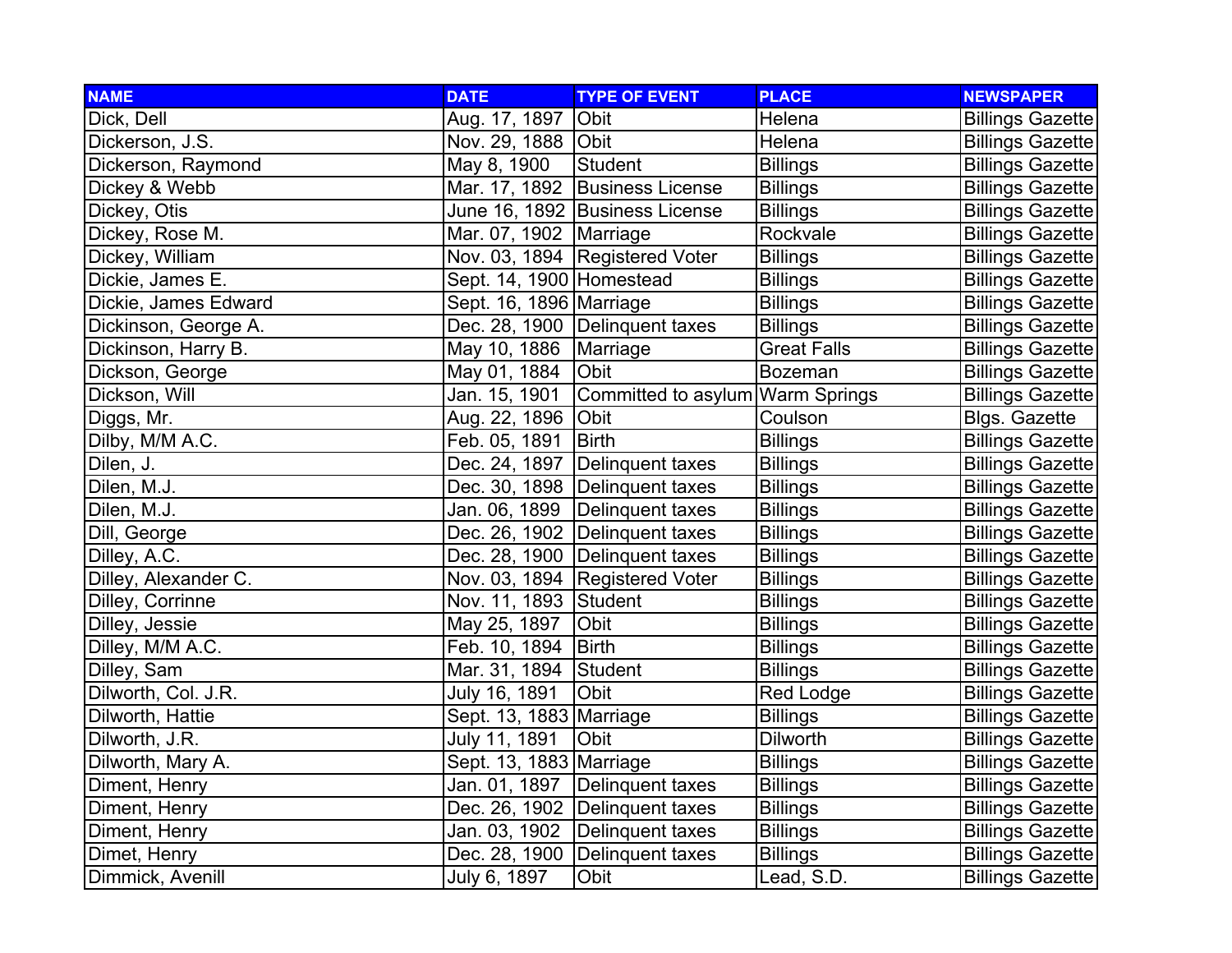| <b>NAME</b>               | <b>DATE</b>                    | <b>TYPE OF EVENT</b>             | <b>PLACE</b>    | <b>NEWSPAPER</b>        |
|---------------------------|--------------------------------|----------------------------------|-----------------|-------------------------|
| Dinmod, John              | July 15, 1896                  | Naturalization                   | <b>Billings</b> | <b>Blgs. Gazette</b>    |
| Dinning, Margaret         | Oct. 22, 1901                  | Divorce                          | <b>Billings</b> | <b>Billings Gazette</b> |
| Dinning, Marguerette      | Apr. 02, 1901                  | Divorce                          | <b>Billings</b> | <b>Billings Gazette</b> |
| Dinning, Robert           | Apr. 02, 1901                  | Divorce                          | <b>Billings</b> | <b>Billings Gazette</b> |
| Dinning, Robert           | Oct. 22, 1901                  | Divorce                          | <b>Billings</b> | <b>Billings Gazette</b> |
| Dire, Antonio             | Mar. 25, 1902 Naturalization   |                                  | <b>Billings</b> | <b>Billings Gazette</b> |
| Dire, Nicola              | Mar. 25, 1902   Naturalization |                                  | <b>Billings</b> | <b>Billings Gazette</b> |
| Disch, Henry              |                                | Nov. 03, 1894   Registered Voter | <b>Billings</b> | <b>Billings Gazette</b> |
| Disch, M/M Henry          | Dec 02, 1898                   | <b>Birth</b>                     | <b>Billings</b> | <b>Billings Gazette</b> |
| Disch, M/M Henry          | Dec. 02, 1893                  | <b>Birth</b>                     | <b>Billings</b> | <b>Billings Gazette</b> |
| Disch, M/M Henry          | Feb. 28, 1896                  | <b>Birth</b>                     | <b>Billings</b> | <b>Billings Gazette</b> |
| Disch, M/M Henry          | Oct. 29, 1901                  | <b>Birth</b>                     | <b>Billings</b> | <b>Billings Gazette</b> |
| Disch, M/M Henry (infant) | Feb. 02, 1895                  | Obit                             | <b>Billings</b> | <b>Billings Gazette</b> |
| Dittman, Mr.              | July 23, 1891                  | Obit                             | Castle          | <b>Billings Gazette</b> |
| Dixon, George             |                                | Nov. 03, 1894 Registered Voter   | <b>Billings</b> | <b>Billings Gazette</b> |
| Dixon, George             | July 4, 1902                   | Obit                             | <b>Billings</b> | <b>Billings Gazette</b> |
| Dobson, Lucy E.           | Aug. 10, 1897 Marriage         |                                  | Dickinson, ND   | <b>Billings Gazette</b> |
| Dobson, Winnie            | Oct. 08, 1891                  | Student                          | <b>Billings</b> | <b>Billings Gazette</b> |
| Dodds, William            | Oct. 02, 1896                  | Naturalization                   | <b>Billings</b> | <b>Blgs. Gazette</b>    |
| Dodge, Chauncey C.        | Mar. 26, 1891                  | Homestead                        | Lewistown       | <b>Billings Gazette</b> |
| Dodge, Chauncey, C.       | Mar. 26, 1891                  | Homestead                        | Lewistown       | <b>Billings Gazette</b> |
| Dodge, Edward r.          | Dec. 08, 1892 Homestead        |                                  | Lewistown       | <b>Billings Gazette</b> |
| Dodge, Edward R.          | May 14, 1891                   | Homestead                        | Lewistown       | <b>Billings Gazette</b> |
| Dodge, Kittie             | Jan. 15, 1897                  | Marriage                         | Ventura, Ca.    | <b>Billings Gazette</b> |
| Dodge, M/M Chauncy        | Dec. 21, 1895   Birth          |                                  | <b>Billings</b> | <b>Billings Gazette</b> |
| Dodge, Mrs. J.P.          | Nov. 07, 1889 Obit             |                                  | <b>Billings</b> | <b>Billings Gazette</b> |
| Dodge, Samuel C.          | Nov. 03, 1894                  | <b>Registered Voter</b>          | <b>Billings</b> | <b>Billings Gazette</b> |
| Dodge, Welcome E.         | Oct. 01, 1891                  | Obit                             |                 | <b>Billings Gazette</b> |
| Dodson, Capt. Oliver      | Feb. 26, 1901                  | Obit                             | Helena          | <b>Billings Gazette</b> |
| Doe, John (lynching)      | Oct. 01, 1891                  | Obit                             | <b>Billings</b> | <b>Billings Gazette</b> |
| Doel, Mr.                 | Jan. 25, 1901                  | Obit                             | <b>Billings</b> | <b>Billings Gazette</b> |
| Doelz, Fred               |                                | Dec. 26, 1902   Delinquent taxes | <b>Billings</b> | <b>Billings Gazette</b> |
| Doherty, Tom              | May 01, 1884                   | Obit                             | Livingston      | <b>Billings Gazette</b> |
| Dohring, Fred             | Jan. 01, 1897                  | Delinquent taxes                 | <b>Billings</b> | <b>Billings Gazette</b> |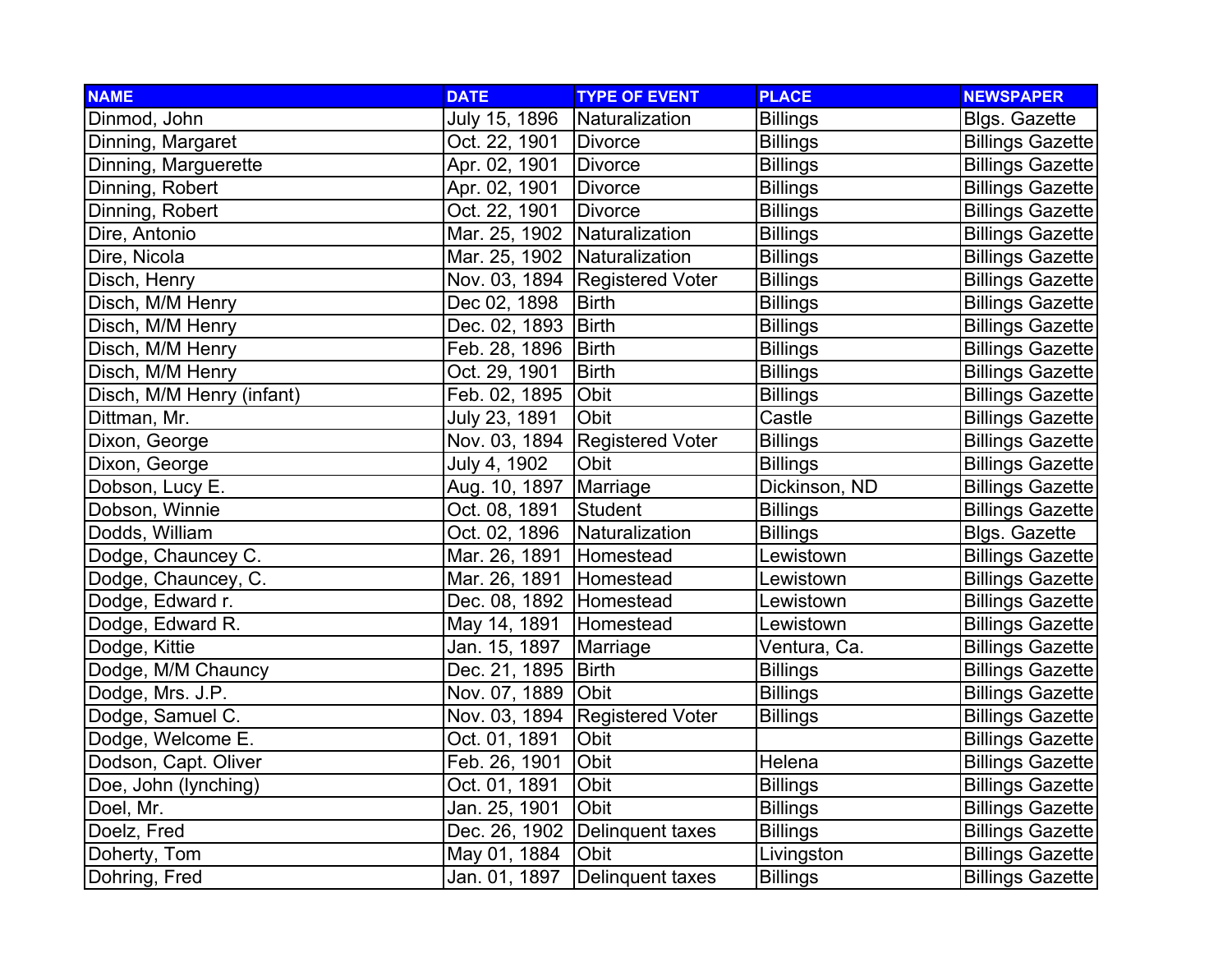| <b>NAME</b>                | <b>DATE</b>                  | <b>TYPE OF EVENT</b>             | <b>PLACE</b>       | <b>NEWSPAPER</b>        |
|----------------------------|------------------------------|----------------------------------|--------------------|-------------------------|
| Dohring, Frederick         | Dec. 12, 1889   Homestead    |                                  | <b>Billings</b>    | <b>Billings Gazette</b> |
| Dohring, Frederick         | Jan. 02, 1890   Homestead    |                                  | <b>Billings</b>    | <b>Billings Gazette</b> |
| Dohring, Frederick         | Jan. 23, 1890 Naturalization |                                  | <b>Billings</b>    | <b>Billings Gazette</b> |
| Donahue, P.J.              |                              | Dec. 28, 1900   Delinquent taxes | <b>Billings</b>    | <b>Billings Gazette</b> |
| Donald, John               | Apr. 22, 1898                | Obit                             | <b>Billings</b>    | <b>Billings Gazette</b> |
| Donatus (religious sister) | Oct. 02, 1885                | Obit                             | Missoula           | <b>Billings Gazette</b> |
| Donatus, Sister            | Oct. 02, 1895                | Obit                             | Missoula           | <b>Billings Gazette</b> |
| Donell, C.                 |                              | Dec. 26, 1902 Delinquent taxes   | <b>Billings</b>    | <b>Billings Gazette</b> |
| Donnell, E.R.              | Jan. 03, 1902                | Delinquent taxes                 | <b>Billings</b>    | <b>Billings Gazette</b> |
| Donnelly, Col. J.J.        | Oct. 20, 1899                | Obit                             | Ft. Benton         | <b>Billings Gazette</b> |
| Donohoe, P.J.              | Jan. 03, 1902                | Delinquent taxes                 | <b>Billings</b>    | <b>Billings Gazette</b> |
| Donovan & Spear            |                              | June 19, 1890 Business License   | <b>Billings</b>    | <b>Billings Gazette</b> |
| Donovan & Spear            |                              | Mar. 12, 1891 Business License   | <b>Billings</b>    | <b>Billings Gazette</b> |
| Donovan & Spear            |                              | Mar. 16, 1893 Business License   | <b>Billings</b>    | <b>Billings Gazette</b> |
| Donovan & Spear            |                              | Mar. 16, 1895 Business License   | <b>Billings</b>    | <b>Billings Gazette</b> |
| Donovan & Spear            |                              | Mar. 17, 1892 Business License   | <b>Billings</b>    | <b>Billings Gazette</b> |
| Donovan & Spear            |                              | Mar. 17, 1894   Business License | <b>Billings</b>    | <b>Billings Gazette</b> |
| Donovan, M/M William H.    | Jan. 05, 1900                | Birth                            | <b>Billings</b>    | <b>Billings Gazette</b> |
| Donovan, Mrs. W.H.         |                              | Dec. 26, 1902   Delinquent taxes | <b>Billings</b>    | <b>Billings Gazette</b> |
| Donovan, Nellie Hilda      | Oct. 29, 1901                | Marriage                         | <b>Billings</b>    | <b>Billings Gazette</b> |
| Donovan, W.H.              | Oct. 17, 1889                | Marriage                         | Junction           | <b>Billings Gazette</b> |
| Donovan, William           | Dec. 13, 1898 Obit           |                                  | <b>Great Falls</b> | <b>Billings Gazette</b> |
| Donovan, William H.        |                              | Nov. 03, 1894 Registered Voter   | <b>Billings</b>    | <b>Billings Gazette</b> |
| Donville, M/M Frank        | July 6, 1900                 | <b>Birth</b>                     | <b>Billings</b>    | <b>Billings Gazette</b> |
| Doolan, M/M H.             | July 17, 1890                | Birth                            | <b>Billings</b>    | <b>Billings Gazette</b> |
| Dooley, Michael            | May 13, 1886                 | Obit                             | Drummond           | <b>Billings Gazette</b> |
| Doolittle, A.A.            | Dec. 28, 1900                | Delinquent taxes                 | <b>Billings</b>    | <b>Billings Gazette</b> |
| Doolittle, A.A.            |                              | Dec. 26, 1902 Delinquent taxes   | <b>Billings</b>    | <b>Billings Gazette</b> |
| Doolittle, A.A.            | Jan. 03, 1902                | Delinquent taxes                 | <b>Billings</b>    | <b>Billings Gazette</b> |
| Doolittle, Ben             | Dec. 29, 1894                | Obit                             | <b>Ubet</b>        | <b>Billings Gazette</b> |
| Dorais, William            | Aug. 19, 1898 Obit           |                                  | <b>Butte</b>       | <b>Billings Gazette</b> |
| Doran, E.F.                |                              | Dec. 28, 1900   Delinquent taxes | <b>Billings</b>    | <b>Billings Gazette</b> |
| Doran, E.F.                | Jan. 01, 1897                | Delinquent taxes                 | <b>Billings</b>    | <b>Billings Gazette</b> |
| Doran, George              | Oct. 03, 1891                | Marriage                         | <b>Red Lodge</b>   | <b>Billings Gazette</b> |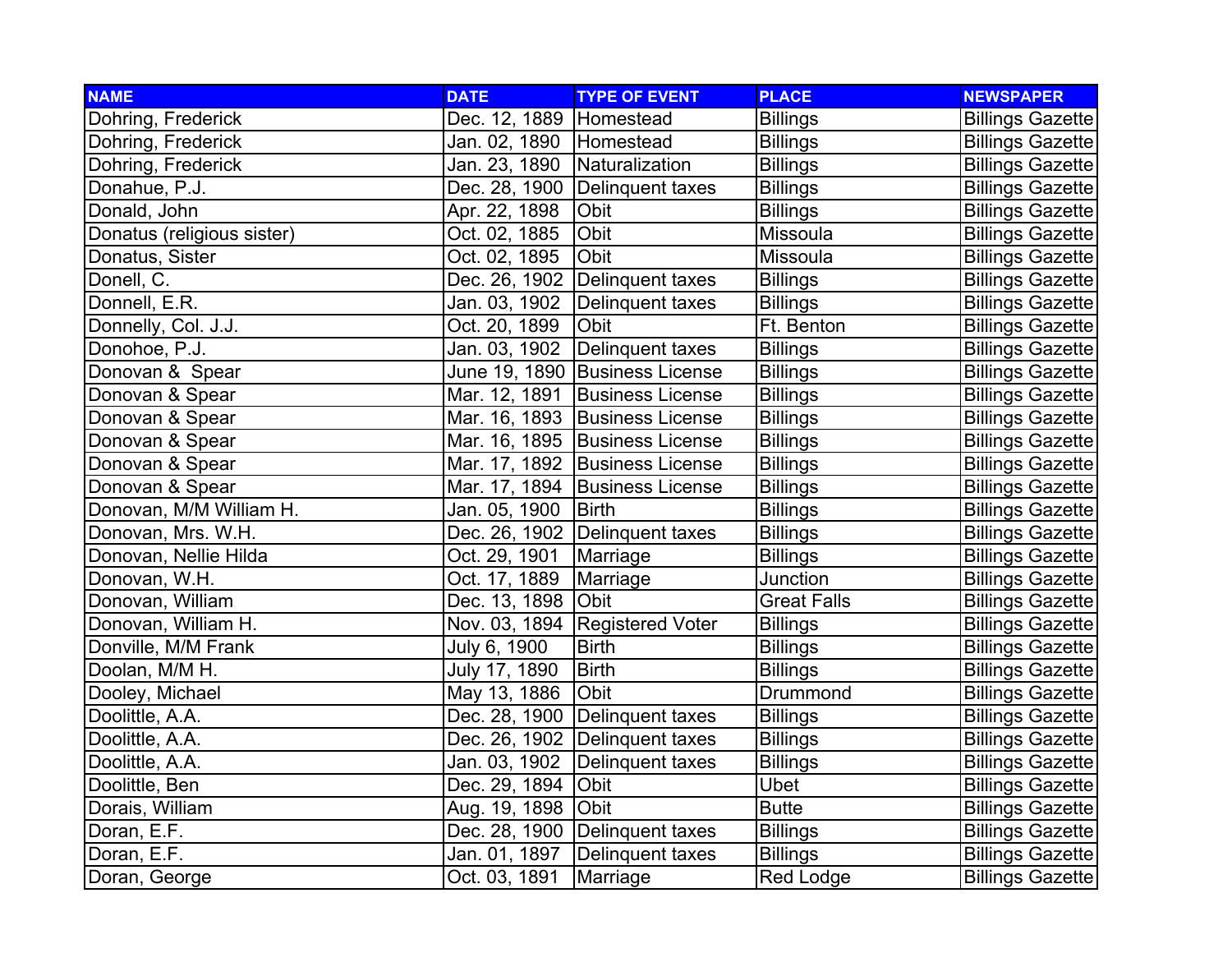| <b>NAME</b>              | <b>DATE</b>              | <b>TYPE OF EVENT</b>             | <b>PLACE</b>    | <b>NEWSPAPER</b>        |
|--------------------------|--------------------------|----------------------------------|-----------------|-------------------------|
| Doran, John              | Aug. 14, 1884 Obit       |                                  | Livingston      | <b>Billings Gazette</b> |
| Doran, Thom.             | Apr. 27, 1895   Obit     |                                  | <b>Billings</b> | <b>Billings Gazette</b> |
| Doran, Thomas            |                          | Nov. 03, 1894 Registered Voter   | <b>Billings</b> | <b>Billings Gazette</b> |
| Dorie, Juan              |                          | Nov. 03, 1894 Registered Voter   | <b>Billings</b> | <b>Billings Gazette</b> |
| Dorrity, Frank           | Feb. 23, 1895   Obit     |                                  | Helena          | <b>Billings Gazette</b> |
| Dorsett, Etta Elizabeth  | Sept. 20, 1898 Marriage  |                                  | <b>Billings</b> | <b>Billings Gazette</b> |
| Dorsey, John             | Feb. 16, 1895   Obit     |                                  | Glendive        | <b>Billings Gazette</b> |
| Dorsh, John              |                          | Nov. 03, 1894 Registered Voter   | <b>Billings</b> | <b>Billings Gazette</b> |
| Doty, Dr. Edgar E.       | June 24, 1902   Marriage |                                  | Red Lodge       | <b>Billings Gazette</b> |
| Doty, Lula               | Mar. 03, 1894 Obit       |                                  | Lewistown       | <b>Billings Gazette</b> |
| Douglas, A.S.            | Dec.28, 1900             | Delinquent taxes                 | <b>Billings</b> | <b>Billings Gazette</b> |
| Douglas, A.S.            | Jan. 01, 1897            | Delinquent taxes                 | <b>Billings</b> | <b>Billings Gazette</b> |
| Douglas, Dr. George C.   | Jan. 31, 1896            | Obit                             | Anaconda        | <b>Billings Gazette</b> |
| Douglas, Mrs. Eliz. M.   | Jan. 01, 1897            | Delinquent taxes                 | <b>Billings</b> | <b>Billings Gazette</b> |
| Douglas, Richard J.      | Oct. 16, 1885            | Marriage                         | Helena          | <b>Billings Gazette</b> |
| Douglass, A.S.           |                          | Jan. 05, 1895 Delinquent Taxes   | <b>Billings</b> | <b>Billings Gazette</b> |
| Douglass, A.S.           |                          | Dec. 26, 1902 Delinquent taxes   | <b>Billings</b> | <b>Billings Gazette</b> |
| Douglass, A.S.           | Jan. 03, 1902            | Delinquent taxes                 | <b>Billings</b> | <b>Billings Gazette</b> |
| Douglass, M/M A.S.       | Aug. 14, 1884            | <b>Birth</b>                     | <b>Billings</b> | <b>Billings Gazette</b> |
| Douglass, Mrs. Elizabeth | Jan. 05, 1895            | <b>Delinquent Taxes</b>          | <b>Billings</b> | <b>Billings Gazette</b> |
| Dovenspeck, John         | June 05, 1890 Obit       |                                  | <b>Butte</b>    | <b>Billings Gazette</b> |
| Dover, J.H.              | Dec. 12, 1889   Marriage |                                  | <b>Billings</b> | <b>Billings Gazette</b> |
| Dover, John H.           |                          | Nov. 03, 1894 Registered Voter   | <b>Huntley</b>  | <b>Billings Gazette</b> |
| Dover, M/M J.H. (infant) | Mar. 31, 1894            | <b>Birth</b>                     | <b>Billings</b> | <b>Billings Gazette</b> |
| Dover, M/M J.H. (infant) | Mar. 31, 1894 Obit       |                                  | <b>Billings</b> | <b>Billings Gazette</b> |
| Dow, Frank               | Apr. 13, 1895            | <b>Obit</b>                      | Spokane         | <b>Billings Gazette</b> |
| Dowd, Andrew             |                          | Dec. 28, 1900   Delinquent taxes | <b>Billings</b> | <b>Billings Gazette</b> |
| Dowd, Andrew             |                          | Dec. 26, 1902   Delinquent taxes | <b>Billings</b> | <b>Billings Gazette</b> |
| Dowd, Andrew             |                          | Jan. 03, 1902   Delinquent taxes | <b>Billings</b> | <b>Billings Gazette</b> |
| Dowd, Andy               |                          | Dec. 30, 1898   Delinquent taxes | <b>Billings</b> | <b>Billings Gazette</b> |
| Dowd, Andy               | Jan. 06, 1899            | Delinquent taxes                 | <b>Billings</b> | <b>Billings Gazette</b> |
| Dowd, James B.           | May 26, 1894             | Homestead                        | <b>Billings</b> | <b>Billings Gazette</b> |
| Dowd, Julia              | Apr. 10, 1890            | Obit                             | Helena          | <b>Billings Gazette</b> |
| Dowd, Michael A.         | Nov. 25, 1898   Marriage |                                  | <b>Billings</b> | <b>Billings Gazette</b> |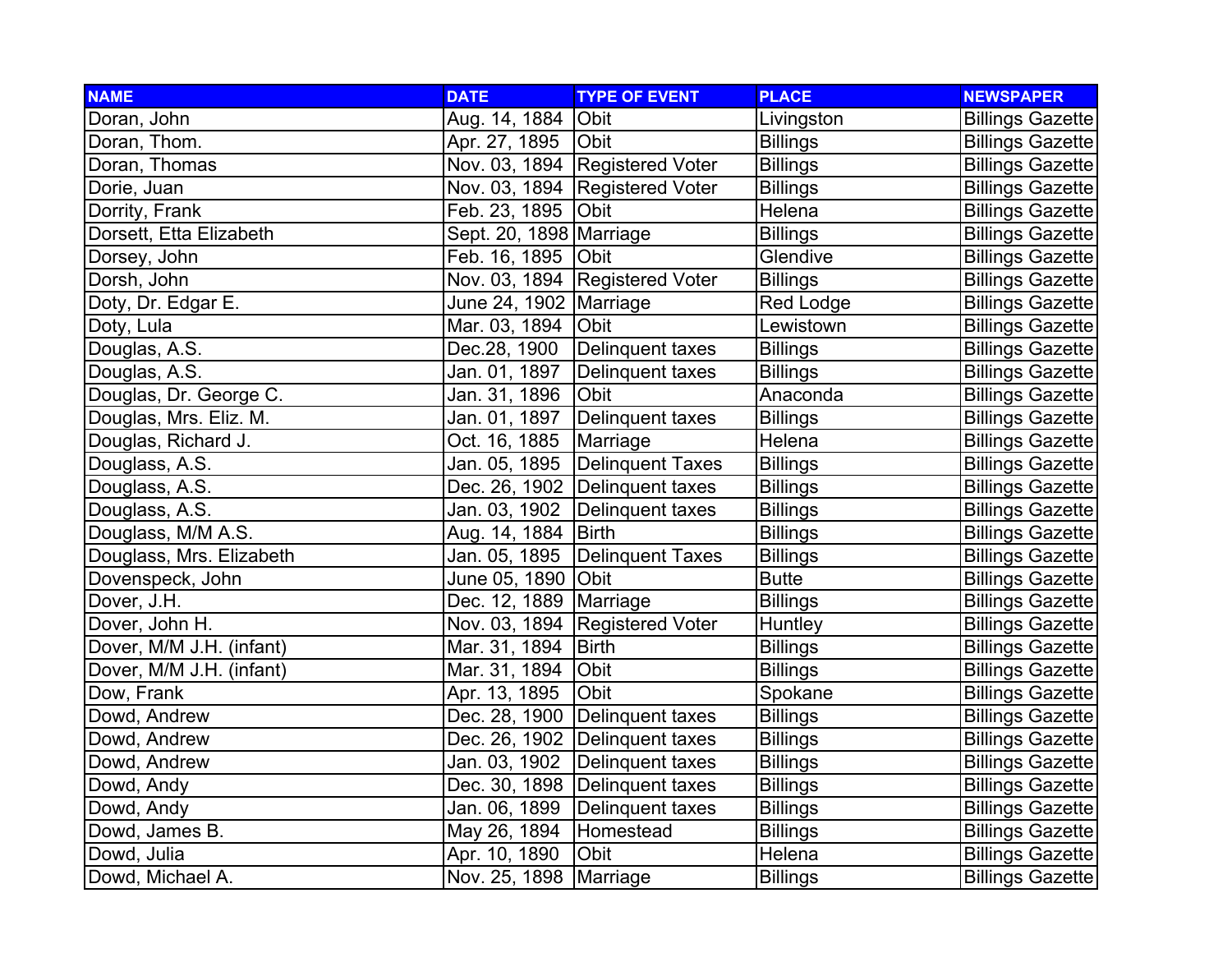| <b>NAME</b>          | <b>DATE</b>              | <b>TYPE OF EVENT</b>                       | <b>PLACE</b>       | <b>NEWSPAPER</b>        |
|----------------------|--------------------------|--------------------------------------------|--------------------|-------------------------|
| Dowd, Nannie E.      | Nov. 27, 1885   Marriage |                                            | Missoula           | <b>Billings Gazette</b> |
| Dowdell, C.          |                          | Jan. 05, 1895   Delinquent Taxes           | <b>Billings</b>    | <b>Billings Gazette</b> |
| Dowling, John J.     | Dec. 31, 1886   Marriage |                                            | Heron              | <b>Billings Gazette</b> |
| Dowling, Robert      |                          | Dec. 26, 1902   Delinquent taxes           | <b>Billings</b>    | <b>Billings Gazette</b> |
| Downey, James J.     | June 8, 1900             | <b>Divorce</b>                             | <b>Billings</b>    | <b>Billings Gazette</b> |
| Downey, James J.     | Aug. 24, 1900            | Divorce                                    | bl                 | <b>Billings Gazette</b> |
| Downey, James J.     | Aug. 24, 1900   Divorce  |                                            | <b>Billings</b>    | <b>Billings Gazette</b> |
| Downey, Maud         | June 8, 1900             | <b>Divorce</b>                             | <b>Billings</b>    | <b>Billings Gazette</b> |
| Downey, Maude        | Aug. 24, 1900            | Divorce                                    | <b>Billings</b>    | <b>Billings Gazette</b> |
| Downing, C.W.        | Nov. 09, 1895            | Obit                                       | <b>Great Falls</b> | <b>Billings Gazette</b> |
| Downing, Mr.         | May 3, 1896              | Obit                                       | Livingston         | <b>Billings Gazette</b> |
| Downs, Carrie        | Sept. 07, 1900 Marriage  |                                            | <b>Bridger</b>     | <b>Billings Gazette</b> |
| Downs, Kirk E.       | Sept. 03, 1901 Obit      |                                            | Nyack, Mt.         | <b>Billings Gazette</b> |
| Downs, Manley        |                          | Dec. 26, 1902   Delinquent taxes           | <b>Billings</b>    | <b>Billings Gazette</b> |
| Downs, P.T.          | Sept. 03, 1901 Obit      |                                            | Nyack, Mt.         | <b>Billings Gazette</b> |
| Dowse, Jesse         | Oct. 29, 1891            | Obit                                       | <b>Billings</b>    | <b>Billings Gazette</b> |
| Doyle, Conroy        |                          | Dec. 26, 1902 Delinquent taxes             | <b>Billings</b>    | <b>Billings Gazette</b> |
| Doyle, Conroy        |                          | Jan. 03, 1902 Delinquent taxes             | <b>Billings</b>    | <b>Billings Gazette</b> |
| Doyle, Thomas        | Sept. 23, 1893 Obit      |                                            | <b>Bozeman</b>     | <b>Billings Gazette</b> |
| Drago, Antonio       | July 23, 1897            | Obit                                       | <b>Big Timber</b>  | <b>Billings Gazette</b> |
| Drake, E.P.          | Dec. 08, 1894 Guardian   |                                            | <b>Billings</b>    | <b>Billings Gazette</b> |
| Drake, Ewell P.      |                          | Nov. 03, 1894 Registered Voter             | <b>Billings</b>    | <b>Billings Gazette</b> |
| Drake, Helen L.      | Dec. 31, 1885   Marriage |                                            | <b>Billings</b>    | <b>Billings Gazette</b> |
| Drake, Mrs. M.E.     |                          | June 15, 1893 Business License             | <b>Billings</b>    | <b>Billings Gazette</b> |
| Drake, Orin          | Nov. 11, 1893 Student    |                                            | <b>Billings</b>    | <b>Billings Gazette</b> |
| Draper, Anna S.      |                          | Dec. 29, 1894 Business License             | <b>Billings</b>    | <b>Billings Gazette</b> |
| Draper, Frank C.     | July 31, 1884            | Marriage                                   | <b>Billings</b>    | <b>Billings Gazette</b> |
| Draper, M/M (infant) | Dec. 04, 1885            | Obit                                       | Helena             | <b>Billings Gazette</b> |
| Draper, Matt         | Aug. 08, 1889 Obit       |                                            | Musselshell        | <b>Billings Gazette</b> |
| Drennan, Major       | June 27, 1899 Obit       |                                            | Philippines        | <b>Billings Gazette</b> |
| Dresser, Mr.         | June 3, 1902             | Obit                                       | Little Horn        | <b>Billings Gazette</b> |
| Dresser, Mrs. Frank  | Feb. 19, 1897            | Obit                                       | <b>Miles City</b>  | <b>Billings Gazette</b> |
| Drew, William        | Feb. 12, 1897            | Marriage                                   | <b>Miles City</b>  | <b>Billings Gazette</b> |
| Driscoll, Jerry      |                          | June 26, 1900 Committed to asylum Billings |                    | <b>Billings Gazette</b> |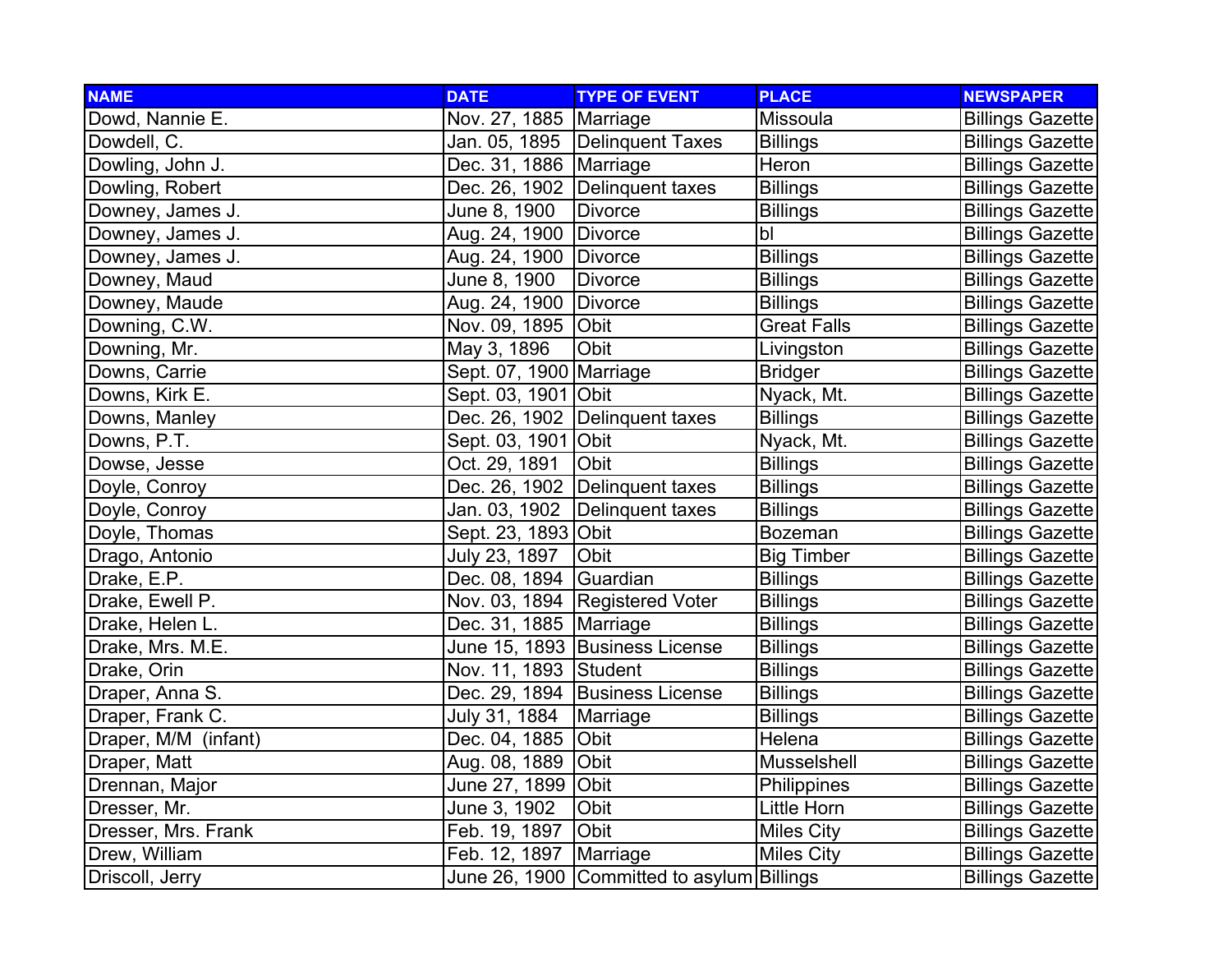| <b>NAME</b>           | <b>DATE</b>                    | <b>TYPE OF EVENT</b>             | <b>PLACE</b>         | <b>NEWSPAPER</b>        |
|-----------------------|--------------------------------|----------------------------------|----------------------|-------------------------|
| Driscoll, M/M Matt    | Jan. 09, 1900                  | Birth                            | <b>Billings</b>      | <b>Billings Gazette</b> |
| Driscoll, Matt        | Mar. 16, 1897   Marriage       |                                  | Red Lodge            | <b>Billings Gazette</b> |
| Driscoll, Matt        |                                | Dec. 26, 1902 Delinquent taxes   | <b>Billings</b>      | <b>Billings Gazette</b> |
| Driscoll, Matthew     |                                | Nov. 03, 1894 Registered Voter   | <b>Billings</b>      | <b>Billings Gazette</b> |
| Driscoll, Mrs.        |                                | Dec. 13, 1901 Business license   | <b>Billings</b>      | <b>Billings Gazette</b> |
| Driscoll, Mrs. M.     |                                | Dec. 24, 1897 Delinquent taxes   | <b>Billings</b>      | <b>Billings Gazette</b> |
| Driscoll, Mrs. M.     | June 4, 1901                   | <b>Business license</b>          | <b>Billings</b>      | <b>Billings Gazette</b> |
| Driscoll, Timothy     | June 3, 1902                   | Obit                             | Blackfoot, Id.       | <b>Billings Gazette</b> |
| Droush, Charlie       | Dec. 13, 1901                  | <b>Business license</b>          | <b>Billings</b>      | <b>Billings Gazette</b> |
| Drum, Harry           | July 11, 1902                  | Homestead                        | <b>Bozeman</b>       | <b>Billings Gazette</b> |
| Drum, Harry B.        | July 16, 1891                  | Homestead                        | <b>Billings</b>      | <b>Billings Gazette</b> |
| Drum, Kate            | July 8, 1902                   | Homestead                        | <b>Bozeman</b>       | <b>Billings Gazette</b> |
| Drum, M/M H.B.        | June 09, 1894   Birth          |                                  | Lavina               | <b>Billings Gazette</b> |
| Drum, M/M H.B.        | Oct. 01, 1891                  | <b>Birth</b>                     | Lavina               | <b>Billings Gazette</b> |
| Drum, M/M H.B.        | Oct. 03, 1891                  | <b>Birth</b>                     | Lavina               | <b>Billings Gazette</b> |
| Drummond, Mr.         | June 09, 1894 Obit             |                                  | <b>Fergus County</b> | <b>Billings Gazette</b> |
| Dswitzer, Mrs. Adelia | May 02, 1891                   | Marriage                         | <b>Billings</b>      | <b>Billings Gazette</b> |
| Duaen, Tim            | July 31, 1900                  | Marriage                         | <b>Billings</b>      | <b>Billings Gazette</b> |
| Ducks, John P.        |                                | Dec. 28, 1900   Delinquent taxes | <b>Billings</b>      | <b>Billings Gazette</b> |
| Dudlext, H.E.L.       | Nov. 09, 1896   Marriage       |                                  | <b>Butte</b>         | <b>Blgs. Gazette</b>    |
| Duff, Frank J.        |                                | Jan. 01, 1897   Delinquent taxes | <b>Billings</b>      | <b>Billings Gazette</b> |
| Duffany, Charles A.   |                                | Nov. 03, 1894 Registered Voter   | Huntley              | <b>Billings Gazette</b> |
| Duffield, Harry       | July 05, 1888                  | Marriage                         | <b>Billings</b>      | <b>Billings Gazette</b> |
| Duffield, M/M Harry   | June 06, 1889                  | <b>Birth</b>                     | <b>Billings</b>      | <b>Billings Gazette</b> |
| Duffield, William     | June 17, 1898 Obit             |                                  | Joliet               | <b>Billings Gazette</b> |
| Duggan, Patrick       | Oct. 29, 1901   Naturalization |                                  | <b>Billings</b>      | <b>Billings Gazette</b> |
| Duggar, Fred (?) M.   | Apr. 05, 1886                  | Marriage                         | Missoula             | <b>Billings Gazette</b> |
| Dugon, Mrs. J.        |                                | June 11, 1891 Business License   | <b>Billings</b>      | <b>Billings Gazette</b> |
| Duke, Mrs. W.T.       | Aug. 14, 1896 Obit             |                                  | <b>Butte</b>         | Blgs. Gazette           |
| Duke, William         |                                | Nov. 03, 1894 Registered Voter   | <b>Billings</b>      | <b>Billings Gazette</b> |
| Duke, William F.      |                                | Nov. 03, 1894 Registered Voter   | <b>Billings</b>      | <b>Billings Gazette</b> |
| Dulie, Nellie         | Jan. 03, 1889                  | Marriage                         | Musselshell          | <b>Billings Gazette</b> |
| Dulin, Edith Maud     | July 25, 1889                  | Marriage                         |                      | <b>Billings Gazette</b> |
| Dulin, J.L.           |                                | Mar. 16, 1893 Business License   | <b>Billings</b>      | <b>Billings Gazette</b> |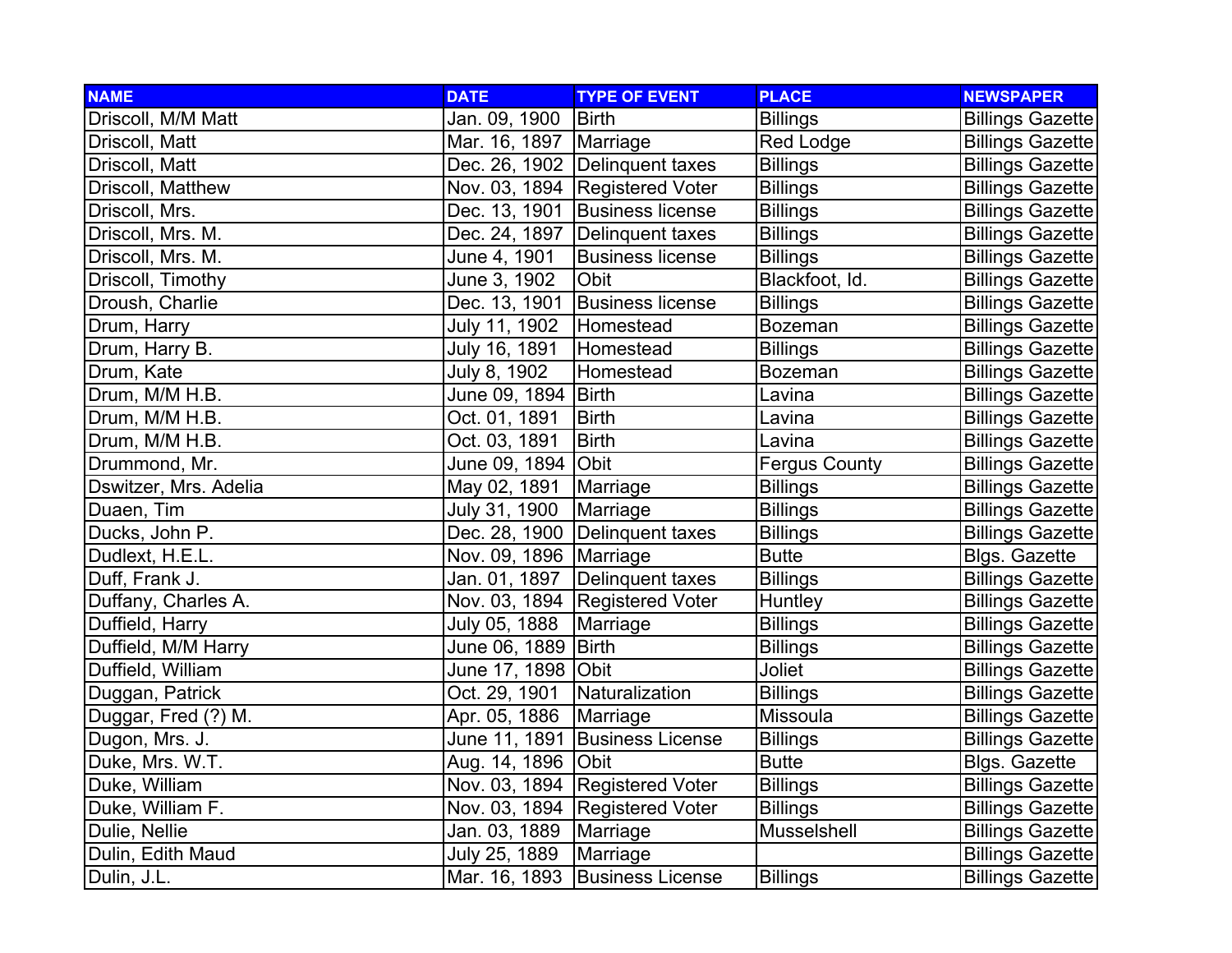| <b>NAME</b>       | <b>DATE</b>              | <b>TYPE OF EVENT</b>             | <b>PLACE</b>        | <b>NEWSPAPER</b>        |
|-------------------|--------------------------|----------------------------------|---------------------|-------------------------|
| Dulin, J.L.       |                          | Mar. 17, 1892 Business License   | <b>Billings</b>     | <b>Billings Gazette</b> |
| Dulin, J.L.       |                          | Oct. 06, 1894   Business License | <b>Billings</b>     | <b>Billings Gazette</b> |
| Dulin, J.L.       |                          | Sept. 17, 1891 Business License  | <b>Billings</b>     | <b>Billings Gazette</b> |
| Dullea, Dennis    | Mar. 29, 1886   Marriage |                                  | <b>Madison City</b> | <b>Billings Gazette</b> |
| Dummy             | Sept. 29, 1894 Obit      |                                  | Pryor Creek         | <b>Billings Gazette</b> |
| Dunbar, Mrs. Mary | Dec. 12, 1885   Marriage |                                  | Helena              | <b>Billings Gazette</b> |
| Duncan, Jesse     | Oct. 01, 1892            | Obit                             | Musselshell         | <b>Billings Gazette</b> |
| Dunigan, John C.  | May 28, 1901             | Marriage                         | <b>Billings</b>     | <b>Billings Gazette</b> |
| Dunlap, George A. | June 06, 1899   Marriage |                                  | Chicago             | <b>Billings Gazette</b> |
| Dunlevey, Mary    | Oct. 05, 1900            | Student                          | <b>Billings</b>     | <b>Billings Gazette</b> |
| Dunlevy, Mary     | May 8, 1900              | Student                          | <b>Billings</b>     | <b>Billings Gazette</b> |
| Dunn, Charles     | Mar. 04, 1886   Marriage |                                  | Helena              | <b>Billings Gazette</b> |
| Dunn, Georgia M.  | Mar. 04, 1886   Marriage |                                  | Pennsylvania        | <b>Billings Gazette</b> |
| Dunn, M/M E.W.    | Nov. 29, 1888   Birth    |                                  | <b>Billings</b>     | <b>Billings Gazette</b> |
| Dunne, Anna       | Feb. 05, 1897 Student    |                                  | <b>Billings</b>     | <b>Billings Gazette</b> |
| Dunne, Anna       | Jan. 05, 1895            | Student                          | <b>Billings</b>     | <b>Billings Gazette</b> |
| Dunne, Anna       | Mar. 03, 1894 Student    |                                  | <b>Billings</b>     | <b>Billings Gazette</b> |
| Dunne, Anna       | May 06, 1898 Student     |                                  | <b>Billings</b>     | <b>Billings Gazette</b> |
| Dunne, Anna       | May 6, 1896              | <b>Student</b>                   | <b>Billings</b>     | <b>Billings Gazette</b> |
| Dunne, Anna       | Nov. 16, 1897            | Student                          | <b>Billings</b>     | <b>Billings Gazette</b> |
| Dunne, Anna       | Oct. 06, 1896            | Student                          | <b>Billings</b>     | <b>Blgs. Gazette</b>    |
| Dunne, Anna       | Oct. 12, 1895            | Student                          | <b>Billings</b>     | <b>Billings Gazette</b> |
| Dunne, Annie      | Nov. 11, 1893 Student    |                                  | <b>Billings</b>     | <b>Billings Gazette</b> |
| Dunne, E.W.       |                          | Dec. 24, 1897   Delinquent taxes | <b>Billings</b>     | <b>Billings Gazette</b> |
| Dunne, E.W.       |                          | Jan. 03, 1902 Delinquent taxes   | <b>Billings</b>     | <b>Billings Gazette</b> |
| Dunne, Ed         |                          | Dec. 30, 1898   Delinquent taxes | <b>Billings</b>     | <b>Billings Gazette</b> |
| Dunne, Ed         | Jan. 06, 1899            | Delinquent taxes                 | <b>Billings</b>     | <b>Billings Gazette</b> |
| Dunne, Edward W.  | Nov. 03, 1894            | <b>Registered Voter</b>          | <b>Billings</b>     | <b>Billings Gazette</b> |
| Dunne, Esther     | Dec. 23, 1898 Obit       |                                  | <b>Billings</b>     | <b>Billings Gazette</b> |
| Dunne, Esther     | Feb. 05, 1897            | Student                          | <b>Billings</b>     | <b>Billings Gazette</b> |
| Dunne, Esther     | Jan. 05, 1895            | Student                          | <b>Billings</b>     | <b>Billings Gazette</b> |
| Dunne, Esther     | May 19, 1894             | Student                          | <b>Billings</b>     | <b>Billings Gazette</b> |
| Dunne, Esther     | May 6, 1896              | <b>Student</b>                   | <b>Billings</b>     | <b>Billings Gazette</b> |
| Dunne, Esther     | Oct. 06, 1896            | Student                          | <b>Billings</b>     | <b>Blgs. Gazette</b>    |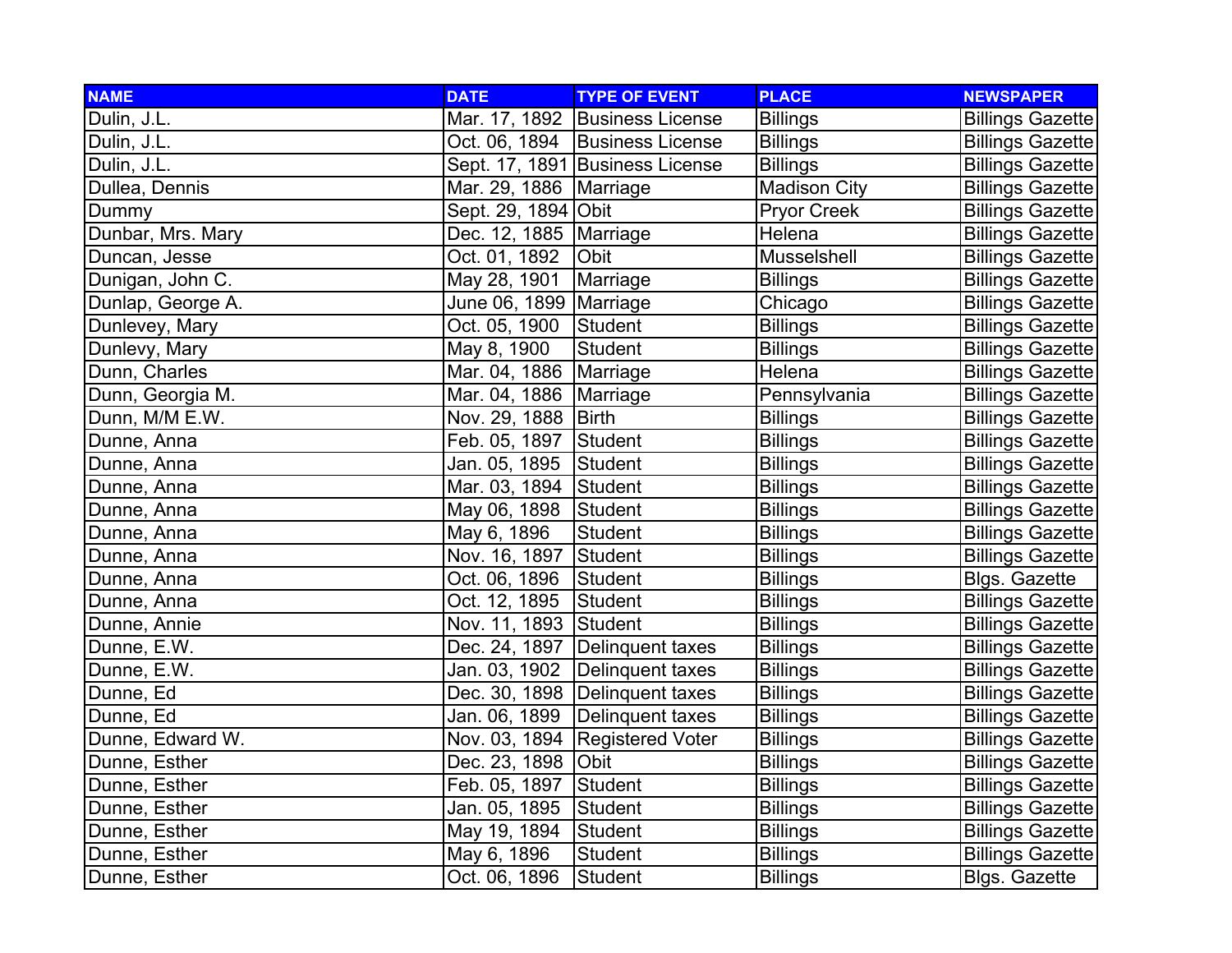| <b>NAME</b>              | <b>DATE</b>              | <b>TYPE OF EVENT</b>                      | <b>PLACE</b>      | <b>NEWSPAPER</b>        |
|--------------------------|--------------------------|-------------------------------------------|-------------------|-------------------------|
| Dunne, Esther            | Oct. 12, 1895            | Student                                   | <b>Billings</b>   | <b>Billings Gazette</b> |
| Dunne, M/M E.W.          | July 20, 1897            | <b>Birth</b>                              | <b>Billings</b>   | <b>Billings Gazette</b> |
| Dunne, M/M E.W.          | Sept. 03, 1891 Birth     |                                           |                   | <b>Billings Gazette</b> |
| Dunne, M/M E.W.          | Sept. 05, 1891 Birth     |                                           | <b>Billings</b>   | <b>Billings Gazette</b> |
| Dunne, Mr.               | Mar. 17, 1883   Marriage |                                           | Huntley           | <b>Billings Gazette</b> |
| Dunne, Thomas            |                          | Sept. 16, 1893 Business License           | <b>Billings</b>   | <b>Billings Gazette</b> |
| Dunnigan, M/M            | Sep. 26, 1902   Birth    |                                           | <b>Billings</b>   | <b>Billings Gazette</b> |
| Dunnigan, M/M Thomas     | Dec. 30, 1902   Birth    |                                           | <b>Billings</b>   | <b>Billings Gazette</b> |
| Dunnigan, Mrs. Lela      |                          | May 23, 1902 Committed to asylum Billings |                   | <b>Billings Gazette</b> |
| Dunnigan, Thomas J.      | Dec. 27, 1901   Marriage |                                           | Aldridge, Mt.     | <b>Billings Gazette</b> |
| Dunning, Charles         | June 12, 1884 Obit       |                                           | Musselshell       | <b>Billings Gazette</b> |
| Dunston, M/M Thomas H.   | Nov. 30, 1885   Birth    |                                           | <b>Butte</b>      | <b>Billings Gazette</b> |
| Dunton, Frank            | July 20, 1895            | Birth                                     | Cariboo           | <b>Billings Gazette</b> |
| Dupont, Leon             | Sept. 29, 1894 Obit      |                                           | <b>Miles City</b> | <b>Billings Gazette</b> |
| Dupree, Miss             | Sept. 10, 1887 Marriage  |                                           | Pierre, S.D.      | <b>Billings Gazette</b> |
| Durbin, Clarence         | April 04, 1899   Probate |                                           | <b>Billings</b>   | <b>Billings Gazette</b> |
| Durbin, Clarence         | Aug. 13, 1891   Probate  |                                           | <b>Billings</b>   | <b>Billings Gazette</b> |
| Durbin, Clarence         | June 04, 1891 Obit       |                                           | <b>Blue Creek</b> | <b>Billings Gazette</b> |
| Durbin, Clarence         | June 06, 1891 Obit       |                                           | <b>Blue Creek</b> | <b>Billings Gazette</b> |
| Durbin, Mildred          | Oct. 06, 1896            | Student                                   | <b>Billings</b>   | <b>Blgs. Gazette</b>    |
| Durbin, Mildred          |                          | Jan. 03, 1902 Delinquent taxes            | <b>Billings</b>   | <b>Billings Gazette</b> |
| Durbin, Mrs. Agnes Y.    | Dec. 02, 1893   Marriage |                                           | <b>Billings</b>   | <b>Billings Gazette</b> |
| Durgan, Daniel           | Dec. 08, 1892            | Obit                                      | Horr              | <b>Billings Gazette</b> |
| Durgan, Daniel           | Feb. 02, 1893            | Obit                                      | Livingston (?)    | <b>Billings Gazette</b> |
| Durgin, Dan              | Feb. 10, 1894 Obit       |                                           | Livingston        | <b>Billings Gazette</b> |
| Durham, Edna             | Aug. 03, 1897   Marriage |                                           | <b>Billings</b>   | <b>Billings Gazette</b> |
| Dutcher, Mrs. Elizabeth  | Oct. 17, 1885   Marriage |                                           | Missoula          | <b>Billings Gazette</b> |
| Dutton, M.B.             | Nov. 30, 1885   Marriage |                                           | <b>Bozeman</b>    | <b>Billings Gazette</b> |
| Duval, John C.           | Aug. 10, 1895   Pardon   |                                           | Augusta           | <b>Billings Gazette</b> |
| Dwyer, C.R.              | June 06, 1899 Obit       |                                           | <b>Billings</b>   | <b>Billings Gazette</b> |
| Dwyer, M/M James (child) | Feb. 07, 1889            | Obit                                      | Canyon Creek      | <b>Billings Gazette</b> |
| Dwyer, Mrs. Rosana       | July 24, 1890            | Marriage                                  | <b>Billings</b>   | <b>Billings Gazette</b> |
| Dwyer, Patrick           | June 15, 1900 Pardon     |                                           | Deer Lodge        | <b>Billings Gazette</b> |
| Dwyer, Patrick           | Dec.23, 1882             | Obit                                      | <b>Billings</b>   | <b>Billings Gazette</b> |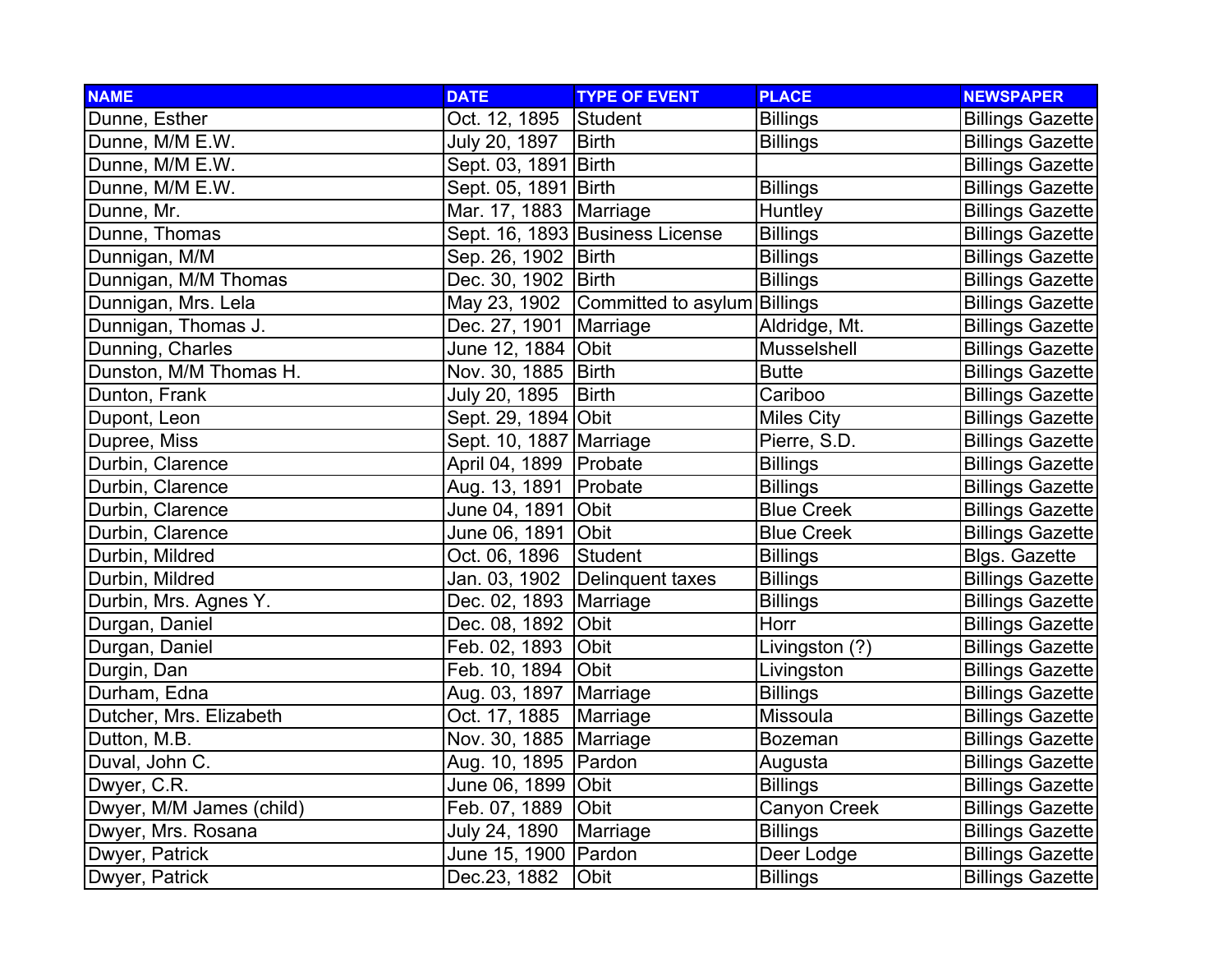| <b>NAME</b>             | <b>DATE</b>              | <b>TYPE OF EVENT</b>             | <b>PLACE</b>        | <b>NEWSPAPER</b>        |
|-------------------------|--------------------------|----------------------------------|---------------------|-------------------------|
| Dye, W.H.               |                          | June 22, 1895 Business License   | Junction            | <b>Billings Gazette</b> |
| Eades, William          |                          | Jan. 03, 1902 Delinquent taxes   | <b>Billings</b>     | <b>Billings Gazette</b> |
| Eagan, Katharine        | Dec. 24, 1886   Marriage |                                  | <b>Billings</b>     | <b>Billings Gazette</b> |
| Eames, C.E.             |                          | Dec. 24, 1897 Delinquent taxes   | <b>Billings</b>     | <b>Billings Gazette</b> |
| Eames, Valdo Wylus      | Oct. 29, 1901            | Marriage                         | <b>Billings</b>     | <b>Billings Gazette</b> |
| Earle, Wilfred W.       | Dec. 17, 1887            | Marriage                         | Lavina              | <b>Billings Gazette</b> |
| Early, William A.       | Nov. 23, 1900   Marriage |                                  | Hamilton, KS        | <b>Billings Gazette</b> |
| Earthman, Henry J.      |                          | Nov. 03, 1894   Registered Voter | <b>Billings</b>     | <b>Billings Gazette</b> |
| Eastin, George D.       | June 05, 1890  Obit      |                                  | <b>Warm Springs</b> | <b>Billings Gazette</b> |
| Eastman, Francis        | Feb. 06, 1900            | Obit                             | <b>Billings</b>     | <b>Billings Gazette</b> |
| Eastman, Gustave        |                          | Nov. 03, 1894 Registered Voter   | <b>Billings</b>     | <b>Billings Gazette</b> |
| Eastman, infant         | Oct. 25, 1883            | Obit                             | Canyon              | <b>Billings Gazette</b> |
| Eastman, Lillie May     | May 27, 1886             | Obit                             | <b>Bozeman</b>      | <b>Billings Gazette</b> |
| Eastman, Mabel          | Jan. 10, 1899            | Student                          | <b>Billings</b>     | <b>Billings Gazette</b> |
| Eastman, Otto           | Jun. 18, 1901            | Obit                             | <b>Billings</b>     | <b>Billings Gazette</b> |
| Easton, M/M Gus         | May 11, 1895             | <b>Birth</b>                     | <b>Billings</b>     | <b>Billings Gazette</b> |
| Eastwood, Robert J.     | July 07, 1892            | Homestead                        | <b>Billings</b>     | <b>Billings Gazette</b> |
| Eaton, Mrs. Lizzie      | Jan. 06, 1886            | Marriage                         | Missoula            | <b>Billings Gazette</b> |
| Ebaugh, John A.         | Oct. 09, 1890            | Marriage                         | Roundup             | <b>Billings Gazette</b> |
| Ebner, Henry            | Dec. 24, 1890            | <b>Obit</b>                      | Philbrook           | <b>Billings Gazette</b> |
| Eccles, James           | Oct. 22, 1891            | Marriage                         | <b>Billings</b>     | <b>Billings Gazette</b> |
| Echoltz, J.G.           | Jan. 03, 1902            | Delinquent taxes                 | <b>Billings</b>     | <b>Billings Gazette</b> |
| Echolz, M/M Joseph G.   | Mar. 22, 1901            | <b>Birth</b>                     | <b>Billings</b>     | <b>Billings Gazette</b> |
| Eckard, Ella M.         | Sept. 01, 1894 Marriage  |                                  | Wyoming             | <b>Billings Gazette</b> |
| Eckard, James W.        | Nov. 09, 1897   Marriage |                                  | Sever               | <b>Billings Gazette</b> |
| Eckert, Mrs. M.A.       | May 10, 1888             | <b>Obit</b>                      | Helena              | <b>Billings Gazette</b> |
| Eckholdt, F.E.          | Dec. 28, 1900            | Delinquent taxes                 | <b>Billings</b>     | <b>Billings Gazette</b> |
| Eckholdt, F.R. (child)  | July 31, 1900            | Obit                             | <b>Billings</b>     | <b>Billings Gazette</b> |
| Eckholm, A.             | June 4, 1901             | <b>Business license</b>          | <b>Billings</b>     | <b>Billings Gazette</b> |
| Eckholm, A.             | Dec. 13, 1901            | <b>Business license</b>          | <b>Billings</b>     | <b>Billings Gazette</b> |
| Eckles, Dr./Mrs. Thomas | Nov. 02, 1885            | Birth                            | Helena              | <b>Billings Gazette</b> |
| Eckles, James           | Oct. 24, 1891            | Marriage                         | <b>Billings</b>     | <b>Billings Gazette</b> |
| Eckles, M/M James       | July 28, 1892            | <b>Birth</b>                     | Livingston          | <b>Billings Gazette</b> |
| Eckles, M/M James       | July 30, 1892            | <b>Birth</b>                     | Livingston          | <b>Billings Gazette</b> |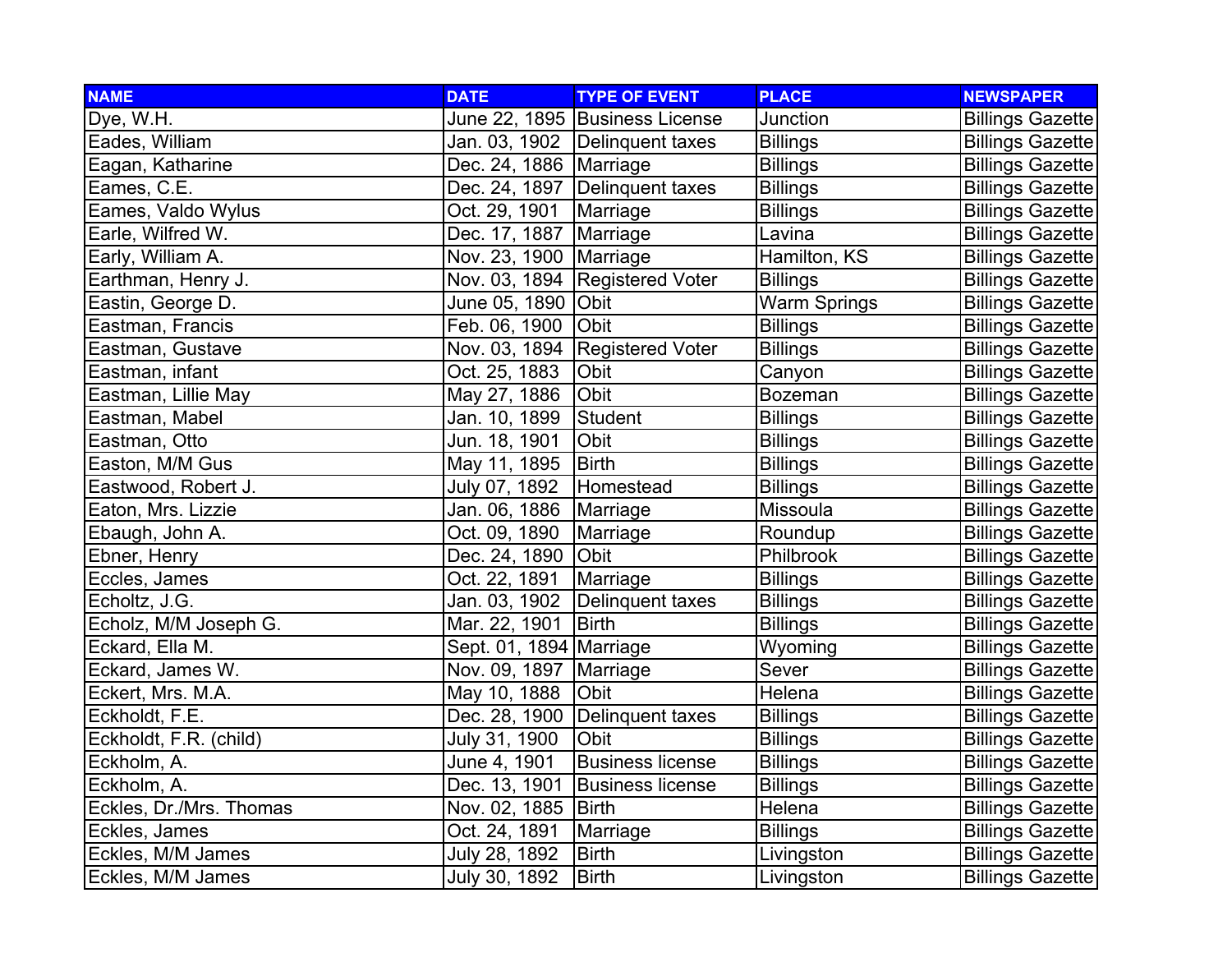| <b>NAME</b>             | <b>DATE</b>              | <b>TYPE OF EVENT</b>             | <b>PLACE</b>     | <b>NEWSPAPER</b>        |
|-------------------------|--------------------------|----------------------------------|------------------|-------------------------|
| Ede, Horace P.          | Jan. 27, 1894            | Marriage                         | <b>Billings</b>  | <b>Billings Gazette</b> |
| Edelman, Frank G.       |                          | Nov. 03, 1894 Registered Voter   | <b>Billings</b>  | <b>Billings Gazette</b> |
| Edelman, W.H.           | Dec. 01, 1894   Marriage |                                  | Wyoming          | <b>Billings Gazette</b> |
| Eder, John              | June 29, 1900   Obit     |                                  | Culbertson       | <b>Billings Gazette</b> |
| Edgar, Robert           |                          | Dec. 24, 1897   Delinquent taxes | <b>Billings</b>  | <b>Billings Gazette</b> |
| Edgar, Robert           |                          | Dec. 30, 1898   Delinquent taxes | <b>Billings</b>  | <b>Billings Gazette</b> |
| Edgar, Robert           | Jan. 06, 1899            | Delinquent taxes                 | <b>Billings</b>  | <b>Billings Gazette</b> |
| Edgerton, Burt          | Jan. 03, 1902            | Delinquent taxes                 | <b>Billings</b>  | <b>Billings Gazette</b> |
| Edgerton, E.D.          | June 27, 1891 Divorce    |                                  | <b>Billings</b>  | <b>Billings Gazette</b> |
| Edgerton, M/M E.D.      | July 02, 1891            | <b>Divorce</b>                   | <b>Billings</b>  | <b>Billings Gazette</b> |
| Edgerton, Mrs. E.D.     | June 27, 1891            | <b>Divorce</b>                   | <b>Billings</b>  | <b>Billings Gazette</b> |
| Edgerton, Sidney        | July 20, 1900            | Obit                             | Ohio             | <b>Billings Gazette</b> |
| Edgeworth, Alex         | July 25, 1902            | Obit                             | Shelby           | <b>Billings Gazette</b> |
| Edison, John            | Mar. 30, 1895            | <b>Obit</b>                      | Helena           | <b>Billings Gazette</b> |
| Edminston, M/M Archie   | Sept. 06, 1901 Birth     |                                  | Musselshell      | <b>Billings Gazette</b> |
| Edmisten, Archibald     | Dec. 12, 1899   Marriage |                                  | <b>Billings</b>  | <b>Billings Gazette</b> |
| Edmiston, M/M Archie    | Aug. 31, 1900   Birth    |                                  | Mussellshell     | <b>Billings Gazette</b> |
| Edmondson, John         |                          | Nov. 03, 1894 Registered Voter   | <b>Billings</b>  | <b>Billings Gazette</b> |
| Edmundson, Henry        | Aug. 25, 1892   Pardon   |                                  |                  | <b>Billings Gazette</b> |
| Edson, Carrie E.        | July 18, 1891            | Marriage                         | lowa             | <b>Billings Gazette</b> |
| Edson, Carrie M.        | July 16, 1891            | Marriage                         | lowa             | <b>Billings Gazette</b> |
| Edson, Carrie M.        | July 30, 1891            | Marriage                         | lowa             | <b>Billings Gazette</b> |
| Edwards, Charles        | May 23, 1887             | Marriage                         | <b>Billings</b>  | <b>Billings Gazette</b> |
| Edwards, Clarence       | Mar. 03, 1894            | Obit                             | <b>Red Lodge</b> | <b>Billings Gazette</b> |
| Edwards, Cora A.        | Oct. 06, 1896            | Teacher                          | <b>Billings</b>  | <b>Blgs. Gazette</b>    |
| Edwards, Dan T.         | Mar. 03, 1894            | <b>Obit</b>                      | <b>Red Lodge</b> | <b>Billings Gazette</b> |
| Edwards, George B.      |                          | Nov. 03, 1894 Registered Voter   | <b>Billings</b>  | <b>Billings Gazette</b> |
| Edwards, J.H.           | Jan. 03, 1902            | Delinquent taxes                 | <b>Billings</b>  | <b>Billings Gazette</b> |
| Edwards, Laura M.       | Oct. 11, 1901            | Marriage                         | <b>Billings</b>  | <b>Billings Gazette</b> |
| Edwards, Mae            | May 8, 1900              | <b>Teacher</b>                   | <b>Billings</b>  | <b>Billings Gazette</b> |
| Edwards, Mae            | Jan. 10, 1899            | Teacher                          | <b>Billings</b>  | <b>Billings Gazette</b> |
| Edwards, Mae            | Oct. 05, 1900            | Teacher                          | <b>Billings</b>  | <b>Billings Gazette</b> |
| Edwards, Mr.            | Nov. 27, 1890            | Obit                             | Livingston       | <b>Billings Gazette</b> |
| Edwards, Percy Penewell | Feb. 22, 1901            | Marriage                         | <b>Billings</b>  | <b>Billings Gazette</b> |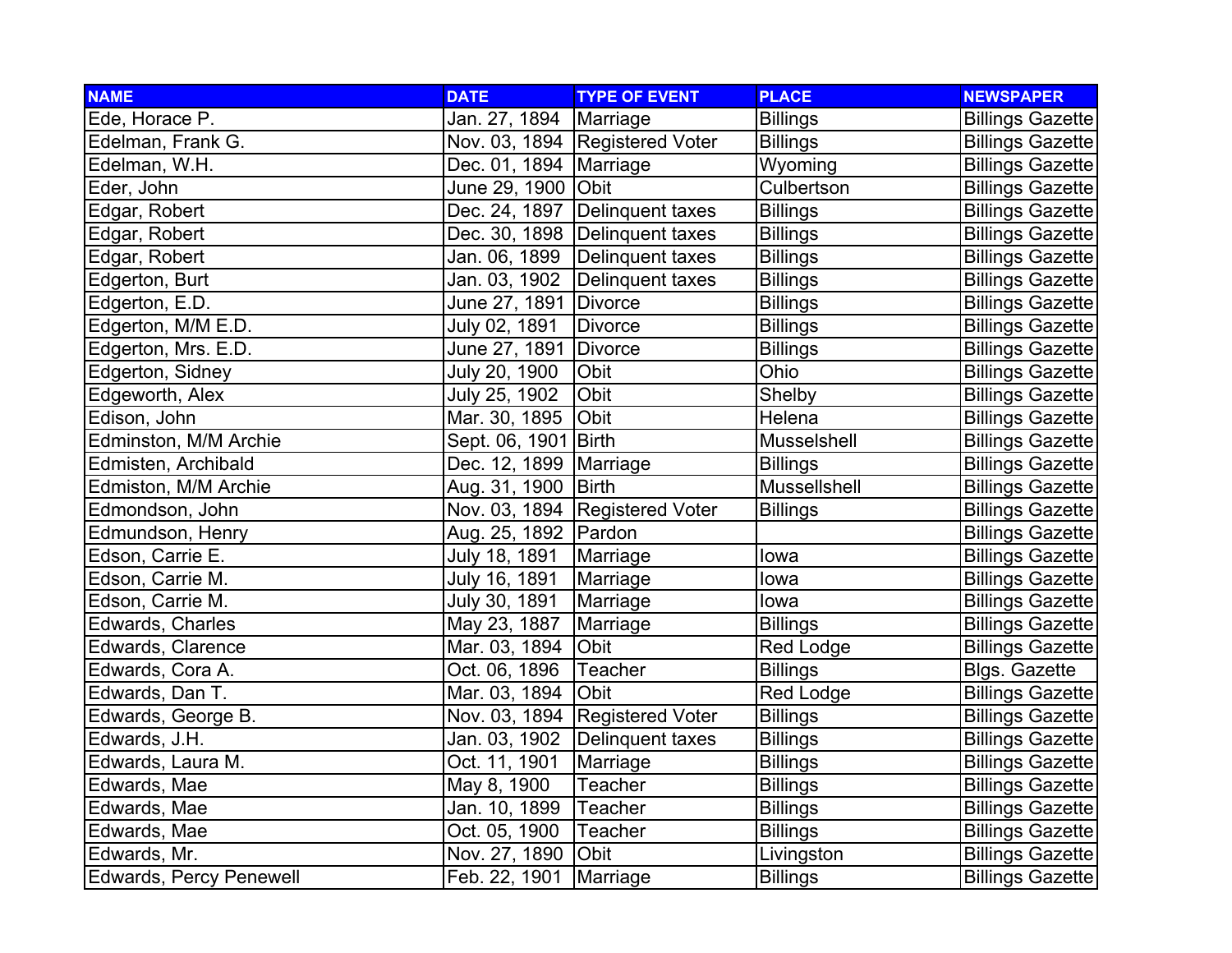| <b>NAME</b>            | <b>DATE</b>              | <b>TYPE OF EVENT</b>             | <b>PLACE</b>    | <b>NEWSPAPER</b>        |
|------------------------|--------------------------|----------------------------------|-----------------|-------------------------|
| Edwards, Richard       | Dec. 13, 1901            | <b>Business license</b>          | <b>Billings</b> | <b>Billings Gazette</b> |
| Efford, George         |                          | Dec. 28, 1900   Delinquent taxes | <b>Billings</b> | <b>Billings Gazette</b> |
| Egan, Mrs. Kate        |                          | Jan. 03, 1896 Delinquent taxes   | <b>Billings</b> | <b>Billings Gazette</b> |
| Egbert, D.N.           | July 06, 1893            | Obit                             | Bismarck, ND    | <b>Billings Gazette</b> |
| Egbert, Lovina L.      | Oct. 21, 1893            | Obit                             | <b>Billings</b> | <b>Billings Gazette</b> |
| Egeler, August         | July 30, 1897            | Obit                             | Livingston      | <b>Billings Gazette</b> |
| Egeler, John           | July 30, 1897            | Obit                             | Livingston      | <b>Billings Gazette</b> |
| Eggan, Hawkins         | Sept. 7, 1896            | Obit                             | East Helena     | Blgs. Gazette           |
| Egglesly, Mr.          | Dec. 26, 1889            | Obit                             | <b>Butte</b>    | <b>Billings Gazette</b> |
| Eide, M/M Goodman      | Aug. 21, 1900            | <b>Birth</b>                     | Junction        | <b>Billings Gazette</b> |
| Eiler, Walter          | Dec. 03, 1891            | Student                          | <b>Billings</b> | <b>Billings Gazette</b> |
| Eiler, Walter          | Dec. 25, 1890 Student    |                                  | <b>Billings</b> | <b>Billings Gazette</b> |
| Eiler, Walter          | June 4, 1896             | Student                          | <b>Billings</b> | <b>Blgs. Gazette</b>    |
| Eiler, Walter          | Oct. 12, 1895            | Student                          | <b>Billings</b> | <b>Billings Gazette</b> |
| Eiler, William         | Oct. 12, 1895            | Student                          | <b>Billings</b> | <b>Billings Gazette</b> |
| Eiler, Willie          | Oct. 06, 1896            | Student                          | <b>Billings</b> | Blgs. Gazette           |
| Eilers, M/M William f. | May 16, 1889             | <b>Birth</b>                     | Biil            | <b>Billings Gazette</b> |
| Eilers, W.F.           |                          | June 19, 1890 Business License   | <b>Billings</b> | <b>Billings Gazette</b> |
| Eilers, W.F.           |                          | Mar. 12, 1891 Business License   | <b>Billings</b> | <b>Billings Gazette</b> |
| Eilers, W.F.           |                          | Mar. 16, 1895 Business License   | <b>Billings</b> | <b>Billings Gazette</b> |
| Eilers, W.F.           |                          | Mar. 17, 1892 Business License   | <b>Billings</b> | <b>Billings Gazette</b> |
| Eilers, W.F.           |                          | Mar. 17, 1894 Business License   | <b>Billings</b> | <b>Billings Gazette</b> |
| Eilers, Walter         | Apr. 06, 1893            | Student                          | <b>Billings</b> | <b>Billings Gazette</b> |
| Eilers, Walter         | Feb. 20, 1894            | Student                          | <b>Billings</b> | <b>Billings Gazette</b> |
| Eilers, Walter         | Jan. 05, 1895            | Student                          | <b>Billings</b> | <b>Billings Gazette</b> |
| Eilers, Walter         | Mar. 10, 1892            | Student                          | <b>Billings</b> | <b>Billings Gazette</b> |
| Eilers, Walter         | May 6, 1896              | <b>Student</b>                   | <b>Billings</b> | <b>Billings Gazette</b> |
| Eilers, Walter         | Oct. 05, 1900            | Student                          | <b>Billings</b> | <b>Billings Gazette</b> |
| Eilers, Walter         | Oct. 06, 1896            | Student                          | <b>Billings</b> | <b>Blgs. Gazette</b>    |
| Eilers, William        |                          | Mar. 07, 1889 Business License   | <b>Billings</b> | <b>Billings Gazette</b> |
| Eilers, William F.     | Feb. 03, 1886   Marriage |                                  | Yellowstone Co. | <b>Billings Gazette</b> |
| Eilers, William F.     | June 19, 1885 Marriage   |                                  |                 | <b>Billings Gazette</b> |
| Eilers, William F.     |                          | Nov. 03, 1894 Registered Voter   | <b>Billings</b> | <b>Billings Gazette</b> |
| Eilers, William F.     | Oct. 19, 1895            | Taxpayer                         | <b>Billings</b> | <b>Billings Gazette</b> |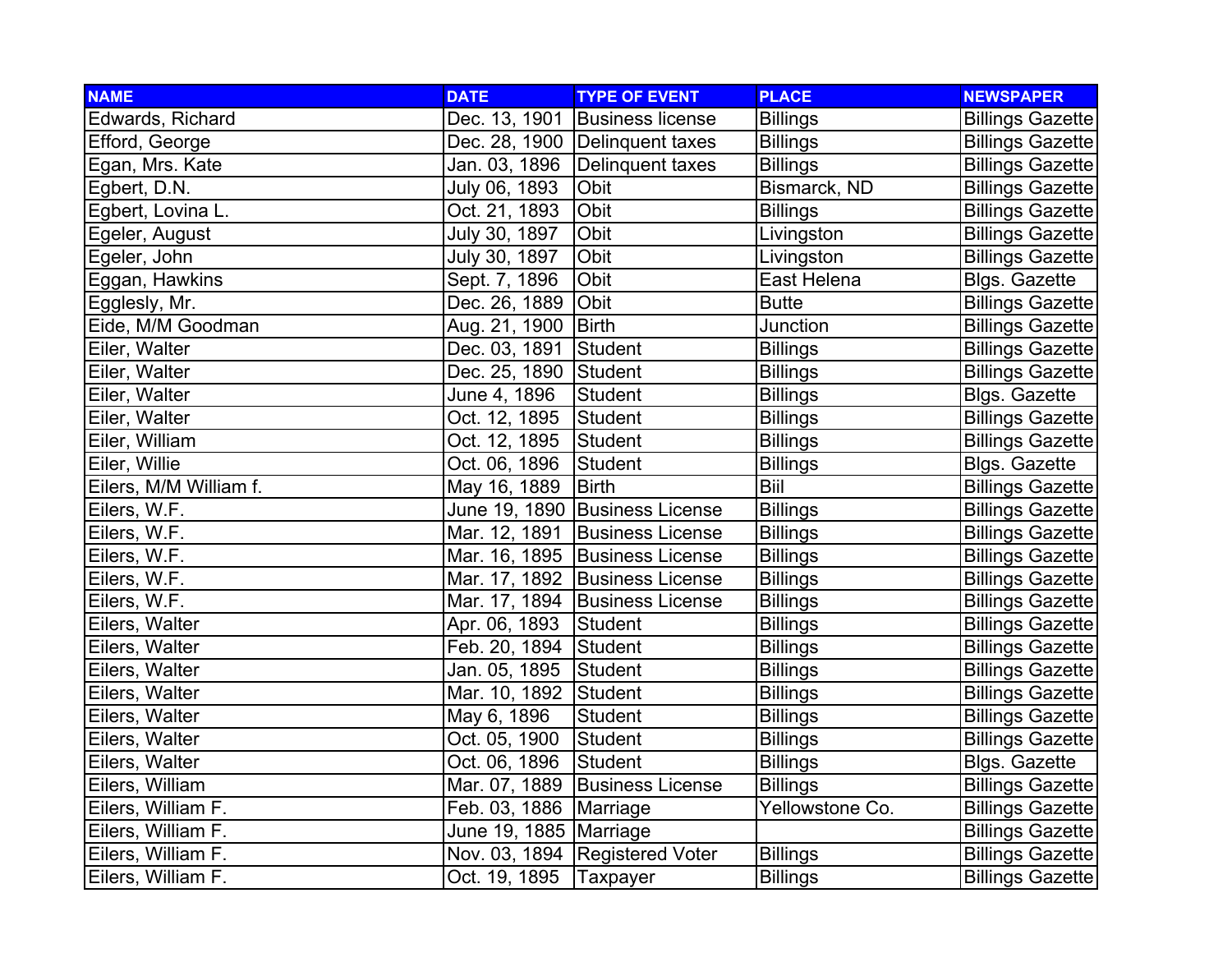| <b>NAME</b>           | <b>DATE</b>              | <b>TYPE OF EVENT</b>            | <b>PLACE</b>    | <b>NEWSPAPER</b>        |
|-----------------------|--------------------------|---------------------------------|-----------------|-------------------------|
| Eilers, William F.    |                          | Sept. 06, 1888 Business License | <b>Billings</b> | <b>Billings Gazette</b> |
| Eilers, Willie        | Feb. 05, 1897 Student    |                                 | <b>Billings</b> | <b>Billings Gazette</b> |
| Eilers, Willie        | May 6, 1896              | <b>Student</b>                  | <b>Billings</b> | <b>Billings Gazette</b> |
| Eilers, Wm. F.        |                          | Mar. 16, 1893 Business License  | <b>Billings</b> | <b>Billings Gazette</b> |
| Ekdahl, M/M A.        | Sept. 06, 1898 Birth     |                                 | <b>Billings</b> | <b>Billings Gazette</b> |
| Ekdahl, Oscar (child) | Apr. 17, 1900            | Obit                            | <b>Billings</b> | <b>Billings Gazette</b> |
| Ekholm, Axel E.K.     | Jan. 09, 1900            | Marriage                        | <b>Billings</b> | <b>Billings Gazette</b> |
| Ekholm, M/M A.        | Aug. 03, 1900   Birth    |                                 | <b>Billings</b> | <b>Billings Gazette</b> |
| Eklund, Anne          | May 18, 1893             | Marriage                        | Laurel          | <b>Billings Gazette</b> |
| Ekwortzel, Leonard A. | Dec. 27, 1898   Marriage |                                 | Columbus        | <b>Billings Gazette</b> |
| Elder, John H.        | Jan. 08, 1886   Marriage |                                 | <b>Bozeman</b>  | <b>Billings Gazette</b> |
| Eliot, Henry w.       | May 16, 1889             | Marriage                        | Connecticut     | <b>Billings Gazette</b> |
| Elk, Victor           | Dec. 07, 1895            | Obit                            | <b>Belt</b>     | <b>Billings Gazette</b> |
| Ellenboth, Lillian    | May 04, 1893             | Marriage                        | <b>Billings</b> | <b>Billings Gazette</b> |
| Elling, Henry         | Nov. 16, 1900            | Obit                            | Helena          | <b>Billings Gazette</b> |
| Elliot, Inez          | Oct. 05, 1900            | Student                         | <b>Billings</b> | <b>Billings Gazette</b> |
| Elliot, Irene         | May 8, 1900              | <b>Student</b>                  | <b>Billings</b> | <b>Billings Gazette</b> |
| Elliot, Irene         | Oct. 05, 1900            | Student                         | <b>Billings</b> | <b>Billings Gazette</b> |
| Elliot, Mr.           | Oct. 23, 1890            | Marriage                        | <b>Melville</b> | <b>Billings Gazette</b> |
| Elliott, A.           | Oct. 06, 1896            | Teacher                         | <b>Billings</b> | <b>Blgs. Gazette</b>    |
| Elliott, Arthur       | May 27, 1886             | Marriage                        |                 | <b>Billings Gazette</b> |
| Elliott, Goldie       | Jan. 10, 1899            | Student                         | <b>Billings</b> | <b>Billings Gazette</b> |
| Elliott, Inez         | Jan. 10, 1899            | Student                         | <b>Billings</b> | <b>Billings Gazette</b> |
| Elliott, Irene        | Jan. 10, 1899            | Student                         | <b>Billings</b> | <b>Billings Gazette</b> |
| Elliott, James        | July 17, 1884            | Marriage                        | Meagher Co.     | <b>Billings Gazette</b> |
| Elliott, James B.     | Oct. 24, 1894            | Naturalization                  | <b>Billings</b> | <b>Billings Gazette</b> |
| Elliott, Joe          | Oct. 27, 1892            | Obit                            | South Dakota    | <b>Billings Gazette</b> |
| Elliott, M/M J.B.     | May 11, 1897             | <b>Birth</b>                    | <b>Billings</b> | <b>Billings Gazette</b> |
| Elliott, Mrs. L.A.    | Nov. 19, 1885            | <b>Obit</b>                     | <b>Bozeman</b>  | <b>Billings Gazette</b> |
| Ellis, A.A.           | Sept. 15, 1894 Guardian  |                                 | <b>Billings</b> | <b>Billings Gazette</b> |
| Ellis, George N.      | Feb. 16, 1895 Divorce    |                                 | <b>Billings</b> | <b>Billings Gazette</b> |
| Ellis, Isabel         | Jan. 03, 1901            | Marriage                        | <b>Billings</b> | <b>Billings Gazette</b> |
| Ellis, John           | Dec. 30, 1902 Marriage   |                                 | <b>Billings</b> | <b>Billings Gazette</b> |
| Ellis, Lillie M.      | Oct. 08, 1891            | Marriage                        | Blakely, Mt.    | <b>Billings Gazette</b> |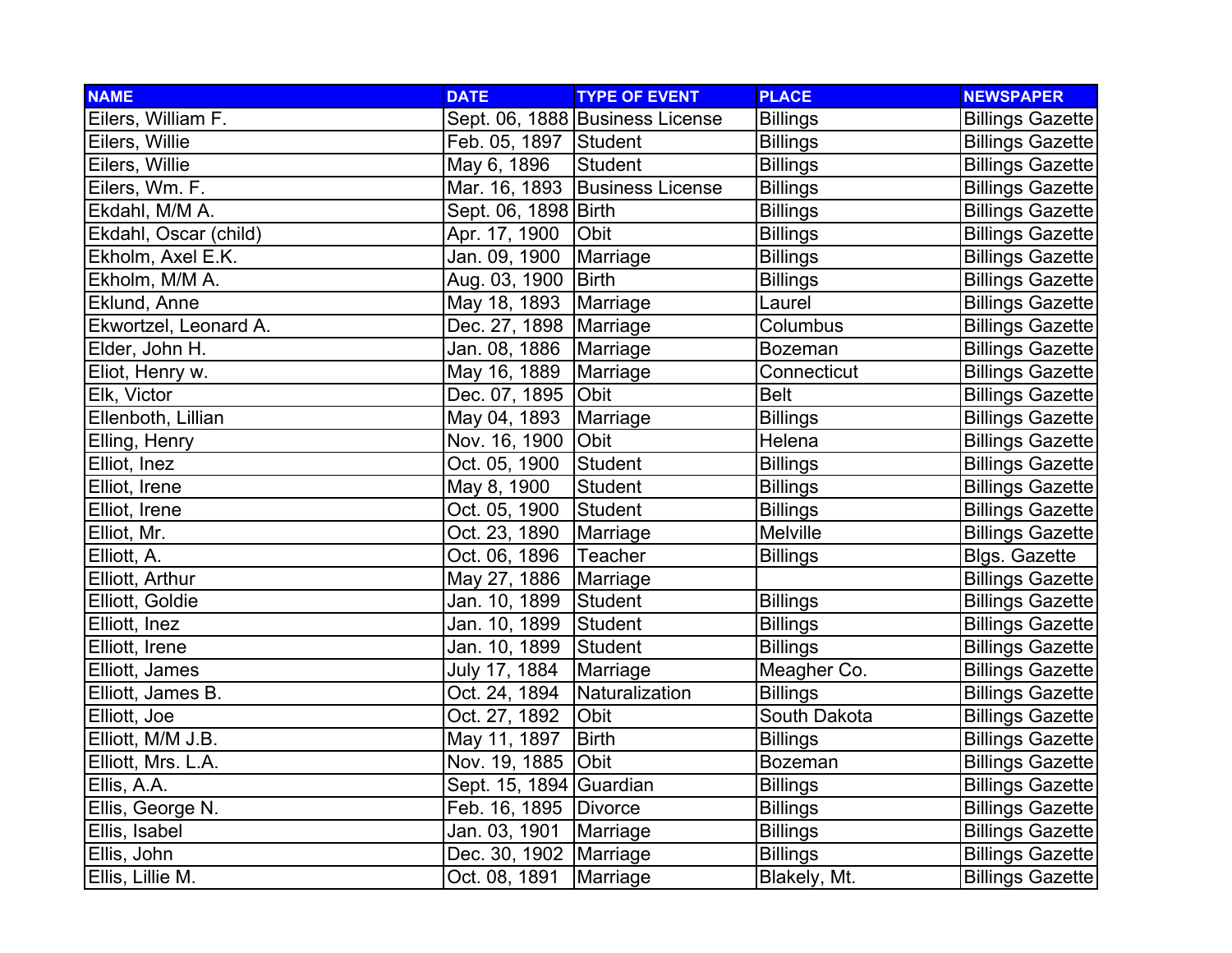| <b>NAME</b>            | <b>DATE</b>              | <b>TYPE OF EVENT</b>             | <b>PLACE</b>      | <b>NEWSPAPER</b>        |
|------------------------|--------------------------|----------------------------------|-------------------|-------------------------|
| Ellis, Lillie M.       | Oct. 10, 1891            | Marriage                         |                   | <b>Billings Gazette</b> |
| Ellis, Lizzie E.       | Nov. 08, 1887   Marriage |                                  | Boston, Mass.     | <b>Billings Gazette</b> |
| Ellis, Mrs. Minnie     | Dec. 27, 1898   Marriage |                                  | <b>Billings</b>   | <b>Billings Gazette</b> |
| Ellis, Mrs. Minnie M.  | Feb. 16, 1895 Divorce    |                                  | <b>Billings</b>   | <b>Billings Gazette</b> |
| Ellis, Nathaniel B.    |                          | Nov. 03, 1894   Registered Voter | <b>Billings</b>   | <b>Billings Gazette</b> |
| Ellis, Wm.             | Aug. 11, 1899 Obit       |                                  | <b>Billings</b>   | <b>Billings Gazette</b> |
| Elliston, Amos         | Mar. 03, 1896            | Marriage                         | Ft. Custer        | <b>Billings Gazette</b> |
| Elmers, Julia M.       | Oct. 16, 1885            | Marriage                         | <b>Fish Creek</b> | <b>Billings Gazette</b> |
| Elmhirst, E.P.         | Feb. 19, 1891            | <b>Divorce</b>                   | <b>Billings</b>   | <b>Billings Gazette</b> |
| Elmhirst, Helen        | Feb. 19, 1891            | <b>Divorce</b>                   | <b>Billings</b>   | <b>Billings Gazette</b> |
| Elmore, F.H.           |                          | Dec. 26, 1902 Delinquent taxes   | <b>Billings</b>   | <b>Billings Gazette</b> |
| Elson, Nellie          | Jan. 06, 1894            | Marriage                         | Forsyth           | <b>Billings Gazette</b> |
| Ely, W.H.              | Jan. 03, 1902            | Delinquent taxes                 | <b>Billings</b>   | <b>Billings Gazette</b> |
| Embler, E.S.           | July 25, 1902            | Obit                             | Livingston        | <b>Billings Gazette</b> |
| Embody, Mr.            | Feb. 07, 1889            | Obit                             | Helena            | <b>Billings Gazette</b> |
| Emerson, John          | May 9, 1902              | Marriage                         | <b>Bridger</b>    | <b>Billings Gazette</b> |
| Emerson, Waldo         | Apr. 30, 1892            | Obit                             |                   | <b>Billings Gazette</b> |
| Emery, J.B.            | Jan. 05, 1895            | Teacher                          | <b>Billings</b>   | <b>Billings Gazette</b> |
| Emery, Mildred         | Jan. 05, 1895            | Student                          | <b>Billings</b>   | <b>Billings Gazette</b> |
| Emery, Mildred         | Nov. 10, 1894 Student    |                                  | <b>Billings</b>   | <b>Billings Gazette</b> |
| Emery, Willie          | Oct. 20, 1894            | Student                          | <b>Billings</b>   | <b>Billings Gazette</b> |
| Emmerson, J.B.         | Jan. 05, 1895            | <b>Delinquent Taxes</b>          | Park City         | <b>Billings Gazette</b> |
| Emmerson, J.B.         |                          | Dec. 26, 1902 Delinquent taxes   | Park City         | <b>Billings Gazette</b> |
| Emmerson, J.B.         | Jan. 03, 1902            | Delinquent taxes                 | Park City         | <b>Billings Gazette</b> |
| Emmett, Mrs. Ellen     | May 11, 1900             | Marriage                         | Seattle           | <b>Billings Gazette</b> |
| Emmons, Frank          | May 02, 1889             | Obit                             | Red Lodge         | <b>Billings Gazette</b> |
| Emmons, John           | Aug. 30, 1888            | Obit                             | <b>Sun River</b>  | <b>Billings Gazette</b> |
| Emmons, Mrs. Georgia   | July 20, 1897            | Obit                             | Helena            | <b>Billings Gazette</b> |
| Engel, Manford (child) | Apr. 03, 1900            | Obit                             | <b>Bridger</b>    | <b>Billings Gazette</b> |
| Engles, John           | Aug. 30, 1888            | Obit                             | Wyoming           | <b>Billings Gazette</b> |
| Englin, M/M A.         | Jun. 25, 1901            | <b>Birth</b>                     | <b>Billings</b>   | <b>Billings Gazette</b> |
| English, Charles W.    |                          | Nov. 03, 1894 Registered Voter   | <b>Billings</b>   | <b>Billings Gazette</b> |
| English, Mr. ?         | Dec. 12, 1902            | Obit                             | <b>Big Timber</b> | <b>Billings Gazette</b> |
| English, Tom           | Aug. 24, 1900            | Obit                             | Pioneer, MT.      | <b>Billings Gazette</b> |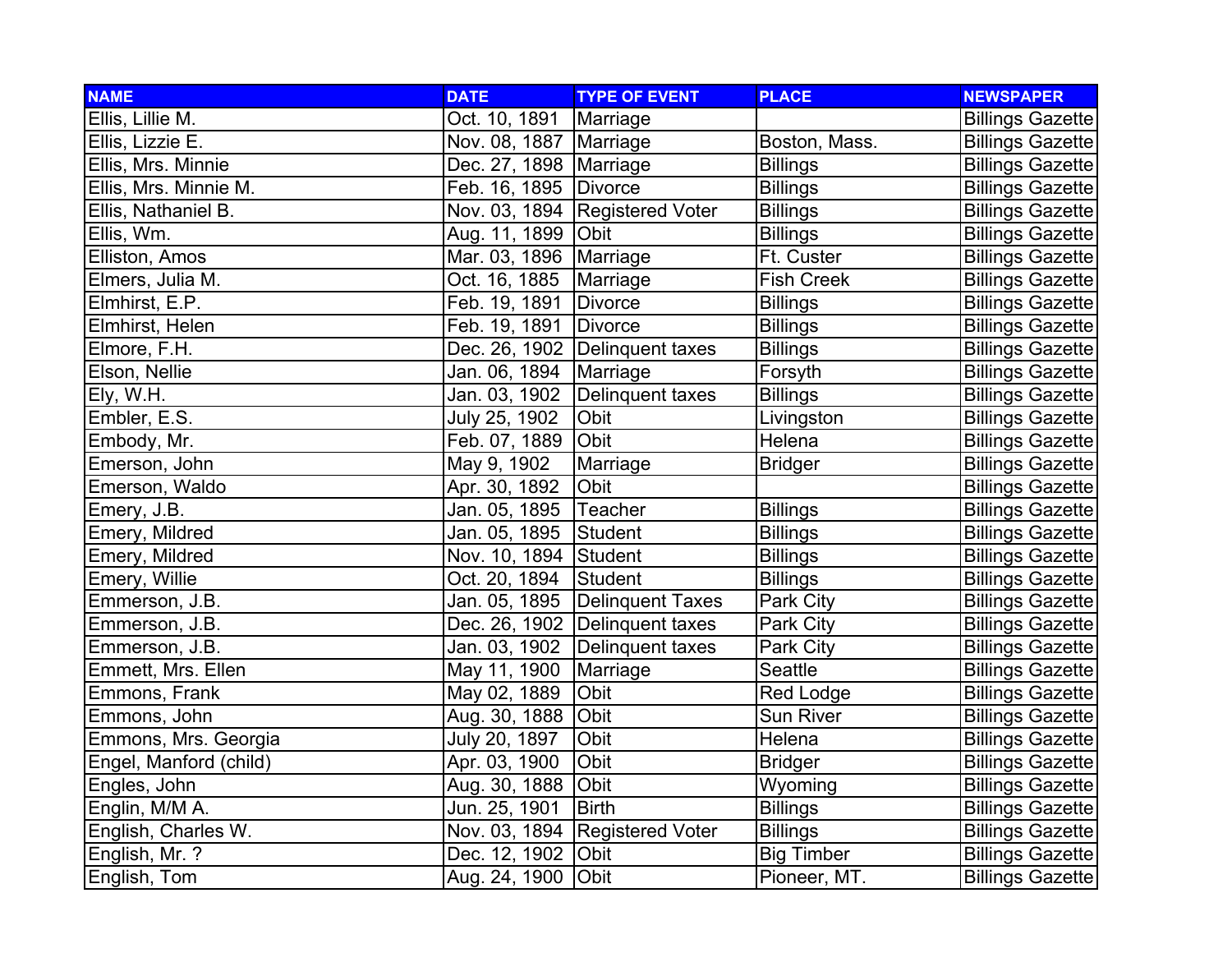| <b>NAME</b>              | <b>DATE</b>              | <b>TYPE OF EVENT</b>             | <b>PLACE</b>          | <b>NEWSPAPER</b>        |
|--------------------------|--------------------------|----------------------------------|-----------------------|-------------------------|
| Ennis, Jennie            | June 15, 1893   Marriage |                                  | <b>Madison County</b> | <b>Billings Gazette</b> |
| Ennis, William           | July 15, 1898            | <b>Obit</b>                      | Virginia City         | <b>Billings Gazette</b> |
| Enochs, Chas. W.         | Mar. 08, 1901            | Marriage                         | <b>Billings</b>       | <b>Billings Gazette</b> |
| Enochs, M/M W.A.         | Dec. 20, 1898   Birth    |                                  | Canyon Creek          | <b>Billings Gazette</b> |
| Enochs, William A.       |                          | Nov. 03, 1894 Registered Voter   | Canyon Creek          | <b>Billings Gazette</b> |
| Eocott (Crow Indian)     | Mar. 16, 1893   Obit     |                                  | Wilsey                | <b>Billings Gazette</b> |
| Eppersch, Elizabeth      | May 25, 1900             | Marriage                         | <b>Billings</b>       | <b>Billings Gazette</b> |
| Epperson, Ella Lee       | Sept. 3, 1896            | Marriage                         | <b>Billings</b>       | <b>Blgs. Gazette</b>    |
| Epperson, Florence Marie | Sep. 19, 1902   Marriage |                                  | <b>Billings</b>       | <b>Billings Gazette</b> |
| Epperson, James w.       |                          | Nov. 03, 1894   Registered Voter | Canyon Creek          | <b>Billings Gazette</b> |
| Epperson, Johnnie        | Nov. 03, 1892 Student    |                                  | <b>Billings</b>       | <b>Billings Gazette</b> |
| Eppstein & Weinberg      |                          | Mar. 16, 1893 Business License   | <b>Billings</b>       | <b>Billings Gazette</b> |
| Eppstein, J.             |                          | June 16, 1892 Business License   | <b>Billings</b>       | <b>Billings Gazette</b> |
| Epstein, J.              |                          | June 22, 1895 Business License   | <b>Billings</b>       | <b>Billings Gazette</b> |
| Erb, W.H.                | Apr. 27, 1893            | Obit                             | <b>Butte</b>          | <b>Billings Gazette</b> |
| Erickson, Arthur         | May 06, 1898             | Student                          | <b>Billings</b>       | <b>Billings Gazette</b> |
| Erickson, Arthur         | May 6, 1896              | <b>Student</b>                   | <b>Billings</b>       | <b>Billings Gazette</b> |
| Erickson, Arthur         | Oct. 06, 1896            | Student                          | <b>Billings</b>       | Blgs. Gazette           |
| Erickson, Ella           | May 6, 1896              | <b>Student</b>                   | <b>Billings</b>       | <b>Billings Gazette</b> |
| Erickson, Ella           | Oct. 06, 1896            | Student                          | <b>Billings</b>       | <b>Blgs. Gazette</b>    |
| Erickson, Emil           |                          | Dec. 24, 1897   Delinguent taxes | <b>Billings</b>       | <b>Billings Gazette</b> |
| Erickson, Emil           |                          | Dec. 30, 1898   Delinquent taxes | <b>Billings</b>       | <b>Billings Gazette</b> |
| Erickson, Emil           |                          | Jan. 01, 1897   Delinquent taxes | <b>Billings</b>       | <b>Billings Gazette</b> |
| Erickson, Emil           | Jan. 06, 1899            | Delinquent taxes                 | <b>Billings</b>       | <b>Billings Gazette</b> |
| Erickson, Erick          | Sept. 07, 1897 Marriage  |                                  | <b>Billings</b>       | <b>Billings Gazette</b> |
| Erickson, John           | June 19, 1890 Obit       |                                  | Missoula              | <b>Billings Gazette</b> |
| Erickson, John           | Nov. 11, 1885   Marriage |                                  | Helena                | <b>Billings Gazette</b> |
| Erickson, M/M E.         | June 27, 1899   Birth    |                                  | <b>Billings</b>       | <b>Billings Gazette</b> |
| Erickson, M/M E.         | Feb. 26, 1901            | <b>Birth</b>                     | <b>Billings</b>       | <b>Billings Gazette</b> |
| Erickson, O.S.           | Dec. 24, 1897            | Delinquent taxes                 | <b>Billings</b>       | <b>Billings Gazette</b> |
| Erickson, Ole            |                          | Nov. 03, 1894 Registered Voter   | <b>Billings</b>       | <b>Billings Gazette</b> |
| Ericson, Arthur          | Oct. 12, 1895            | Student                          | <b>Billings</b>       | <b>Billings Gazette</b> |
| Ericson, Ella            | Oct. 12, 1895            | Student                          | <b>Billings</b>       | <b>Billings Gazette</b> |
| Ericson, Emil            | Jan. 05, 1895            | Delinquent Taxes                 | Stillwater            | <b>Billings Gazette</b> |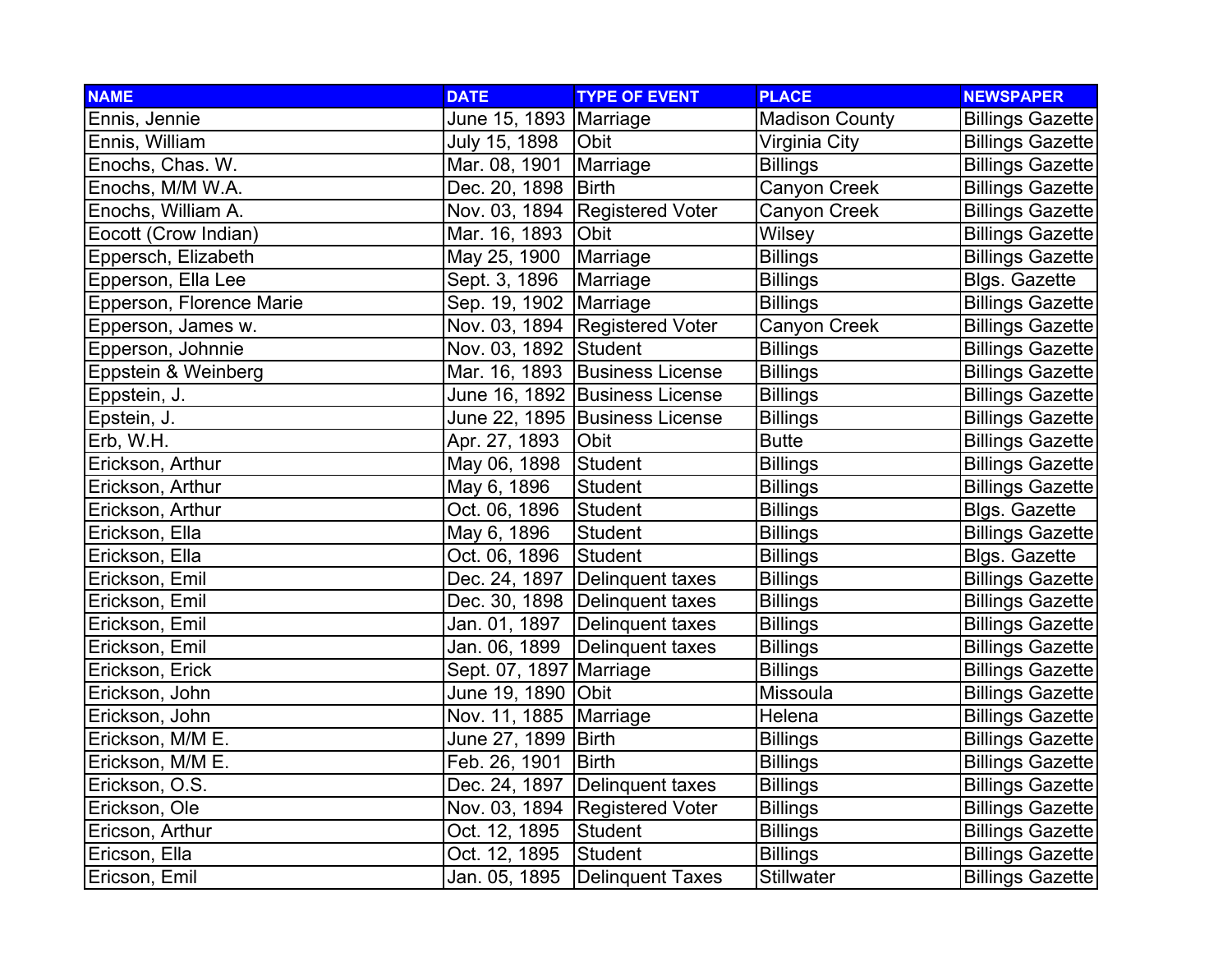| <b>NAME</b>                  | <b>DATE</b>                  | <b>TYPE OF EVENT</b>             | <b>PLACE</b>    | <b>NEWSPAPER</b>        |
|------------------------------|------------------------------|----------------------------------|-----------------|-------------------------|
| Erley, Lyle                  | Oct. 06, 1896                | Student                          | <b>Billings</b> | <b>Blgs. Gazette</b>    |
| Ernest, George               | Jan. 28, 1892                | <b>Obit</b>                      | Powderville     | <b>Billings Gazette</b> |
| Ernst, Lois                  |                              | Dec. 28, 1900 Delinquent taxes   | <b>Billings</b> | <b>Billings Gazette</b> |
| Ernst, Louis                 | Sep. 09, 1902 Naturalization |                                  | <b>Billings</b> | <b>Billings Gazette</b> |
| Eros, Frances (Rogers, Rita) | Aug. 10, 1895 Suicide        |                                  | <b>Butte</b>    | <b>Billings Gazette</b> |
| Erskine, George              |                              | Dec. 28, 1900 Delinquent taxes   | <b>Billings</b> | <b>Billings Gazette</b> |
| Erskine, George Q.           | Dec. 24, 1897                | Delinquent taxes                 | <b>Billings</b> | <b>Billings Gazette</b> |
| Erskine, George Q.           |                              | Dec. 30, 1898   Delinquent taxes | <b>Billings</b> | <b>Billings Gazette</b> |
| Erskine, George Q.           | Jan. 06, 1899                | Delinquent taxes                 | <b>Billings</b> | <b>Billings Gazette</b> |
| Erwin, E.A.                  | Jan. 05, 1895                | Delinquent Taxes                 | <b>Billings</b> | <b>Billings Gazette</b> |
| Erwin, Eugene A.             | Jan. 29, 1891                | Homestead                        | <b>Billings</b> | <b>Billings Gazette</b> |
| Erwin, Florence              | Oct. 31, 1889                | Obit                             | <b>Billings</b> | <b>Billings Gazette</b> |
| Erwin, S.H.                  | June 4, 1901                 | <b>Business license</b>          | <b>Billings</b> | <b>Billings Gazette</b> |
| Erwin, S.H.                  |                              | June 17, 1902 Business license   | <b>Billings</b> | <b>Billings Gazette</b> |
| Erwin, S.H.                  |                              | Dec. 13, 1901 Business license   | <b>Billings</b> | <b>Billings Gazette</b> |
| Erwin, Sidney H.             | Apr. 06, 1900                | Homestead                        | <b>Billings</b> | <b>Billings Gazette</b> |
| Erwin, Sidney M.             | Mar. 16, 1900   Homestead    |                                  | <b>Billings</b> | <b>Billings Gazette</b> |
| Essex, Charles               | Jan. 01, 1897                | Delinquent taxes                 | <b>Billings</b> | <b>Billings Gazette</b> |
| Essex, Charles               |                              | Nov. 03, 1894 Registered Voter   | Canyon Creek    | <b>Billings Gazette</b> |
| Esterbrook, a.B.             | Nov. 09, 1885   Marriage     |                                  | Glendive        | <b>Billings Gazette</b> |
| Eubanks & Polk               |                              | Dec. 29, 1894 Business License   | <b>Billings</b> | <b>Billings Gazette</b> |
| Euler, Mrs. Fred             | Jan. 10, 1887                | Obit                             | <b>Butte</b>    | <b>Billings Gazette</b> |
| Evans, Albert                | Feb. 10, 1894 Student        |                                  | <b>Billings</b> | <b>Billings Gazette</b> |
| Evans, Ernest                | May 19, 1894                 | Student                          | <b>Billings</b> | <b>Billings Gazette</b> |
| Evans, G.N.                  | Nov. 05, 1891                | Obit                             | Anaconda        | <b>Billings Gazette</b> |
| Evans, James                 |                              | Nov. 03, 1894 Registered Voter   | <b>Billings</b> | <b>Billings Gazette</b> |
| Evans, James                 | Nov. 12, 1896 Divorce        |                                  | <b>Billings</b> | Blgs. Gazette           |
| Evans, Kitty                 | June 4, 1901                 | <b>Business license</b>          | <b>Billings</b> | <b>Billings Gazette</b> |
| Evans, Kitty                 | Dec. 13, 1901                | <b>Business license</b>          | <b>Billings</b> | <b>Billings Gazette</b> |
| Evans, Sara                  | May 06, 1898                 | Teacher                          | <b>Billings</b> | <b>Billings Gazette</b> |
| Evans, Sarah                 | Nov. 16, 1897   Teacher      |                                  | <b>Billings</b> | <b>Billings Gazette</b> |
| Evans, Sarah                 | Oct. 17, 1899                | Marriage                         | lowa            | <b>Billings Gazette</b> |
| Evans, Sarah                 | Sept. 29, 1899 Marriage      |                                  | lowa            | <b>Billings Gazette</b> |
| Evans, W.A.                  |                              | Dec. 24, 1897   Delinquent taxes | <b>Billings</b> | <b>Billings Gazette</b> |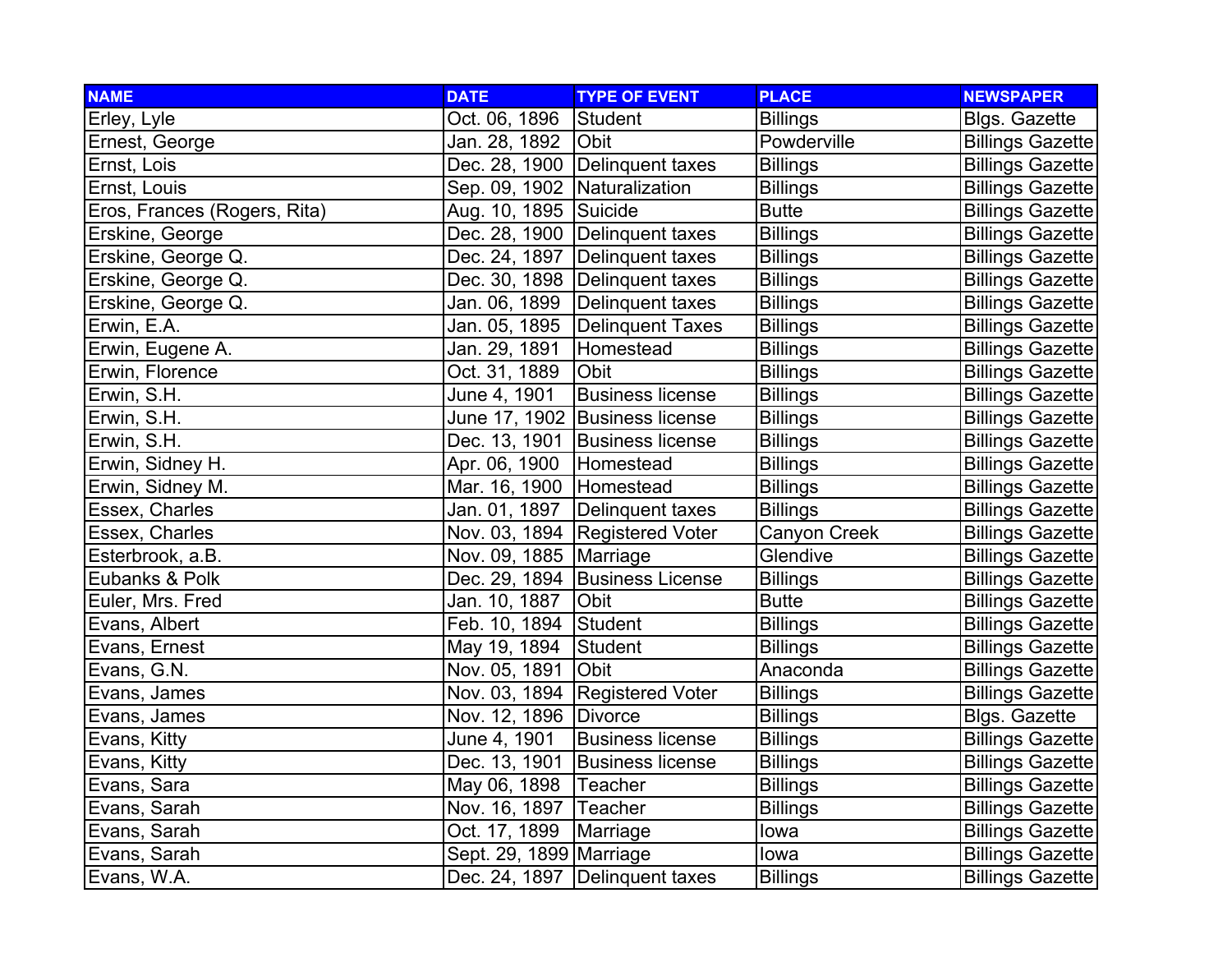| <b>NAME</b>              | <b>DATE</b>                  | <b>TYPE OF EVENT</b>             | <b>PLACE</b>        | <b>NEWSPAPER</b>        |
|--------------------------|------------------------------|----------------------------------|---------------------|-------------------------|
| Evans, Warren            | Jan. 03, 1902                | Delinquent taxes                 | <b>Billings</b>     | <b>Billings Gazette</b> |
| Evans, Warren A.         |                              | Nov. 03, 1894   Registered Voter | <b>Billings</b>     | <b>Billings Gazette</b> |
| Evans, William J., Sr.   | July 22, 1902                | Obit                             | Anaconda            | <b>Billings Gazette</b> |
| Evans, Zenas E.          | Mar. 26, 1901                | Obit                             | Anaconda            | <b>Billings Gazette</b> |
| Evenens, M/M H.D.        | Mar. 05, 1886                | <b>Birth</b>                     | Truly, Mt.          | <b>Billings Gazette</b> |
| Evers, Anna S.           | Nov. 05, 1897                | Obit                             | Judith              | <b>Billings Gazette</b> |
| Evers, M/M Gus           | Sep. 26, 1902                | Birth                            | <b>Billings</b>     | <b>Billings Gazette</b> |
| Evers, Peter A.          | Apr. 04, 1902                | Land patent                      | <b>Billings</b>     | <b>Billings Gazette</b> |
| Ewbank, M/M Mtthew       | Nov. 16, 1885   Birth        |                                  | Dillon              | <b>Billings Gazette</b> |
| Ewing, Gertie Letitia    | Jan. 06, 1899                | Marriage                         | Carbon Co., Mt.     | <b>Billings Gazette</b> |
| Ewing, Mrs. Frances E.   | Nov. 07, 1889                | Obit                             | <b>Billings</b>     | <b>Billings Gazette</b> |
| Ewing, Robert            | July 10, 1900                | Obit                             | <b>Butte</b>        | <b>Billings Gazette</b> |
| Fadden, W.F. "Kid"       | Apr. 09, 1892                | Obit                             | <b>Billings</b>     | <b>Billings Gazette</b> |
| Fadden, W.F. "Kid"       | Apr. 14, 1892                | Obit                             | <b>Alkali Creek</b> | <b>Billings Gazette</b> |
| Fagaley, Lois            | Jan. 19, 1893                | Student                          | <b>Billings</b>     | <b>Billings Gazette</b> |
| Fagaly, Jessie           | Dec. 20, 1888   Marriage     |                                  | <b>Billings</b>     | <b>Billings Gazette</b> |
| Fagaly, Lois             | Dec. 08, 1892 Student        |                                  | <b>Billings</b>     | <b>Billings Gazette</b> |
| Fagaly, Lois             | Feb. 05, 1897 Student        |                                  | <b>Billings</b>     | <b>Billings Gazette</b> |
| Fagaly, Lois             | Oct. 06, 1896                | Student                          | <b>Billings</b>     | <b>Blgs. Gazette</b>    |
| Fagan, Jennie            | June 02, 1894   Probate      |                                  | <b>Billings</b>     | <b>Billings Gazette</b> |
| Fagan, Mrs. Jennie       |                              | Jan. 05, 1895 Delinquent Taxes   | <b>Billings</b>     | <b>Billings Gazette</b> |
| Fagan, Mrs. Jenny        | Nov. 17, 1892 Obit           |                                  | <b>Billings</b>     | <b>Billings Gazette</b> |
| Fagoly, Lois             | Feb. 10, 1894 Student        |                                  | <b>Billings</b>     | <b>Billings Gazette</b> |
| Fairbain, John           | Dec. 14, 1900   Homestead    |                                  | Bozeman             | <b>Billings Gazette</b> |
| Fairbairn, John          | Nov. 16, 1900 Naturalization |                                  | <b>Billings</b>     | <b>Billings Gazette</b> |
| Fairburn, John           |                              | Jan. 03, 1902 Delinquent taxes   | <b>Billings</b>     | <b>Billings Gazette</b> |
| Fairfield, Mrs. Alice B. | Jan. 23, 1890                | Marriage                         | Grantdale           | <b>Billings Gazette</b> |
| Fairman, Amanda          | Oct. 16, 1900                | <b>Obit</b>                      | Phillipsburg        | <b>Billings Gazette</b> |
| Falk, Ida                | Feb. 03, 1886   Marriage     |                                  | Yellowstone Co.     | <b>Billings Gazette</b> |
| Falk, Joe                |                              | Sept. 17, 1891 Business License  | <b>Billings</b>     | <b>Billings Gazette</b> |
| Falk, Joe C.             |                              | Sept. 15, 1892 Business License  | <b>Billings</b>     | <b>Billings Gazette</b> |
| Falk, Joseph             | Jan. 17, 1902                | Obit                             | Chicago, II.        | <b>Billings Gazette</b> |
| Fallace, Clay            | Feb. 03, 1886   Marriage     |                                  | Yellowstone Co.     | <b>Billings Gazette</b> |
| Fallon, Sol              | July 15, 1898                | Obit                             | <b>Butte</b>        | <b>Billings Gazette</b> |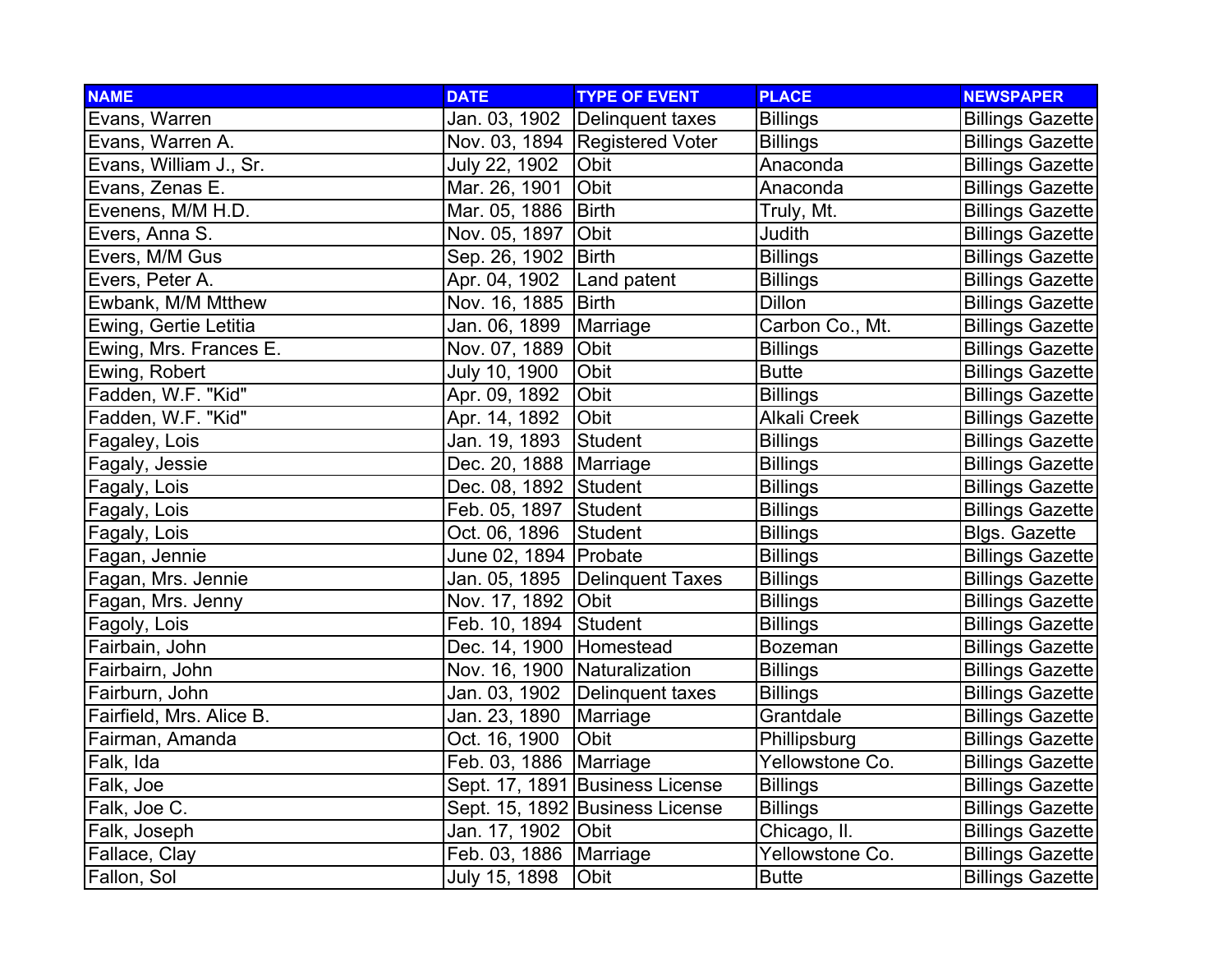| <b>NAME</b>           | <b>DATE</b>             | <b>TYPE OF EVENT</b>            | <b>PLACE</b>            | <b>NEWSPAPER</b>        |
|-----------------------|-------------------------|---------------------------------|-------------------------|-------------------------|
| Fang Kee              |                         | Sept. 16, 1893 Business License | <b>Billings</b>         | <b>Billings Gazette</b> |
| Fanner & Hedges       |                         | Mar. 16, 1893 Business License  | <b>Billings</b>         | <b>Billings Gazette</b> |
| Fanning, James        | May 3, 1896             | Obit                            | Livingston              | <b>Billings Gazette</b> |
| Fansler, S.C.         |                         | Dec. 13, 1901 Business license  | <b>Billings</b>         | <b>Billings Gazette</b> |
| Farguson, W.T.        | July 21, 1896           | Marriage                        | Columbus                | <b>Blgs. Gazette</b>    |
| Farley & Countryman   |                         | Mar. 17, 1892 Business License  | <b>Billings</b>         | <b>Billings Gazette</b> |
| Farley, Charles       | Jan. 02, 1890           | Homestead                       | <b>Billings</b>         | <b>Billings Gazette</b> |
| Farley, Charles       |                         | Mar. 17, 1892 Business License  | <b>Billings</b>         | <b>Billings Gazette</b> |
| Farlin, Tom           | Jan. 12, 1900           | Marriage                        | <b>Billings</b>         | <b>Billings Gazette</b> |
| Farmer, Mrs. O.E.     | Jan. 10, 1896           | <b>Birth</b>                    | <b>Billings</b>         | <b>Billings Gazette</b> |
| Farnum, Mrs. Mary     |                         | Dec. 28, 1900 Delinquent taxes  | <b>Billings</b>         | <b>Billings Gazette</b> |
| Farrell, Allen        |                         | Nov. 03, 1894 Registered Voter  | <b>Billings</b>         | <b>Billings Gazette</b> |
| Farrell, John         | Jan. 01, 1897           | Delinquent taxes                | <b>Billings</b>         | <b>Billings Gazette</b> |
| Farrell, M/M P.       | Aug. 30, 1898           | Birth                           | <b>Billings</b>         | <b>Billings Gazette</b> |
| Farrell, M/M Patrick  | Feb. 25, 1902           | Birth                           | <b>Billings</b>         | <b>Billings Gazette</b> |
| Farrell, Mrs. James   | Jan. 16, 1890           | Obit                            | <b>Bozeman</b>          | <b>Billings Gazette</b> |
| Farrow, Mrs. J.D.     | Jan. 18, 1886           | Obit                            | <b>Prickly Pear Vly</b> | <b>Billings Gazette</b> |
| Farwell, Abe          | May 10, 1886            | Obit                            | <b>Clark's Fork</b>     | <b>Billings Gazette</b> |
| Farwell, F.B.         | Jan. 03, 1902           | Delinquent taxes                | <b>Billings</b>         | <b>Billings Gazette</b> |
| Farwell, Marous R.    | Jan. 25, 1901           | Marriage                        | Silesia                 | <b>Billings Gazette</b> |
| Farwell, Mary         | Sept. 15, 1887 Marriage |                                 | <b>Clark's Fork</b>     | <b>Billings Gazette</b> |
| Farwell, Miss         | Feb. 12, 1897           | Marriage                        | <b>Crow Reservation</b> | <b>Billings Gazette</b> |
| Fatty                 | Feb. 11, 1892           | Obit                            | <b>Stillwater</b>       | <b>Billings Gazette</b> |
| Faught, Fred          | July 1, 1902            | Obit                            | Kalispell               | <b>Billings Gazette</b> |
| Faulkner, James F.    | May 05, 1894            | Obit                            | Helena                  | <b>Billings Gazette</b> |
| Faurot, Corlene E.    | July 4, 1902            | Marriage                        | Artesian, SD            | <b>Billings Gazette</b> |
| Fay, Nora F.          | Apr. 22, 1902           | Marriage                        | Big Horn, WY            | <b>Billings Gazette</b> |
| Featherston, Dr. J.H. |                         | Mar. 16, 1893 Business License  | <b>Billings</b>         | <b>Billings Gazette</b> |
| Featherston, J.H.     |                         | Mar. 17, 1892 Business License  | <b>Billings</b>         | <b>Billings Gazette</b> |
| Featherston, J.H.     |                         | Sept. 17, 1891 Business License | <b>Billings</b>         | <b>Billings Gazette</b> |
| Fee, Charles S.       |                         | Dec. 28, 1900 Delinquent taxes  | <b>Billings</b>         | <b>Billings Gazette</b> |
| Fee, Charles S.       | Jan. 05, 1895           | Delinquent Taxes                | <b>Billings</b>         | <b>Billings Gazette</b> |
| Fee, Charles S.       |                         | Dec. 26, 1902 Delinquent taxes  | <b>Billings</b>         | <b>Billings Gazette</b> |
| Fee, Charles S.       |                         | Jan. 03, 1902 Delinquent taxes  | <b>Billings</b>         | <b>Billings Gazette</b> |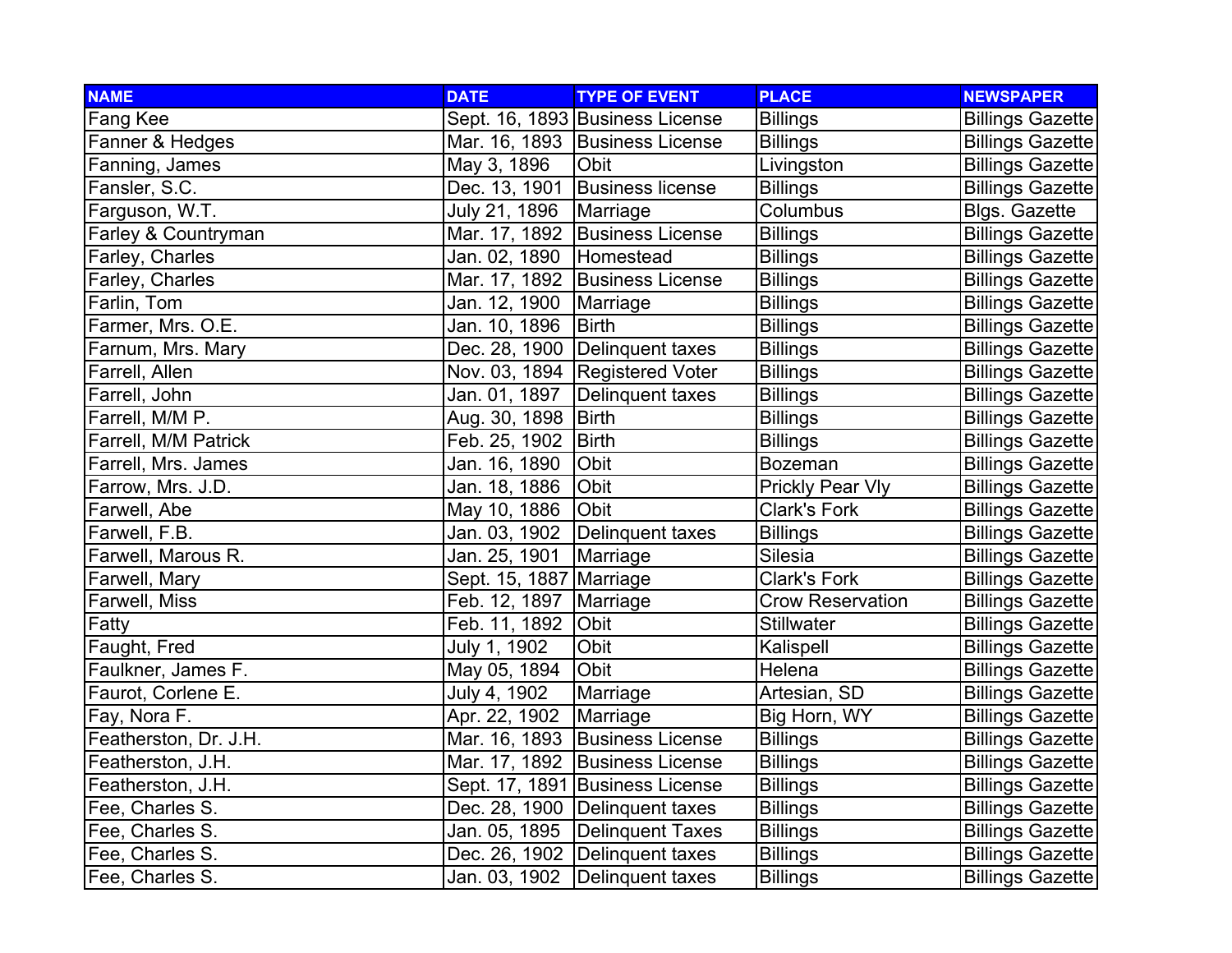| <b>NAME</b>       | <b>DATE</b>              | <b>TYPE OF EVENT</b>             | <b>PLACE</b>       | <b>NEWSPAPER</b>        |
|-------------------|--------------------------|----------------------------------|--------------------|-------------------------|
| Fee, Chas. S.     |                          | Jan. 03, 1896 Delinquent taxes   | <b>Billings</b>    | <b>Billings Gazette</b> |
| Feehan, J.P.      |                          | Dec. 23, 1893 Business License   | <b>Billings</b>    | <b>Billings Gazette</b> |
| Feehan, James     | May 9, 1902              | Obit                             | Ubet               | <b>Billings Gazette</b> |
| Feeley, Etta      |                          | Dec. 28, 1900 Delinquent taxes   | <b>Billings</b>    | <b>Billings Gazette</b> |
| Feely, Etta       | Sept. 26, 1899 Divorce   |                                  | <b>Billings</b>    | <b>Billings Gazette</b> |
| Feiler, Mary      | Nov. 12, 1896   Divorce  |                                  | <b>Billings</b>    | <b>Blgs. Gazette</b>    |
| Feiler, Sam       | Nov. 12, 1896   Divorce  |                                  | <b>Billings</b>    | Blgs. Gazette           |
| Fell, Clayton D.  |                          | Nov. 03, 1894 Registered Voter   | <b>Billings</b>    | <b>Billings Gazette</b> |
| Fenn, Earl        | April 11, 1899 Obit      |                                  | Carbonado          | <b>Billings Gazette</b> |
| Fenn, Minnie A.   | Aug. 07, 1896   Marriage |                                  | Helena             | Blgs. Gazette           |
| Fennell, Frank    | Feb. 11, 1902 Obit       |                                  | <b>Great Falls</b> | <b>Billings Gazette</b> |
| Fenser, Jack      | Dec. 11, 1900   Marriage |                                  | Creston, IA        | <b>Billings Gazette</b> |
| Fenske, Adolph A. |                          | Nov. 03, 1894   Registered Voter | <b>Billings</b>    | <b>Billings Gazette</b> |
| Fenske, L.H.      |                          | Dec. 19, 1889 Business License   | <b>Billings</b>    | <b>Billings Gazette</b> |
| Fenske, L.H.      |                          | June 19, 1890 Business License   | <b>Billings</b>    | <b>Billings Gazette</b> |
| Fenske, L.H.      |                          | Mar. 12, 1891 Business License   | <b>Billings</b>    | <b>Billings Gazette</b> |
| Fenske, L.H.      |                          | Mar. 16, 1893 Business License   | <b>Billings</b>    | <b>Billings Gazette</b> |
| Fenske, L.H.      |                          | Mar. 16, 1895 Business License   | <b>Billings</b>    | <b>Billings Gazette</b> |
| Fenske, L.H.      |                          | Mar. 17, 1892 Business License   | <b>Billings</b>    | <b>Billings Gazette</b> |
| Fenske, L.H.      |                          | Mar. 17, 1894 Business License   | <b>Billings</b>    | <b>Billings Gazette</b> |
| Fenske, L.H.      | Oct. 19, 1895   Taxpayer |                                  | <b>Billings</b>    | <b>Billings Gazette</b> |
| Fenske, L.H.      |                          | Sept. 09, 1888 Business License  | <b>Billings</b>    | <b>Billings Gazette</b> |
| Fenske, L.H.      | June 4, 1901             | <b>Business license</b>          | <b>Billings</b>    | <b>Billings Gazette</b> |
| Fenske, L.H.      |                          | June 17, 1902 Business license   | <b>Billings</b>    | <b>Billings Gazette</b> |
| Fenske, L.H.      |                          | Dec. 13, 1901 Business license   | <b>Billings</b>    | <b>Billings Gazette</b> |
| Fenske, Louise H. |                          | Nov. 03, 1894   Registered Voter | <b>Billings</b>    | <b>Billings Gazette</b> |
| Fenske, Madge     | Jan. 10, 1899 Student    |                                  | <b>Billings</b>    | <b>Billings Gazette</b> |
| Fenske, Madge     | May 06, 1898 Student     |                                  | <b>Billings</b>    | <b>Billings Gazette</b> |
| Fenske, Mrs. T.G. |                          | June 11, 1891 Business License   | <b>Billings</b>    | <b>Billings Gazette</b> |
| Fenske, Mrs. T.G. |                          | Mar. 16, 1893 Business License   | <b>Billings</b>    | <b>Billings Gazette</b> |
| Fenske, T.G.      |                          | Dec. 24, 1897 Delinquent taxes   | <b>Billings</b>    | <b>Billings Gazette</b> |
| Fenske, T.G.      |                          | Jan. 05, 1895 Delinquent Taxes   | <b>Billings</b>    | <b>Billings Gazette</b> |
| Fenske, T.G.      | Oct. 06, 1894            | <b>Business License</b>          | <b>Billings</b>    | <b>Billings Gazette</b> |
| Fenske, T.G.      |                          | Sept. 06, 1888 Business License  | <b>Billings</b>    | <b>Billings Gazette</b> |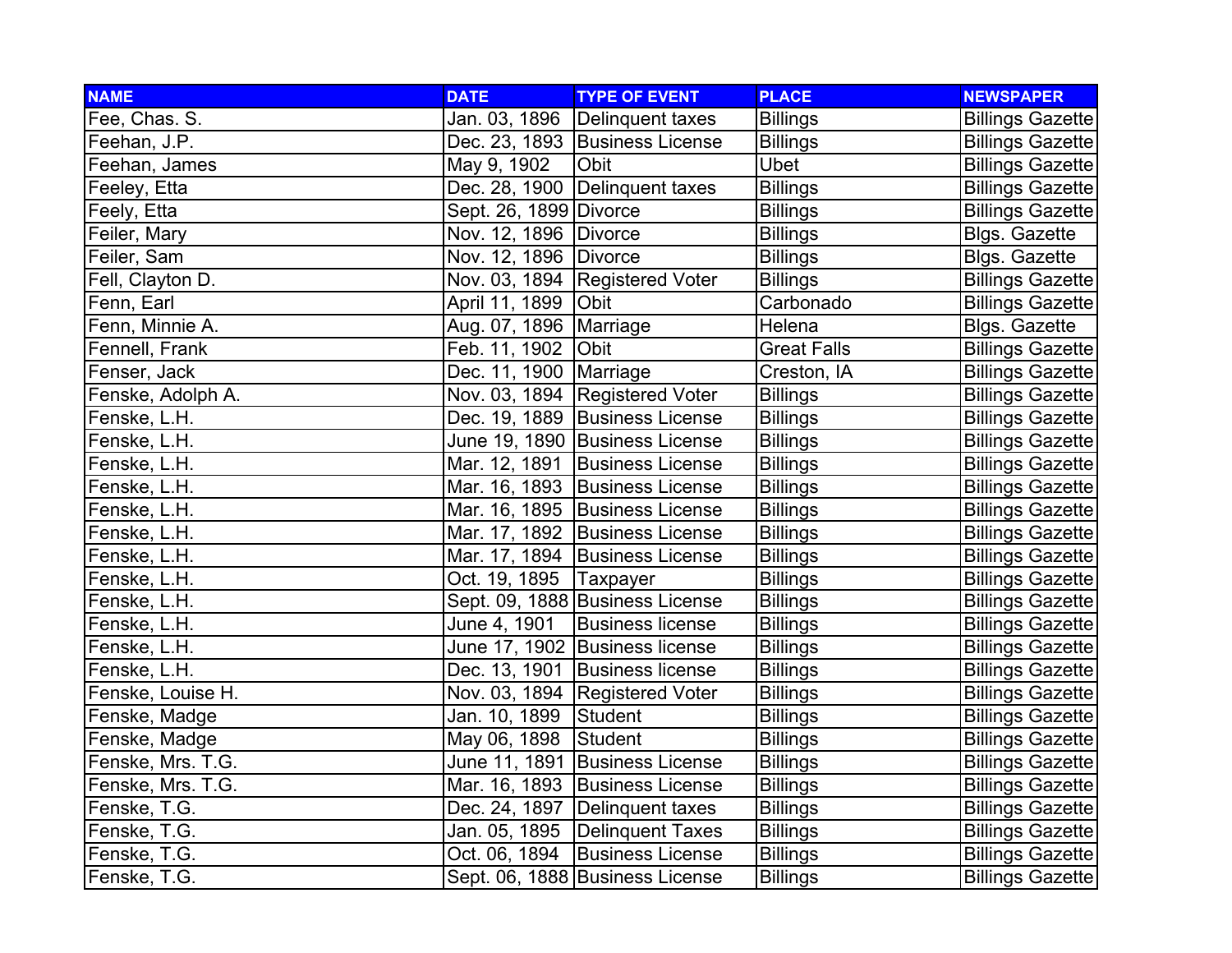| <b>NAME</b>             | <b>DATE</b>              | <b>TYPE OF EVENT</b>             | <b>PLACE</b>        | <b>NEWSPAPER</b>        |
|-------------------------|--------------------------|----------------------------------|---------------------|-------------------------|
| Fenske, Theodore G.     |                          | Nov. 03, 1894 Registered Voter   | <b>Billings</b>     | <b>Billings Gazette</b> |
| Fenton, E.L.            | June 4, 1901             | <b>Business license</b>          | <b>Billings</b>     | <b>Billings Gazette</b> |
| Fenton, E.L.            |                          | June 17, 1902 Business license   | <b>Billings</b>     | <b>Billings Gazette</b> |
| Fenton, E.L.            |                          | Dec. 13, 1901 Business license   | <b>Billings</b>     | <b>Billings Gazette</b> |
| Fenton, Edwin L.        | Sept. 22, 1899 Homestead |                                  | <b>Billings</b>     | <b>Billings Gazette</b> |
| Fenton, George P.       | Jan. 05, 1900   Marriage |                                  | <b>Billings</b>     | <b>Billings Gazette</b> |
| Fenton, M/M E.L.        | July 10, 1900            | <b>Birth</b>                     | Laurel              | <b>Billings Gazette</b> |
| Fenton, Nina            | Jan. 13, 1894            | Student                          | Laurel              | <b>Billings Gazette</b> |
| Fenton, Nina L.         | Dec. 02, 1902   Marriage |                                  | <b>Billings</b>     | <b>Billings Gazette</b> |
| Fenton, Nina L.         | Dec. 09, 1902            | Marriage                         | <b>Billings</b>     | <b>Billings Gazette</b> |
| Fenton, Will            | Jan. 13, 1894            | Student                          | Laurel              | <b>Billings Gazette</b> |
| Fenwick, Coryell C.     | June 6, 1902             | Marriage                         | <b>Bridger</b>      | <b>Billings Gazette</b> |
| Ferdig, Effie           | Mar. 21, 1902 Marriage   |                                  | <b>Bridger</b>      | <b>Billings Gazette</b> |
| Fergus, Agnes P.        | Oct. 03, 1885   Marriage |                                  | <b>Box Elder</b>    | <b>Billings Gazette</b> |
| Fergus, Agnes P.        | Oct. 03, 1895            | Marriage                         | <b>Box Elder</b>    | <b>Billings Gazette</b> |
| Fergus, James           | July 1, 1902             | Obit                             | Helena              | <b>Billings Gazette</b> |
| Ferguson, Lizzie        | Mar. 24, 1883            | Obit                             | <b>Billings</b>     | <b>Billings Gazette</b> |
| Ferguson, M/M James     | May 14, 1886             | <b>Birth</b>                     | <b>Billings</b>     | <b>Billings Gazette</b> |
| Ferguson, M/M James     | May 25, 1887             | <b>Birth</b>                     | <b>Billings</b>     | <b>Billings Gazette</b> |
| Ferguson, Robert        | June 05, 1890 Obit       |                                  | <b>Tongue River</b> | <b>Billings Gazette</b> |
| Ferguson, W.J.          |                          | Dec. 26, 1902 Delinquent taxes   | <b>Stillwater</b>   | <b>Billings Gazette</b> |
| Ferguson, Wallace       | July 05, 1886            | Obit                             | <b>Billings</b>     | <b>Billings Gazette</b> |
| Ferguson, William H.C.  |                          | Nov. 03, 1894 Registered Voter   | <b>Billings</b>     | <b>Billings Gazette</b> |
| Fernbaugh, Nellie       | May 27, 1902             | Marriage                         | Minneapolis, Mn.    | <b>Billings Gazette</b> |
| Fero, Romeo             | Aug. 09, 1883 Obit       |                                  | Rosebud             | <b>Billings Gazette</b> |
| Ferrell, M/M Charles G. | Nov. 30, 1885   Birth    |                                  | <b>Butte</b>        | <b>Billings Gazette</b> |
| Ferris, Benjamin        |                          | Dec. 28, 1900   Delinquent taxes | <b>Billings</b>     | <b>Billings Gazette</b> |
| Ferris, E. Myron        | Oct. 02, 1885            | Marriage                         | <b>Bozeman</b>      | <b>Billings Gazette</b> |
| Ferris, E. Myron        | Oct. 02, 1895            | Marriage                         | <b>Bozeman</b>      | <b>Billings Gazette</b> |
| Fetherkyle, Paul        | Mar. 23, 1893            | <b>Obit</b>                      | <b>Butte</b>        | <b>Billings Gazette</b> |
| Feyler, Samuel          | Feb. 08, 1898            | Divorce                          | <b>Billings</b>     | <b>Billings Gazette</b> |
| Feyler, Samuel E.       |                          | Nov. 03, 1894 Registered Voter   | Canyon Creek        | <b>Billings Gazette</b> |
| Field & Butts           |                          | Dec. 23, 1893 Business License   | <b>Billings</b>     | <b>Billings Gazette</b> |
| Field, Mrs. L.F.        | Dec. 20, 1901            | Obit                             | <b>Billings</b>     | <b>Billings Gazette</b> |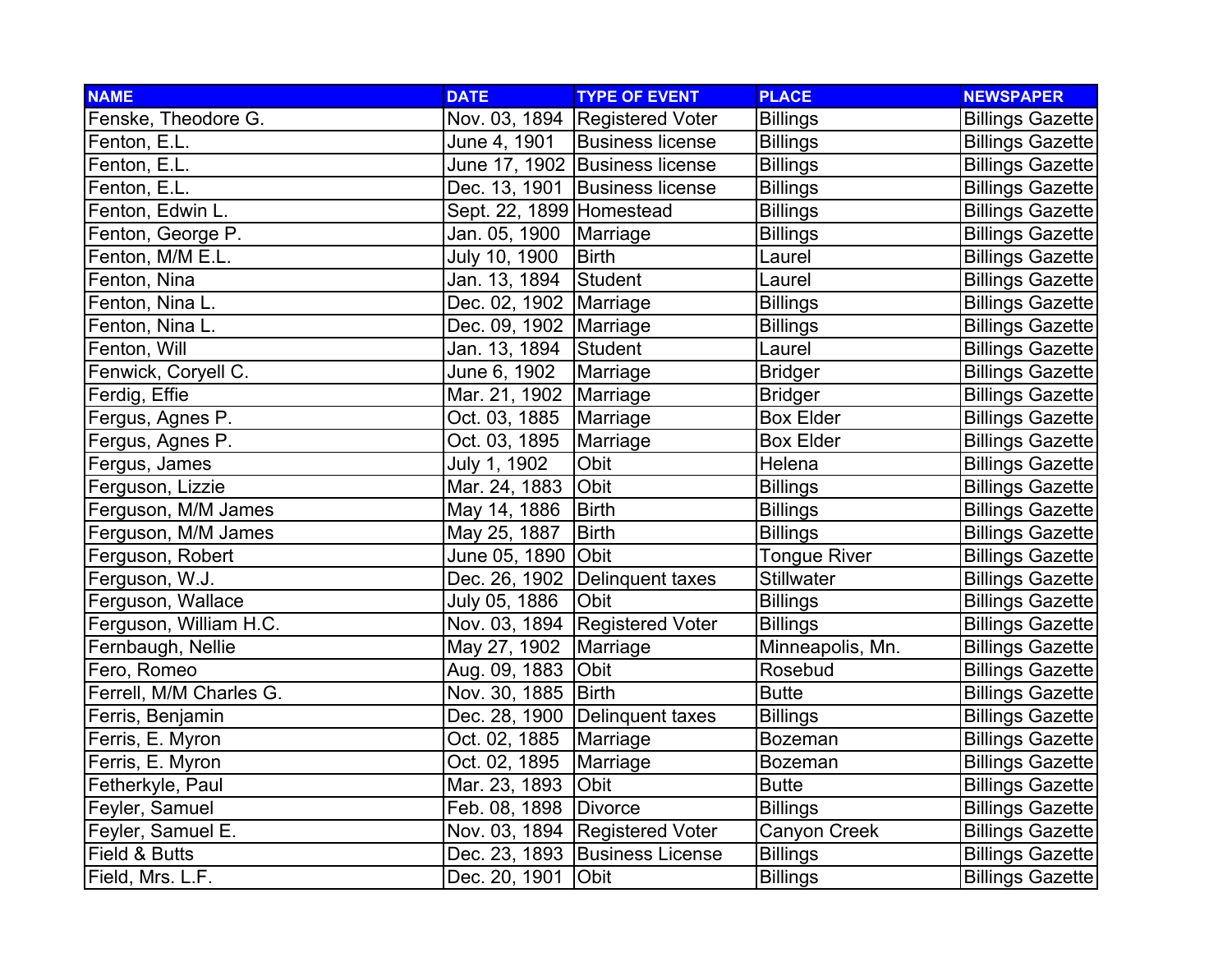| <b>NAME</b>                 | <b>DATE</b>              | <b>TYPE OF EVENT</b>             | <b>PLACE</b>        | <b>NEWSPAPER</b>        |
|-----------------------------|--------------------------|----------------------------------|---------------------|-------------------------|
| Fields, Levi F.             |                          | Nov. 03, 1894   Registered Voter | <b>Billings</b>     | <b>Billings Gazette</b> |
| Fifer, Ellis J.             |                          | Nov. 03, 1894   Registered Voter | <b>Billings</b>     | <b>Billings Gazette</b> |
| Fifer, George               | Jan. 19, 1895            | Obit                             | <b>Butte</b>        | <b>Billings Gazette</b> |
| Filson, Al.                 | Apr. 12, 1901            | Marriage                         | <b>Billings</b>     | <b>Billings Gazette</b> |
| Filson, Albert              | Jan. 25, 1886            | Marriage                         | <b>Beaver Creek</b> | <b>Billings Gazette</b> |
| Finch, Frederick            | July 25, 1889            | Marriage                         | Pompey's Pillar     | <b>Billings Gazette</b> |
| Finch, Geof. B.             | Feb. 25, 1898            | Marriage                         | <b>Ubet</b>         | <b>Billings Gazette</b> |
| Finch, John                 | Apr. 13, 1893            | Obit                             | Rosebud             | <b>Billings Gazette</b> |
| Finch, W.F.                 | Apr. 14, 1894            | Obit                             | <b>Billings</b>     | <b>Billings Gazette</b> |
| Finch, W.R.                 | Jan. 05, 1895            | <b>Delinquent Taxes</b>          | <b>Billings</b>     | <b>Billings Gazette</b> |
| Finch, W.R. (?)             | Apr. 21, 1894            | Probate                          | <b>Billings</b>     | <b>Billings Gazette</b> |
| Fine, J.F.                  | Dec. 21, 1897            | Obit                             | <b>Billings</b>     | <b>Billings Gazette</b> |
| Fingelnburg & Youmans       |                          | Dec. 29, 1894 Business License   | <b>Billings</b>     | <b>Billings Gazette</b> |
| Finkelnburg & Youmans       |                          | Mar. 16, 1895 Business License   | <b>Billings</b>     | <b>Billings Gazette</b> |
| Finkelnburg, O.C.           |                          | Dec. 24, 1897   Delinguent taxes | <b>Billings</b>     | <b>Billings Gazette</b> |
| Finn, J.D.                  | Jan. 01, 1897            | Delinquent taxes                 | <b>Billings</b>     | <b>Billings Gazette</b> |
| Finn, J.D.                  | Jan. 03, 1896            | TDelinquent taxes                | <b>Billings</b>     | <b>Billings Gazette</b> |
| Finn, J.D.                  |                          | Jan. 05, 1895 Delinquent Taxes   | <b>Billings</b>     | <b>Billings Gazette</b> |
| Finnegan, P.F.              |                          | Dec. 30, 1898   Delinquent taxes | <b>Billings</b>     | <b>Billings Gazette</b> |
| Finnegan, P.F.              | Jan. 06, 1899            | Delinquent taxes                 | <b>Billings</b>     | <b>Billings Gazette</b> |
| Finnigan, P.F.              |                          | Jan. 03, 1896 Delinquent taxes   | <b>Billings</b>     | <b>Billings Gazette</b> |
| Fisch, Mary T.              | Feb. 03, 1886   Marriage |                                  | Yellowstone Co.     | <b>Billings Gazette</b> |
| Fisch, Mrs. Mary            | June 19, 1885   Marriage |                                  | <b>Bozeman</b>      | <b>Billings Gazette</b> |
| Fisch, Peter                | Apr. 24, 1884            | Obit                             | <b>Billings</b>     | <b>Billings Gazette</b> |
| Fisch, Tessie               | Apr. 27, 1895            | Student                          | <b>Billings</b>     | <b>Billings Gazette</b> |
| Fisch, Tessie               | Dec. 25, 1890 Student    |                                  | <b>Billings</b>     | <b>Billings Gazette</b> |
| Fisch, Tessie               | Feb. 14, 1899            | Marriage                         | <b>Billings</b>     | <b>Billings Gazette</b> |
| Fisch, Tessie               | June 4, 1896             | <b>Student</b>                   | <b>Billings</b>     | <b>Blgs. Gazette</b>    |
| Fisch, Tessie               | Mar. 19, 1891            | Student                          | <b>Billings</b>     | <b>Billings Gazette</b> |
| Fisch, Tessie               | May 12, 1892             | Student                          | <b>Billings</b>     | <b>Billings Gazette</b> |
| Fisch, Tessie               | May 6, 1896              | <b>Student</b>                   | <b>Billings</b>     | <b>Billings Gazette</b> |
| Fisch, Tessie               | Nov. 10, 1894 Student    |                                  | <b>Billings</b>     | <b>Billings Gazette</b> |
| Fisch, Tessie               | Oct. 06, 1896            | <b>Student</b>                   | <b>Billings</b>     | <b>Blgs. Gazette</b>    |
| <b>Fisch, Tessie Eilers</b> | Feb. 17, 1899   Marriage |                                  | <b>Billings</b>     | <b>Billings Gazette</b> |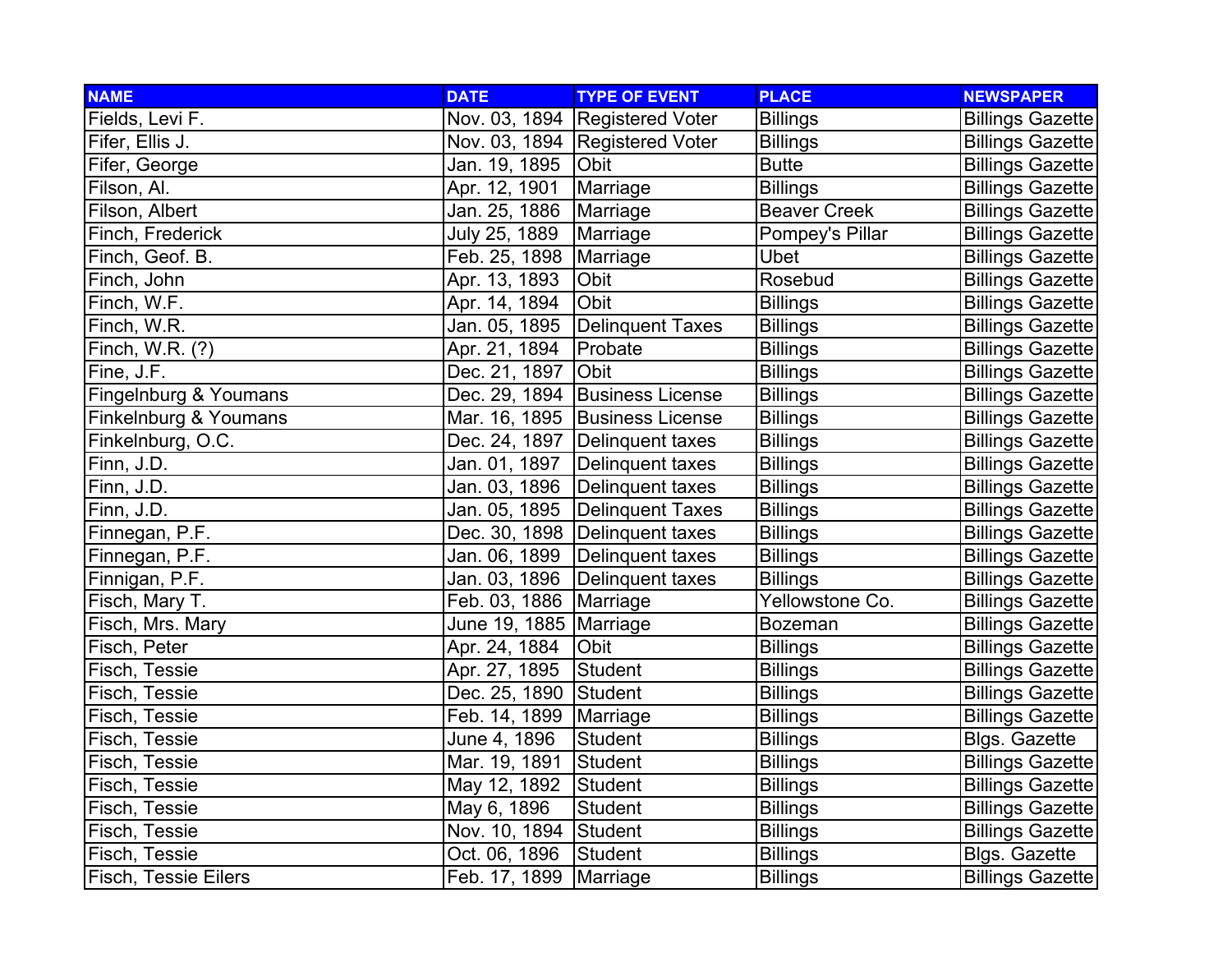| <b>NAME</b>            | <b>DATE</b>               | <b>TYPE OF EVENT</b>                                 | <b>PLACE</b>      | <b>NEWSPAPER</b>        |
|------------------------|---------------------------|------------------------------------------------------|-------------------|-------------------------|
| Fischer, Charles       | May 16, 1902              | Obit                                                 | Missoula          | <b>Billings Gazette</b> |
| Fischer, Herman        | Oct. 02, 1896             | Naturalization                                       | <b>Billings</b>   | <b>Blgs. Gazette</b>    |
| Fischer, Norah Frances | Nov. 09, 1885   Marriage  |                                                      |                   | <b>Billings Gazette</b> |
| Fisco, John            | May 15, 1900   Marriage   |                                                      | Roundup           | <b>Billings Gazette</b> |
| Fisco, Lou             | Apr. 21, 1892             | Marriage                                             | Musselshell       | <b>Billings Gazette</b> |
| Fisco, Mrs. J.L.       | May 14, 1896              | Obit                                                 | Half Breed Crk.   | <b>Billings Gazette</b> |
| Fish, H.K.             |                           | Dec. 24, 1897   Delinquent taxes                     | <b>Billings</b>   | <b>Billings Gazette</b> |
| Fish, H.K.             |                           | Dec. 30, 1898   Delinquent taxes                     | <b>Billings</b>   | <b>Billings Gazette</b> |
| Fish, H.K.             |                           | Jan. 06, 1899 Delinquent taxes                       | <b>Billings</b>   | <b>Billings Gazette</b> |
| Fish, H.K.             | Sept. 06, 1888   Marriage |                                                      | <b>Billings</b>   | <b>Billings Gazette</b> |
| Fish, Harry K.         |                           | June 16, 1892 Business License                       | <b>Billings</b>   | <b>Billings Gazette</b> |
| Fish, Harry K.         |                           | Nov. 03, 1894 Registered Voter                       | <b>Billings</b>   | <b>Billings Gazette</b> |
| Fish, J.W.             | May 14, 1891 Marriage     |                                                      | <b>Billings</b>   | <b>Billings Gazette</b> |
| Fish, J.W.             | May 16, 1891 Marriage     |                                                      | <b>Billings</b>   | <b>Billings Gazette</b> |
| Fish, Jessie           | May 28, 1892 Marriage     |                                                      |                   | <b>Billings Gazette</b> |
| Fish, Jessie S.        | May 26, 1892              | Marriage                                             | <b>Billings</b>   | <b>Billings Gazette</b> |
| Fish, John W.          |                           | Nov. 03, 1894   Registered Voter                     | <b>Billings</b>   | <b>Billings Gazette</b> |
| Fishbaugh, Ross T.     | Apr. 30, 1892             | Obit                                                 |                   | <b>Billings Gazette</b> |
| Fisher (soldier)       | July 15, 1882             | Obit                                                 | <b>Miles City</b> | <b>Billings Gazette</b> |
| Fisher, Amos           | Nov. 16, 1885   Marriage  |                                                      | Sheridan, Mt.     | <b>Billings Gazette</b> |
| Fisher, Boone K.       |                           | Dec. 13, 1901 Committed to asylum Carbon County, Mt. |                   | <b>Billings Gazette</b> |
| Fisher, Charles        |                           | Dec. 30, 1898   Delinquent taxes                     | <b>Billings</b>   | <b>Billings Gazette</b> |
| Fisher, Charles        |                           | Jan. 06, 1899   Delinquent taxes                     | <b>Billings</b>   | <b>Billings Gazette</b> |
| Fisher, Charles        | June 22, 1897 Obit        |                                                      | <b>Billings</b>   | <b>Billings Gazette</b> |
| Fisher, Charles N.     | Mar. 07, 1899   Marriage  |                                                      | <b>Nye</b>        | <b>Billings Gazette</b> |
| Fisher, Chas.          |                           | Dec. 24, 1897   Delinquent taxes                     | <b>Billings</b>   | <b>Billings Gazette</b> |
| Fisher, Frank          | Jan. 05, 1895 Student     |                                                      | <b>Billings</b>   | <b>Billings Gazette</b> |
| Fisher, Frank          | May 06, 1898              | Student                                              | <b>Billings</b>   | <b>Billings Gazette</b> |
| Fisher, Frank C.       |                           | Nov. 03, 1894 Registered Voter                       | <b>Billings</b>   | <b>Billings Gazette</b> |
| Fisher, Irving F.      | Apr. 18, 1902             | Divorce                                              | <b>Billings</b>   | <b>Billings Gazette</b> |
| Fisher, John           | Sept. 09, 1893 Obit       |                                                      | <b>Billings</b>   | <b>Billings Gazette</b> |
| Fisher, Josphine       | Sept. 21, 1897   Marriage |                                                      | <b>Red Lodge</b>  | <b>Billings Gazette</b> |
| Fisher, M/M A.J.       | May 31, 1883              | Birth                                                | <b>Billings</b>   | <b>Billings Gazette</b> |
| Fisher, M/M Frank      | Jan. 05, 1893             | <b>Birth</b>                                         | <b>Billings</b>   | <b>Billings Gazette</b> |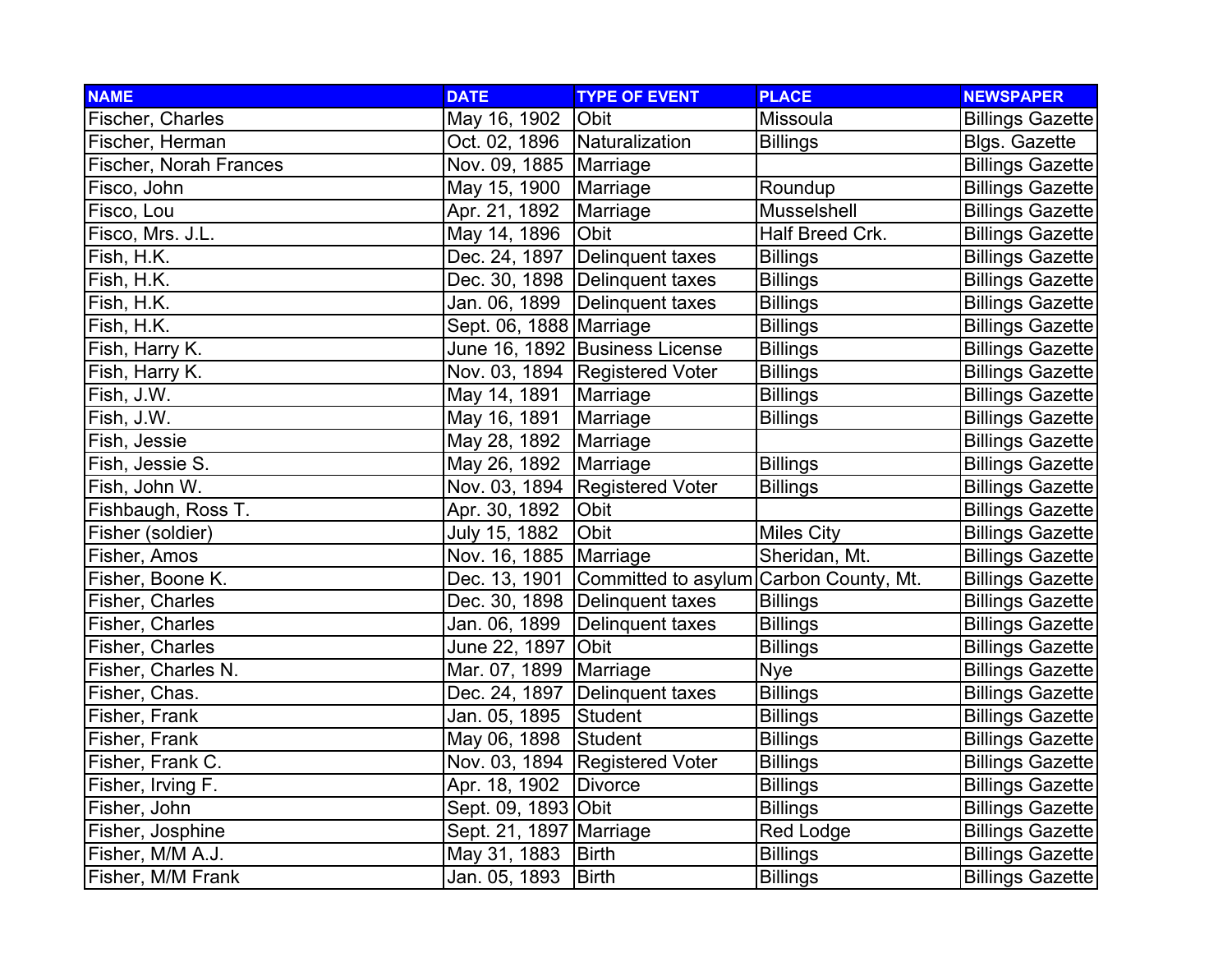| <b>NAME</b>                 | <b>DATE</b>              | <b>TYPE OF EVENT</b>           | <b>PLACE</b>    | <b>NEWSPAPER</b>        |
|-----------------------------|--------------------------|--------------------------------|-----------------|-------------------------|
| Fisher, M/M Frank           | Jan. 27, 1894            | <b>Birth</b>                   | <b>Billings</b> | <b>Billings Gazette</b> |
| Fisher, M/M Samuel          | Jan. 29, 1886            | Birth                          | <b>Billings</b> | <b>Billings Gazette</b> |
| Fisher, Rev. George McVey   | Jan. 25, 1886            | Marriage                       | Missoula        | <b>Billings Gazette</b> |
| Fisher, Samuel              |                          | Nov. 03, 1894 Registered Voter | <b>Billings</b> | <b>Billings Gazette</b> |
| Fisk, Mrs. D.W.             | Dec. 30, 1898            | Obit                           | Helena          | <b>Billings Gazette</b> |
| Fisk, Mrs. Mary Hewins      | Feb. 21, 1889            | Obit                           |                 | <b>Billings Gazette</b> |
| Fisk, Van H.                | Apr. 24, 1890            | Obit                           | Helena          | <b>Billings Gazette</b> |
| Fitch, B.F.                 | June 15, 1895 Obit       |                                | Salesville      | <b>Billings Gazette</b> |
| Fittener, George            | June 22, 1895 Obit       |                                | Helena          | <b>Billings Gazette</b> |
| Fitterer, George            | June 22, 1895  Obit      |                                | Helena          | <b>Billings Gazette</b> |
| Fitzgerald, James C.        |                          | Nov. 03, 1894 Registered Voter | <b>Billings</b> | <b>Billings Gazette</b> |
| Fitzgerald, Michael         | July 13, 1893            | Prisoner                       | Deer Lodge      | <b>Billings Gazette</b> |
| Fitzgerald, Mike            | Aug. 17, 1895 Obit       |                                | Alaska          | <b>Billings Gazette</b> |
| Fitzgerald, Nellie          | Apr. 01, 1898            | Marriage                       | Cody, Wy.       | <b>Billings Gazette</b> |
| <b>Fitzpatrick, Charles</b> | May 18, 1886             | Obit                           | <b>Bozeman</b>  | <b>Billings Gazette</b> |
| Fitzstephens, Pat           | June 6, 1902             | Obit                           | Anaconda        | <b>Billings Gazette</b> |
| Flaharty, J.T.              |                          | June 17, 1902 Business license | <b>Billings</b> | <b>Billings Gazette</b> |
| Flaherty, John T.           | Sep. 19, 1902   Marriage |                                | Columbus        | <b>Billings Gazette</b> |
| Flaherty, Marion            | Dec. 30, 1898            | Obit                           | <b>Bozeman</b>  | <b>Billings Gazette</b> |
| Flaherty, Michael           | June 16, 1892 Obit       |                                | Chicago         | <b>Billings Gazette</b> |
| Flaherty, Mr.               | July 16, 1891            | Obit                           | Spokane         | <b>Billings Gazette</b> |
| Flaherty, William           | Mar. 03, 1896   Pardon   |                                | Deer Lodge      | <b>Billings Gazette</b> |
| Flanagan, Agnes             | Jan. 03, 1899            | Marriage                       | Richwood, Mo.   | <b>Billings Gazette</b> |
| Flanagan, Eddie             | May 06, 1898             | Student                        | <b>Billings</b> | <b>Billings Gazette</b> |
| Flanagan, Elizabeth         | Apr. 21, 1894            | Marriage                       | <b>Billings</b> | <b>Billings Gazette</b> |
| Flanagan, Frank             | Jan. 05, 1895            | Student                        | <b>Billings</b> | <b>Billings Gazette</b> |
| Flanagan, Frank             | Mar. 03, 1894            | Student                        | <b>Billings</b> | <b>Billings Gazette</b> |
| Flanagan, John              | Mar. 15, 1887            | Obit                           | Centerville     | <b>Billings Gazette</b> |
| Flanagan, Maggie            | May 6, 1896              | Student                        | <b>Billings</b> | <b>Billings Gazette</b> |
| Flanagan, Margaret          | Sep. 26, 1902   Marriage |                                | <b>Billings</b> | <b>Billings Gazette</b> |
| Flanagan, Mike              | Nov. 10, 1894 Student    |                                | <b>Billings</b> | <b>Billings Gazette</b> |
| Flanegan, Maggie            | Jan. 05, 1895            | Student                        | <b>Billings</b> | <b>Billings Gazette</b> |
| Flanigan, A.                |                          | Mar. 07, 1889 Business License | <b>Billings</b> | <b>Billings Gazette</b> |
| Flanigan, Anna M.           | Aug. 08, 1889   Marriage |                                | <b>Billings</b> | <b>Billings Gazette</b> |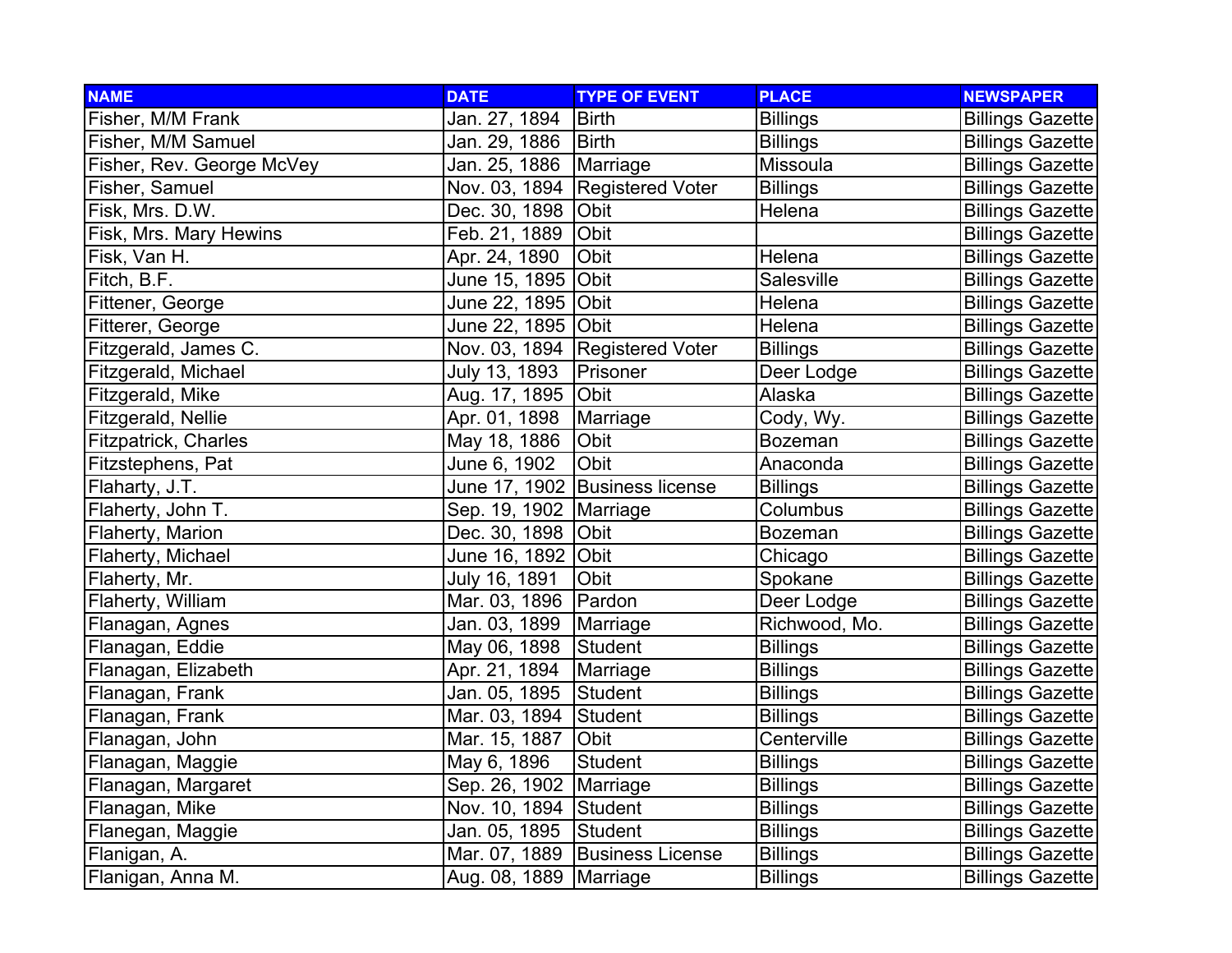| <b>NAME</b>            | <b>DATE</b>              | <b>TYPE OF EVENT</b>            | <b>PLACE</b>    | <b>NEWSPAPER</b>        |
|------------------------|--------------------------|---------------------------------|-----------------|-------------------------|
| Flanigan, M/M Michael  | Mar. 31, 1886   Birth    |                                 |                 | <b>Billings Gazette</b> |
| Flanigan, Micahel      |                          | Nov. 03, 1894 Registered Voter  | <b>Billings</b> | <b>Billings Gazette</b> |
| Flannagan, M/M M.      | Sept. 01, 1892   Birth   |                                 | <b>Billings</b> | <b>Billings Gazette</b> |
| Flannagan, M/M M.      | Sept. 03, 1892   Birth   |                                 | <b>Billings</b> | <b>Billings Gazette</b> |
| Flannagan, Maggie      | Feb. 10, 1894 Student    |                                 | <b>Billings</b> | <b>Billings Gazette</b> |
| Flannegan, Thomas      | Mar. 21, 1889   Obit     |                                 | <b>Billings</b> | <b>Billings Gazette</b> |
| Flannery, Jack         | Jan. 19, 1895            | Obit                            | <b>Butte</b>    | <b>Billings Gazette</b> |
| Flannery, Pat          | Mar. 12, 1897 Obit       |                                 | <b>Bozeman</b>  | <b>Billings Gazette</b> |
| Flannigan, Julia       | Feb. 10, 1894 Student    |                                 | <b>Billings</b> | <b>Billings Gazette</b> |
| Flannigan, M/M Michael | July 17, 1890            | <b>Birth</b>                    | <b>Billings</b> | <b>Billings Gazette</b> |
| Flannigan, M/M Michael | June 9, 1896             | <b>Birth</b>                    | <b>Billings</b> | <b>Blgs. Gazette</b>    |
| Flasted, O.            | Mar. 02, 1895            | <b>Obit</b>                     | Ekalaka         | <b>Billings Gazette</b> |
| Fleeder, Miss          | Jan. 12, 1900 Marriage   |                                 | <b>Billings</b> | <b>Billings Gazette</b> |
| Fleener, Mary Ann      | Nov. 16, 1885   Marriage |                                 | Point of Rocks  | <b>Billings Gazette</b> |
| Fleming & Co.          |                          | Mar. 16, 1895 Business License  | <b>Billings</b> | <b>Billings Gazette</b> |
| Fleming, Charles       | Jan. 21, 1898   Marriage |                                 | <b>Billings</b> | <b>Billings Gazette</b> |
| Fleming, Dr.           |                          | Sept. 12, 1889 Business License | <b>Billings</b> | <b>Billings Gazette</b> |
| Fleming, Julia         | Sept. 29, 1899 Marriage  |                                 | <b>Billings</b> | <b>Billings Gazette</b> |
| Fleming, M/M Charles   | Aug. 21, 1900   Birth    |                                 | <b>Billings</b> | <b>Billings Gazette</b> |
| Fleming, Michael       | Mar. 16, 1895   Obit     |                                 | <b>Butte</b>    | <b>Billings Gazette</b> |
| Fleming, Paddy         | Aug. 24, 1895   Marriage |                                 | Red Lodge       | <b>Billings Gazette</b> |
| Fleming, Patrick       | Dec. 16, 1902 Obit       |                                 | Red Lodge       | <b>Billings Gazette</b> |
| Fleming, Roger J.      |                          | Nov. 03, 1894 Registered Voter  | <b>Billings</b> | <b>Billings Gazette</b> |
| Flemming, Emmanuel     | May 26, 1894             | Obit                            | Livingston      | <b>Billings Gazette</b> |
| Flemming, Henry        |                          | Jan. 03, 1902 Delinquent taxes  | <b>Billings</b> | <b>Billings Gazette</b> |
| Flemming, Henry H.     | Apr. 06, 1900            | Marriage                        | Columbus        | <b>Billings Gazette</b> |
| Flemming, Henry H.     | Mar. 30, 1900            | Marriage                        | Columbus        | <b>Billings Gazette</b> |
| Fletcher, Ellen C.     |                          | Jan. 05, 1895 Delinquent Taxes  | Allendale       | <b>Billings Gazette</b> |
| Fletcher, Fred F.      | Apr. 21, 1893   Marriage |                                 | Lewistown       | <b>Billings Gazette</b> |
| Fletcher, Joseph       | Nov. 16, 1885   Marriage |                                 | Helena          | <b>Billings Gazette</b> |
| Fletcher, Mary E.      | Feb. 03, 1886   Marriage |                                 | Yellowstone Co. | <b>Billings Gazette</b> |
| Fletcher, Mr.          | Feb. 07, 1899 Obit       |                                 | <b>Billings</b> | <b>Billings Gazette</b> |
| Fletcher, Mrs. E.C.    |                          | Jan. 03, 1902 Delinquent taxes  | <b>Billings</b> | <b>Billings Gazette</b> |
| Fletcher, Olive        | Aug. 04, 1899   Marriage |                                 | Lee, MT.        | <b>Billings Gazette</b> |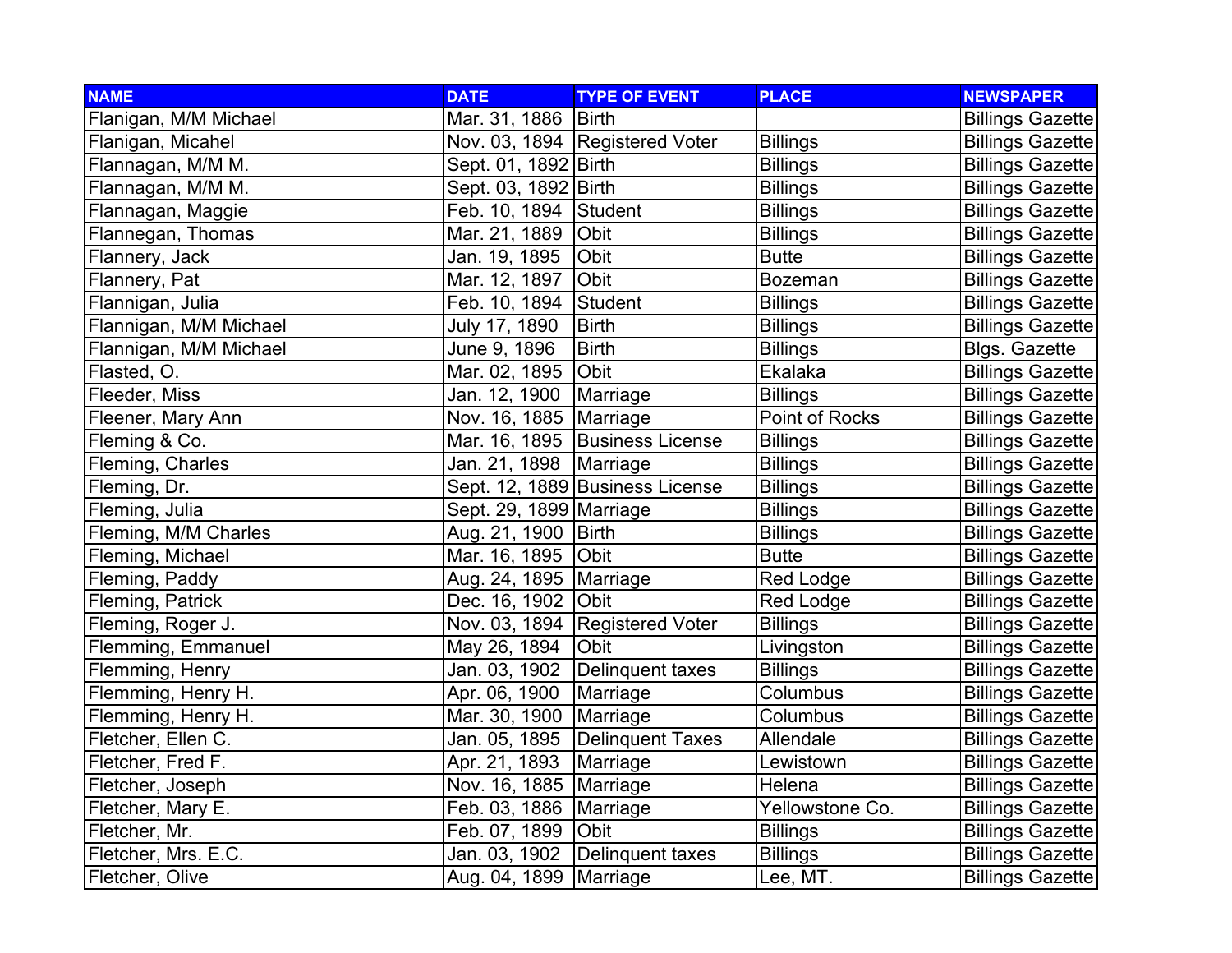| <b>NAME</b>       | <b>DATE</b>              | <b>TYPE OF EVENT</b>             | <b>PLACE</b>      | <b>NEWSPAPER</b>        |
|-------------------|--------------------------|----------------------------------|-------------------|-------------------------|
| Flibotte, Cora    | June 6, 1902             | Marriage                         | <b>Billings</b>   | <b>Billings Gazette</b> |
| Flibotte, Emma    | Nov. 05, 1901   Marriage |                                  | <b>Billings</b>   | <b>Billings Gazette</b> |
| Flint, Charles    | Dec. 21, 1897            | Obit                             | Utica             | <b>Billings Gazette</b> |
| Fly, Jennie       | April 11, 1899 Marriage  |                                  | Gallop            | <b>Billings Gazette</b> |
| Flynn, John W.    | Apr. 14, 1894            | Obit                             | Helena            | <b>Billings Gazette</b> |
| Flynn, William    | Aug. 24, 1895 Obit       |                                  |                   | <b>Billings Gazette</b> |
| Fogarty, John     | Sept. 13, 1883 Obit      |                                  | Livingston        | <b>Billings Gazette</b> |
| Fogg, J.L.        |                          | June 17, 1902 Business license   | <b>Billings</b>   | <b>Billings Gazette</b> |
| Fogg, J.L.        |                          | Dec. 13, 1901 Business license   | <b>Billings</b>   | <b>Billings Gazette</b> |
| Fogg, Mrs. C.P.   | June 24, 1896   Marriage |                                  | Columbus          | <b>Blgs. Gazette</b>    |
| Foley, Dan        | Mar. 24, 1899 Obit       |                                  | <b>Billings</b>   | <b>Billings Gazette</b> |
| Foley, Ed         | Apr. 06, 1895            | <b>Obit</b>                      | <b>Miles City</b> | <b>Billings Gazette</b> |
| Foley, Francis    | Oct. 21, 1902            | Marriage                         | <b>Billings</b>   | <b>Billings Gazette</b> |
| Foley, Mary M.    | Dec. 11, 1900   Marriage |                                  | Laurel            | <b>Billings Gazette</b> |
| Folk, R.W.S.      | Dec. 12, 1885 Marriage   |                                  | Helena            | <b>Billings Gazette</b> |
| Folmer, John      |                          | Dec. 28, 1900 Delinquent taxes   | <b>Billings</b>   | <b>Billings Gazette</b> |
| Folmer, John      |                          | Nov. 03, 1894   Registered Voter | <b>Billings</b>   | <b>Billings Gazette</b> |
| Folmer, John      |                          | Jan. 03, 1902 Delinquent taxes   | <b>Billings</b>   | <b>Billings Gazette</b> |
| Folmer, Mrs. John |                          | Jan. 03, 1896 Delinquent taxes   | <b>Billings</b>   | <b>Billings Gazette</b> |
| Fong Lee          |                          | Mar. 16, 1895   Business License | <b>Billings</b>   | <b>Billings Gazette</b> |
| Fong, Jennie      | Feb. 14, 1899 Obit       |                                  | <b>Billings</b>   | <b>Billings Gazette</b> |
| Fonts, James      | May 06, 1898             | Student                          | <b>Billings</b>   | <b>Billings Gazette</b> |
| Footner, J.W.     | Dec. 28, 1900            | Delinquent taxes                 | <b>Billings</b>   | <b>Billings Gazette</b> |
| Forbes, H.V.      | May 16, 1889             | Obit                             | <b>Red Lodge</b>  | <b>Billings Gazette</b> |
| Forbush, Cevil    | June 4, 1896             | Student                          | <b>Billings</b>   | <b>Blgs. Gazette</b>    |
| Forbush, J.H.     |                          | Dec. 24, 1897   Delinquent taxes | <b>Billings</b>   | <b>Billings Gazette</b> |
| Forbush, Ray      | Oct. 06, 1896            | Student                          | <b>Billings</b>   | <b>Blgs. Gazette</b>    |
| Forbush, Undine   | Oct. 06, 1896            | Student                          | <b>Billings</b>   | <b>Blgs. Gazette</b>    |
| Ford & Crist      |                          | June 19, 1890 Business License   | <b>Billings</b>   | <b>Billings Gazette</b> |
| Ford & Crist      |                          | Mar. 07, 1889 Business License   | <b>Billings</b>   | <b>Billings Gazette</b> |
| Ford, Aaron T.    |                          | Nov. 03, 1894 Registered Voter   | <b>Billings</b>   | <b>Billings Gazette</b> |
| Ford, George J.   | May 22, 1884             | Naturalization                   | <b>Billings</b>   | <b>Billings Gazette</b> |
| Ford, Ira         | May 22, 1884             | Obit                             | <b>Belknap</b>    | <b>Billings Gazette</b> |
| Ford, J.T.        | Jan. 01, 1897            | Delinquent taxes                 | <b>Billings</b>   | <b>Billings Gazette</b> |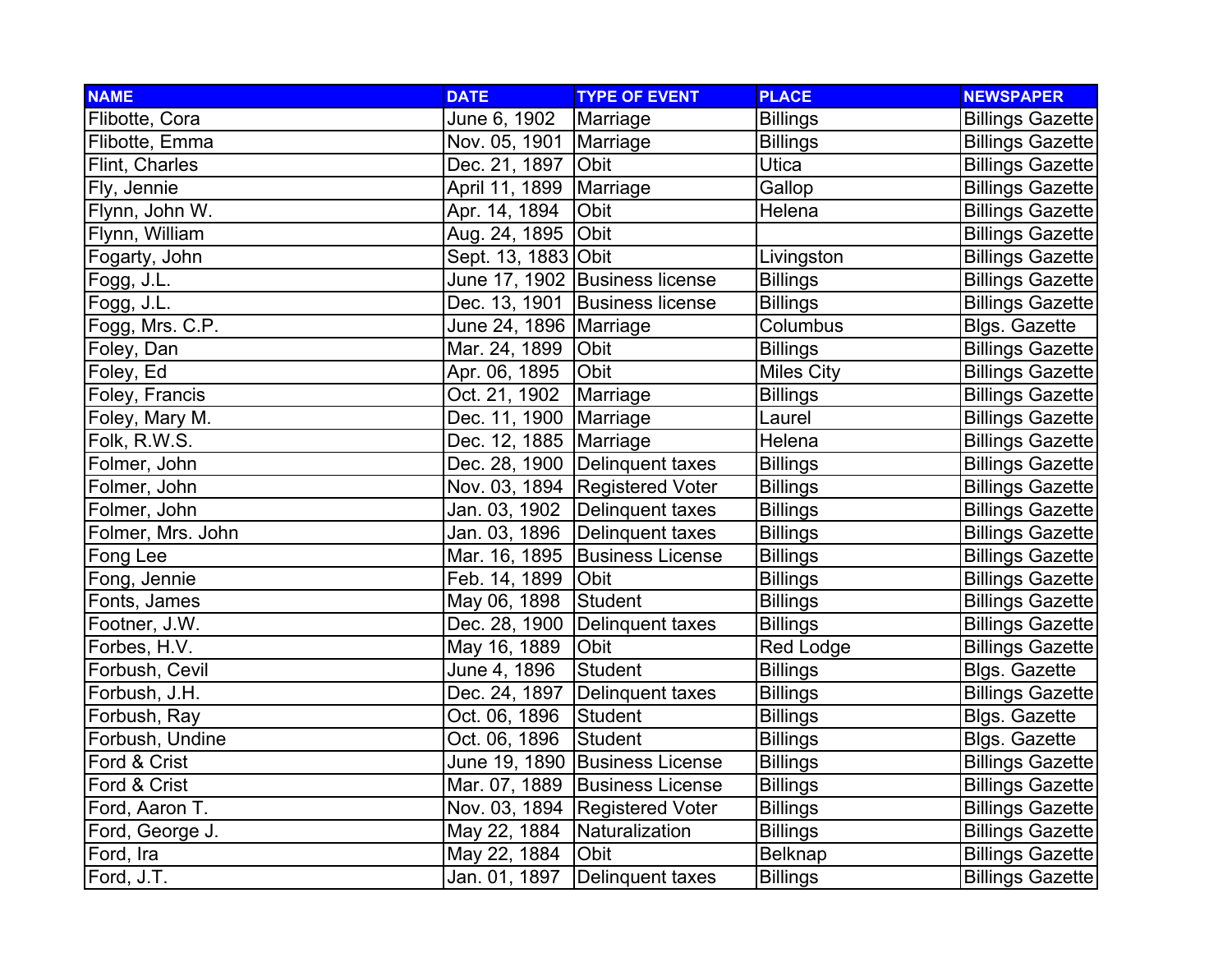| <b>NAME</b>            | <b>DATE</b>              | <b>TYPE OF EVENT</b>             | <b>PLACE</b>    | <b>NEWSPAPER</b>        |
|------------------------|--------------------------|----------------------------------|-----------------|-------------------------|
| Ford, M/M Aaron        | June 22, 1886   Birth    |                                  |                 | <b>Billings Gazette</b> |
| Fordham, E.A.          | Oct. 02, 1895   Marriage |                                  | Missoula        | <b>Billings Gazette</b> |
| Fordham, Elra A.       | Oct. 02, 1885            | Marriage                         | Missoula        | <b>Billings Gazette</b> |
| Forest, Edward         |                          | Nov. 03, 1894 Registered Voter   | Canyon Creek    | <b>Billings Gazette</b> |
| Forester, Charles      |                          | Nov. 03, 1894   Registered Voter | <b>Billings</b> | <b>Billings Gazette</b> |
| Forester, J.           |                          | Mar. 16, 1895   Business License | <b>Billings</b> | <b>Billings Gazette</b> |
| Forester, J.           |                          | Mar. 17, 1894 Business License   | <b>Billings</b> | <b>Billings Gazette</b> |
| Forester, May Brooks   | Aug. 27, 1901 Obit       |                                  | <b>Billings</b> | <b>Billings Gazette</b> |
| Forney, R.L.           | Sept. 23, 1893 Marriage  |                                  | Forsyth         | <b>Billings Gazette</b> |
| Forrest, Dora          | Sept. 10, 1896 Obit      |                                  | Helena          | <b>Blgs. Gazette</b>    |
| Forrest, Noah          | Feb. 21, 1896 Obit       |                                  | <b>Butte</b>    | <b>Billings Gazette</b> |
| Forrester, C.W.        | June 4, 1901             | <b>Business license</b>          | <b>Billings</b> | <b>Billings Gazette</b> |
| Forster, Ben           | Oct. 25, 1883            | Marriage                         | <b>Billings</b> | <b>Billings Gazette</b> |
| Forster, J.P.          | July 31, 1884            | Obit                             | <b>Billings</b> | <b>Billings Gazette</b> |
| Forster, John          | Apr. 20, 1900            | Marriage                         | <b>Billings</b> | <b>Billings Gazette</b> |
| Forster, Mrs. Amerlia  | Feb. 17, 1883            | Obit                             | <b>Billings</b> | <b>Billings Gazette</b> |
| Forster, Simon         |                          | Nov. 03, 1894 Registered Voter   | <b>Billings</b> | <b>Billings Gazette</b> |
| Forsythe, Andrew O.    | Mar. 02, 1895   Marriage |                                  | <b>Billings</b> | <b>Billings Gazette</b> |
| Forsythe, Emma Rebecca | Feb. 14, 1902   Marriage |                                  | <b>Billings</b> | <b>Billings Gazette</b> |
| Foster, Beatrice       | Apr. 04, 1902            | Marriage                         | <b>Billings</b> | <b>Billings Gazette</b> |
| Foster, Charles A.     | May 21, 1901             | Obit                             | <b>Billings</b> | <b>Billings Gazette</b> |
| Foster, Clara          | May 6, 1896              | <b>Student</b>                   | <b>Billings</b> | <b>Billings Gazette</b> |
| Foster, Clara          | Oct. 06, 1896            | Student                          | <b>Billings</b> | <b>Blgs. Gazette</b>    |
| Foster, Dr.            | Feb. 07, 1902            | Obit                             | <b>Bozeman</b>  | <b>Billings Gazette</b> |
| Foster, F.H.           | Apr. 19, 1882            | Marriage                         | Coulson         | <b>Billings Gazette</b> |
| Foster, F.H.           |                          | Dec. 23, 1893 Business License   | <b>Billings</b> | <b>Billings Gazette</b> |
| Foster, F.H.           |                          | June 17, 1902  Business license  | <b>Billings</b> | <b>Billings Gazette</b> |
| Foster, F.H.           |                          | Dec. 13, 1901 Business license   | <b>Billings</b> | <b>Billings Gazette</b> |
| Foster, Fred H.        |                          | Jan. 05, 1895 Delinquent Taxes   | <b>Billings</b> | <b>Billings Gazette</b> |
| Foster, Fred H.        |                          | Nov. 03, 1894 Registered Voter   | <b>Billings</b> | <b>Billings Gazette</b> |
| Foster, Freddie        | Aug. 01, 1889            | <b>Obit</b>                      | <b>Billings</b> | <b>Billings Gazette</b> |
| Foster, Georgia        | Jan. 01, 1897            | Delinquent taxes                 | <b>Billings</b> | <b>Billings Gazette</b> |
| Foster, Herbert        | Jan. 05, 1895            | Student                          | <b>Billings</b> | <b>Billings Gazette</b> |
| Foster, Herbert        | Jan. 10, 1899            | Student                          | <b>Billings</b> | <b>Billings Gazette</b> |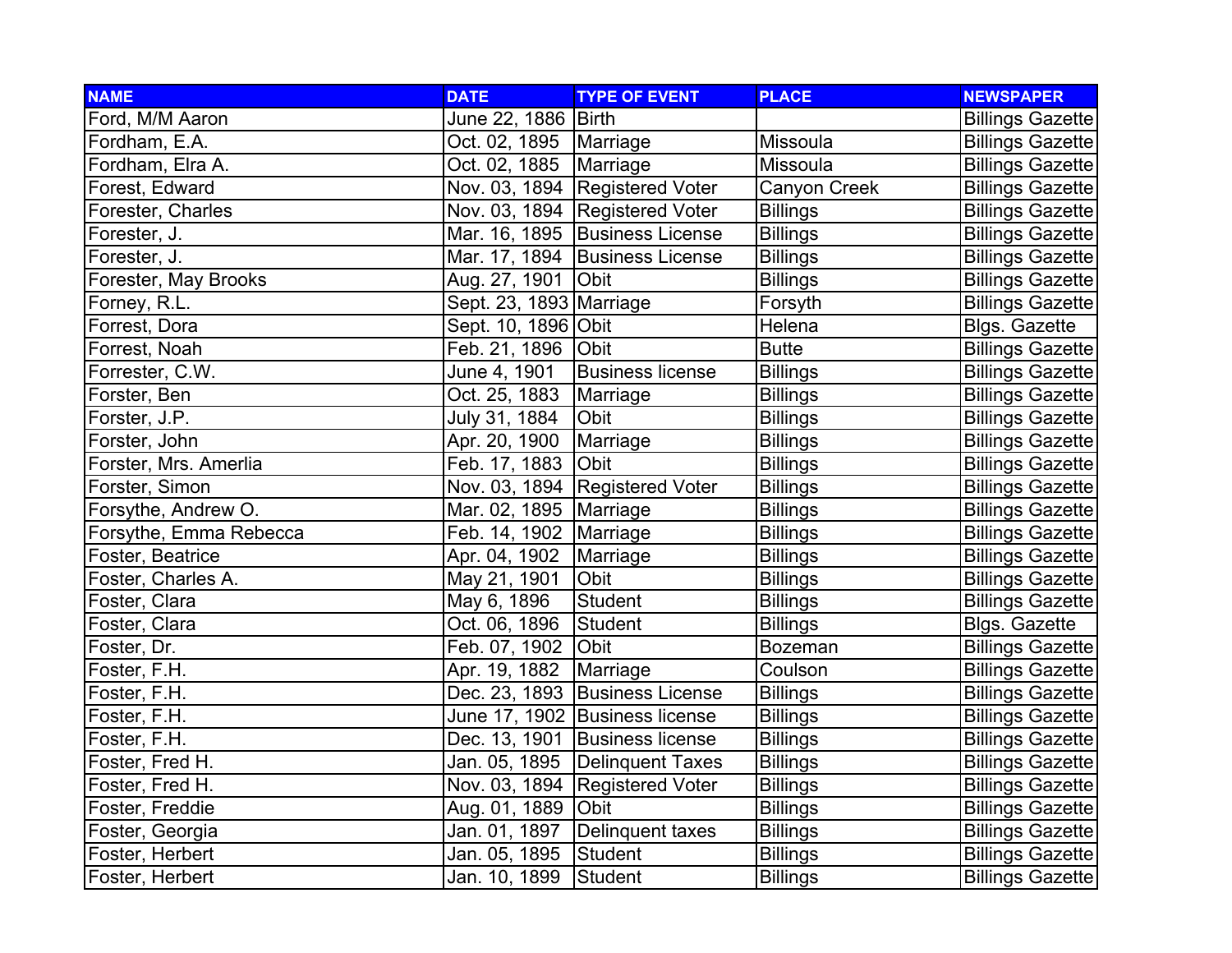| <b>NAME</b>         | <b>DATE</b>              | <b>TYPE OF EVENT</b>           | <b>PLACE</b>           | <b>NEWSPAPER</b>        |
|---------------------|--------------------------|--------------------------------|------------------------|-------------------------|
| Foster, Herbert     | Jan. 19, 1893            | Student                        | <b>Billings</b>        | <b>Billings Gazette</b> |
| Foster, Herbert     | June 4, 1896             | Student                        | <b>Billings</b>        | <b>Blgs. Gazette</b>    |
| Foster, Herbert     | Mar. 31, 1894 Student    |                                | <b>Billings</b>        | <b>Billings Gazette</b> |
| Foster, Herbert     | May 6, 1896              | <b>Student</b>                 | <b>Billings</b>        | <b>Billings Gazette</b> |
| Foster, Herbert     | Oct. 12, 1895            | Student                        | <b>Billings</b>        | <b>Billings Gazette</b> |
| Foster, James C.    | May 3, 1896              | Marriage                       | Absarokee              | <b>Billings Gazette</b> |
| Foster, Lilian Avis | Aug. 08, 1889            | Obit                           | <b>Billings</b>        | <b>Billings Gazette</b> |
| Foster, Lincoln     | June 03, 1898   Marriage |                                | Whitehall              | <b>Billings Gazette</b> |
| Foster, M/M F.H.    | June 29, 1893 Birth      |                                | <b>Billings</b>        | <b>Billings Gazette</b> |
| Foster, M/M F.H.    | May 11, 1895             | <b>Birth</b>                   | <b>Billings</b>        | <b>Billings Gazette</b> |
| Foster, M/M Grant   | Oct. 20, 1899            | <b>Birth</b>                   | <b>Billings</b>        | <b>Billings Gazette</b> |
| Foster, Richard B.  | May 31, 1901             | Obit                           | Wamsutter, Wy.         | <b>Billings Gazette</b> |
| Foster, Robert      | May 06, 1898             | Student                        | <b>Billings</b>        | <b>Billings Gazette</b> |
| Foster, S.M.        | Jan. 03, 1902            | Delinquent taxes               | <b>Billings</b>        | <b>Billings Gazette</b> |
| Fowler, H.V.        | Jan. 08, 1886            | Obit                           | Boston, Mass.          | <b>Billings Gazette</b> |
| Fowler, M/M Donald  | May 17, 1888             | Birth                          | <b>Flat Willow</b>     | <b>Billings Gazette</b> |
| Fox, Charles D.     | Jan. 05, 1895            | Delinquent Taxes               | <b>Stillwater</b>      | <b>Billings Gazette</b> |
| Fox, Charles D.     |                          | June 19, 1890 Business License | <b>Billings</b>        | <b>Billings Gazette</b> |
| Fox, Charles D.     |                          | Mar. 12, 1891 Business License | <b>Billings</b>        | <b>Billings Gazette</b> |
| Fox, Charles D.     |                          | Nov. 03, 1894 Registered Voter | <b>Billings</b>        | <b>Billings Gazette</b> |
| Fox, Clarissa       | Aug. 11, 1899   Marriage |                                | Utah                   | <b>Billings Gazette</b> |
| Fox, Eldridge       | Sept. 05, 1889 Obit      |                                | <b>Billings</b>        | <b>Billings Gazette</b> |
| Fox, John F.        |                          | Nov. 03, 1894 Registered Voter | <b>Billings</b>        | <b>Billings Gazette</b> |
| Francisco, William  | May 06, 1887             | Obit                           | <b>Pipestone Creek</b> | <b>Billings Gazette</b> |
| Franck, George H.   | Dec. 12, 1902 Marriage   |                                | Seattle                | <b>Billings Gazette</b> |
| Frank, Sophia       | June 22, 1900 Marriage   |                                | Sleepy Eye, Minn.      | <b>Billings Gazette</b> |
| Franklin, Charles   | Feb. 02, 1897            | Obit                           | Melville               | <b>Billings Gazette</b> |
| Fraser, Alexander   |                          | Nov. 03, 1894 Registered Voter | <b>Billings</b>        | <b>Billings Gazette</b> |
| Fraser, Ed          | Jan. 19, 1893            | Student                        | <b>Billings</b>        | <b>Billings Gazette</b> |
| Fraser, Ed          | May 06, 1898             | Student                        | <b>Billings</b>        | <b>Billings Gazette</b> |
| Fraser, Eddie       | Feb. 10, 1894            | Student                        | <b>Billings</b>        | <b>Billings Gazette</b> |
| Fraser, Eddie       | Feb. 18, 1892            | Student                        | <b>Billings</b>        | <b>Billings Gazette</b> |
| Fraser, Eddie       | Jan. 22, 1891            | Student                        | <b>Billings</b>        | <b>Billings Gazette</b> |
| Fraser, Edward      | Feb. 05, 1897            | Student                        | <b>Billings</b>        | <b>Billings Gazette</b> |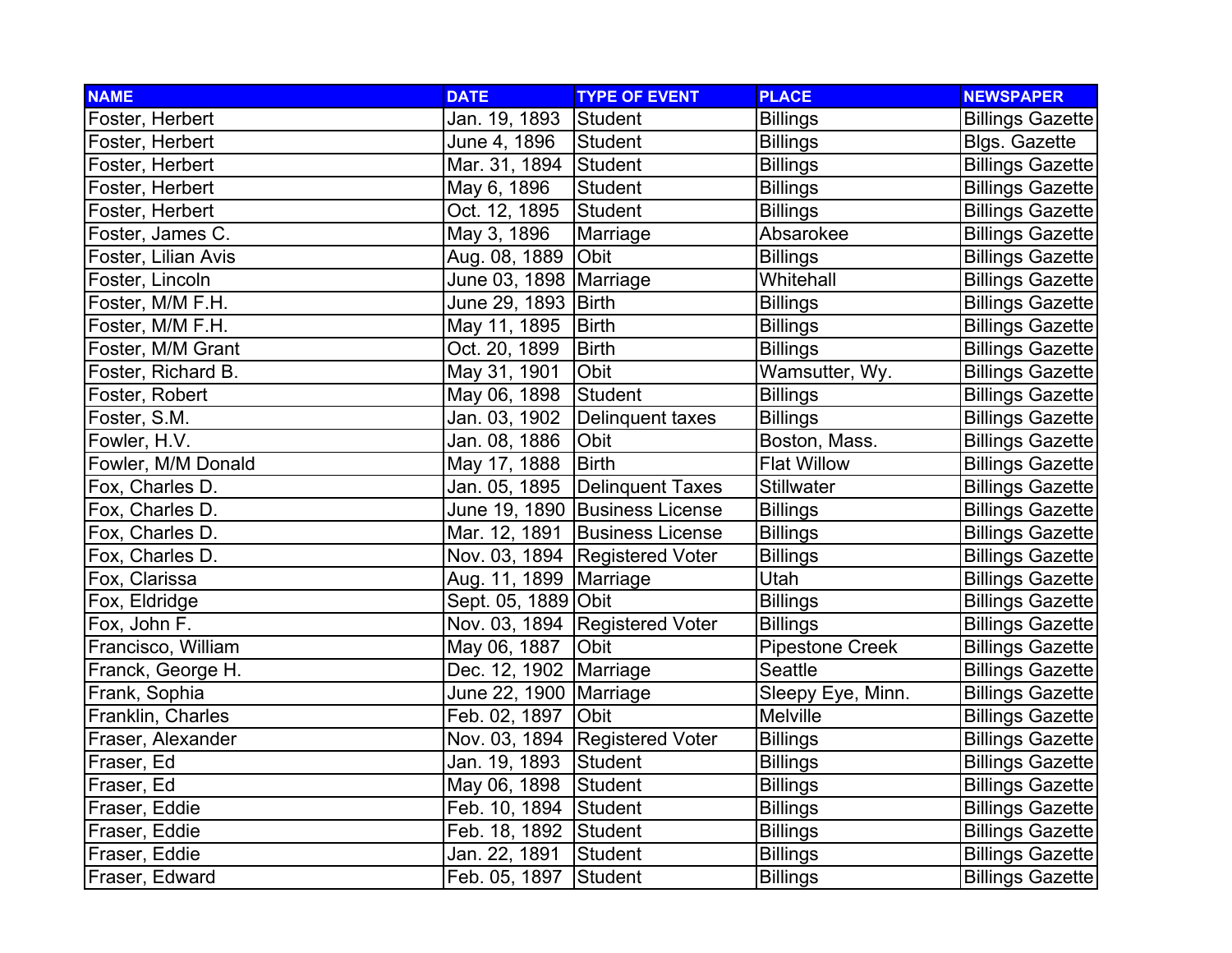| <b>NAME</b>            | <b>DATE</b>                  | <b>TYPE OF EVENT</b>             | <b>PLACE</b>      | <b>NEWSPAPER</b>        |
|------------------------|------------------------------|----------------------------------|-------------------|-------------------------|
| Fraser, Edward         | Jan. 05, 1895                | Student                          | <b>Billings</b>   | <b>Billings Gazette</b> |
| Fraser, Edward         | Oct. 06, 1896                | Student                          | <b>Billings</b>   | <b>Blgs. Gazette</b>    |
| Fraser, Emma E.        |                              | Dec. 30, 1898 Delinquent taxes   | <b>Billings</b>   | <b>Billings Gazette</b> |
| Fraser, Emma E.        |                              | Jan. 06, 1899 Delinquent taxes   | <b>Billings</b>   | <b>Billings Gazette</b> |
| Fraser, J.A.           | July 22, 1893                | Obit                             | <b>Butte</b>      | <b>Billings Gazette</b> |
| Fraser, J.L.           |                              | Dec. 26, 1902 Delinquent taxes   | <b>Billings</b>   | <b>Billings Gazette</b> |
| Fraser, J.R.           | Jan. 03, 1902                | Delinquent taxes                 | <b>Billings</b>   | <b>Billings Gazette</b> |
| Fraser, Jack           |                              | Dec. 25, 1890   Business License | <b>Billings</b>   | <b>Billings Gazette</b> |
| Fraser, Jack           | Feb. 05, 1897 Student        |                                  | <b>Billings</b>   | <b>Billings Gazette</b> |
| Fraser, Jack           | Feb. 18, 1892 Student        |                                  | <b>Billings</b>   | <b>Billings Gazette</b> |
| Fraser, Jack           | Jan. 19, 1893                | Student                          | <b>Billings</b>   | <b>Billings Gazette</b> |
| Fraser, Jack           | Mar. 19, 1891                | Student                          | <b>Billings</b>   | <b>Billings Gazette</b> |
| Fraser, Jack           | Mar. 30, 1895 Student        |                                  | <b>Billings</b>   | <b>Billings Gazette</b> |
| Fraser, Jack           | Oct. 12, 1895                | Student                          | <b>Billings</b>   | <b>Billings Gazette</b> |
| Fraser, James          | Dec. 25, 1890 Student        |                                  | <b>Billings</b>   | <b>Billings Gazette</b> |
| Fraser, James          | Mar. 19, 1891 Student        |                                  | <b>Billings</b>   | <b>Billings Gazette</b> |
| Fraser, James g.       |                              | Nov. 03, 1894 Registered Voter   | <b>Billings</b>   | <b>Billings Gazette</b> |
| Fraser, James G.       | Sept. 27, 1898   Marriage    |                                  | <b>Big Timber</b> | <b>Billings Gazette</b> |
| Fraser, M/M James G.   | Nov. 20, 1900   Birth        |                                  | <b>Billings</b>   | <b>Billings Gazette</b> |
| Fraser, M/M James G.   | Sept. 15, 1899 Birth         |                                  | <b>Billings</b>   | <b>Billings Gazette</b> |
| Fraser, Mrs.           | June 13, 1899 Obit           |                                  | <b>Billings</b>   | <b>Billings Gazette</b> |
| Fraser, Mrs. Agnes E.  | July 21, 1892                | Obit                             | <b>Billings</b>   | <b>Billings Gazette</b> |
| Fraser, Mrs. Alexander | July 23, 1892                | Obit                             | <b>Billings</b>   | <b>Billings Gazette</b> |
| Fraser, Nettie         | Dec. 20, 1888   Marriage     |                                  | <b>Billings</b>   | <b>Billings Gazette</b> |
| Fraser, Teenie         | Dec. 25, 1890 Student        |                                  | <b>Billings</b>   | <b>Billings Gazette</b> |
| Fraser, Teenie         | Mar. 10, 1892 Student        |                                  | <b>Billings</b>   | <b>Billings Gazette</b> |
| Fraser, Teenie         | Mar. 19, 1891                | Student                          | <b>Billings</b>   | <b>Billings Gazette</b> |
| Fraser, Teenie         | Sept. 21, 1897   Marriage    |                                  | <b>Billings</b>   | <b>Billings Gazette</b> |
| Fraser, Willie         | July 05, 1888                | Obit                             | Musselshell       | <b>Billings Gazette</b> |
| Fratt, David           |                              | Nov. 03, 1894 Registered Voter   | <b>Billings</b>   | <b>Billings Gazette</b> |
| Fratt, David           | Oct. 19, 1895                | Taxpayer                         | <b>Billings</b>   | <b>Billings Gazette</b> |
| Fratt, Kate            | Apr. 14, 1894                | Homestead                        | <b>Billings</b>   | <b>Billings Gazette</b> |
| Fratt, Kate            | Nov. 18, 1893 Homestead      |                                  | <b>Billings</b>   | <b>Billings Gazette</b> |
| Frazer, Alexander      | June 14, 1888 Naturalization |                                  | <b>Billings</b>   | <b>Billings Gazette</b> |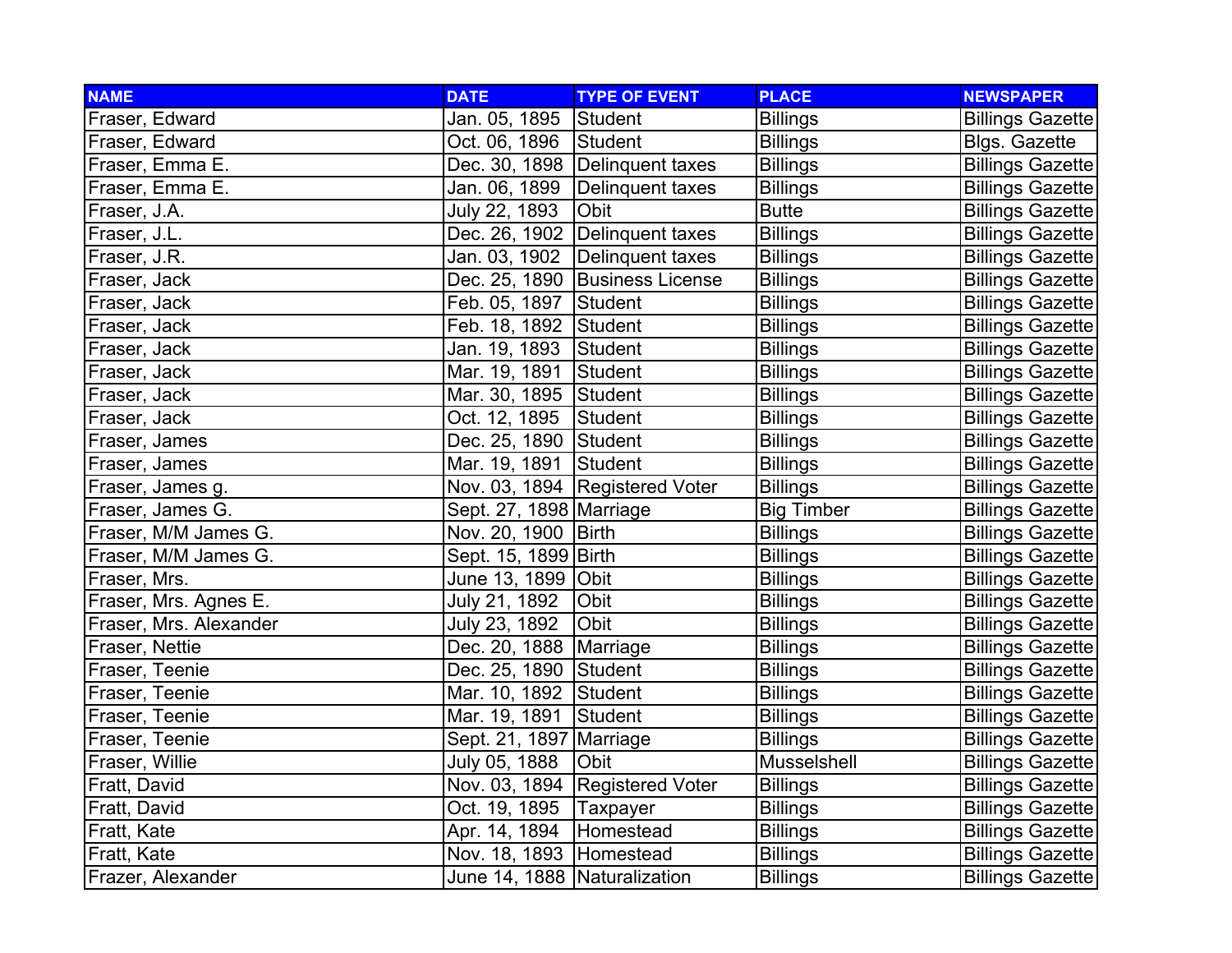| <b>NAME</b>                                             | <b>DATE</b>              | <b>TYPE OF EVENT</b>             | <b>PLACE</b>      | <b>NEWSPAPER</b>        |
|---------------------------------------------------------|--------------------------|----------------------------------|-------------------|-------------------------|
| Frazer, Alice                                           | Nov. 29, 1901            | Marriage                         | Laurel            | <b>Billings Gazette</b> |
| Frazer, M/M James                                       | Sept. 17, 1891 Birth     |                                  | <b>Billings</b>   | <b>Billings Gazette</b> |
| Frazer, Mrs. Daniel                                     | Sept. 22, 1894 Obit      |                                  | Wyoming           | <b>Billings Gazette</b> |
| Frazer, W.A.                                            | Feb. 27, 1890   Marriage |                                  | <b>Butte</b>      | <b>Billings Gazette</b> |
| Frazier, Alice                                          | Mar. 09, 1895 Student    |                                  | <b>Billings</b>   | <b>Billings Gazette</b> |
| Fredericks, William or George                           | Aug. 29, 1902            | Obit                             | Lewistown         | <b>Billings Gazette</b> |
| Free, Dr.                                               |                          | June 17, 1902 Business license   | <b>Billings</b>   | <b>Billings Gazette</b> |
| Free, Dr. J.E.                                          |                          | Dec. 18, 1890 Business License   | <b>Billings</b>   | <b>Billings Gazette</b> |
| Free, Dr. J.E.                                          |                          | Mar. 16, 1893 Business License   | <b>Billings</b>   | <b>Billings Gazette</b> |
| Free, Dr. J.E.                                          |                          | Dec. 13, 1901 Business license   | <b>Billings</b>   | <b>Billings Gazette</b> |
| Free, Dr. J.F.                                          |                          | Dec. 28, 1900 Delinquent taxes   | <b>Billings</b>   | <b>Billings Gazette</b> |
| Free, Dr. Jas. E.                                       | Mar. 12, 1891            | <b>Business License</b>          | <b>Billings</b>   | <b>Billings Gazette</b> |
| Free, George                                            |                          | Dec. 30, 1898 Delinquent taxes   | <b>Billings</b>   | <b>Billings Gazette</b> |
| Free, George                                            | Jan. 06, 1899            | Delinquent taxes                 | <b>Billings</b>   | <b>Billings Gazette</b> |
| Free, Ira Edward                                        | Aug. 05, 1898   Marriage |                                  | <b>Billings</b>   | <b>Billings Gazette</b> |
| Free, J.E.                                              |                          | Mar. 16, 1895 Business License   | <b>Billings</b>   | <b>Billings Gazette</b> |
| Free, J.E.                                              |                          | Mar. 17, 1892 Business License   | <b>Billings</b>   | <b>Billings Gazette</b> |
| Free, J.E.                                              |                          | Mar. 17, 1894 Business License   | <b>Billings</b>   | <b>Billings Gazette</b> |
| Free, James E.                                          |                          | Nov. 03, 1894   Registered Voter | <b>Billings</b>   | <b>Billings Gazette</b> |
| Free, M/M Dr. J.E.                                      | Dec. 31, 1897            | <b>Birth</b>                     | <b>Billings</b>   | <b>Billings Gazette</b> |
| Free, Susan                                             | June 17, 1902   Marriage |                                  | <b>Billings</b>   | <b>Billings Gazette</b> |
| Freeberg, Alma                                          | June 4, 1896             | <b>Student</b>                   | <b>Billings</b>   | <b>Blgs. Gazette</b>    |
| Freeberg, Charles                                       | June 4, 1896             | <b>Student</b>                   | <b>Billings</b>   | <b>Blgs. Gazette</b>    |
| Freeman, E.                                             | Jan. 03, 1902            | Delinquent taxes                 | <b>Billings</b>   | <b>Billings Gazette</b> |
| Freeman, H.                                             |                          | Dec. 29, 1894 Business License   | <b>Billings</b>   | <b>Billings Gazette</b> |
| Freeman, Lulu & Fred                                    | Dec. 19, 1899 Divorce    |                                  | <b>Red Lodge</b>  | <b>Billings Gazette</b> |
| Freeman, O.H.                                           |                          | Dec. 24, 1897 Delinquent taxes   | <b>Billings</b>   | <b>Billings Gazette</b> |
| Freeman, O.H.                                           | Dec. 28, 1900            | Delinquent taxes                 | <b>Billings</b>   | <b>Billings Gazette</b> |
| Freese, William                                         | Aug. 26, 1886   Marriage |                                  | <b>Miles City</b> | <b>Billings Gazette</b> |
| French, Colonel                                         | Oct. 09, 1890            | Obit                             | Idaho             | <b>Billings Gazette</b> |
| French, Eugene S. (Lt.)Feb. Feb. 24, 1899 Feb. 24, 1899 |                          | Obit                             | Philippines       | <b>Billings Gazette</b> |
| French, F.M.                                            | Dec. 24, 1897            | Delinquent taxes                 | <b>Billings</b>   | <b>Billings Gazette</b> |
| French, F.M.                                            | Jan. 01, 1897            | Delinquent taxes                 | <b>Billings</b>   | <b>Billings Gazette</b> |
| French, F.M.                                            | Jan. 06, 1899            | <b>Delinquent taxes</b>          | <b>Billings</b>   | <b>Billings Gazette</b> |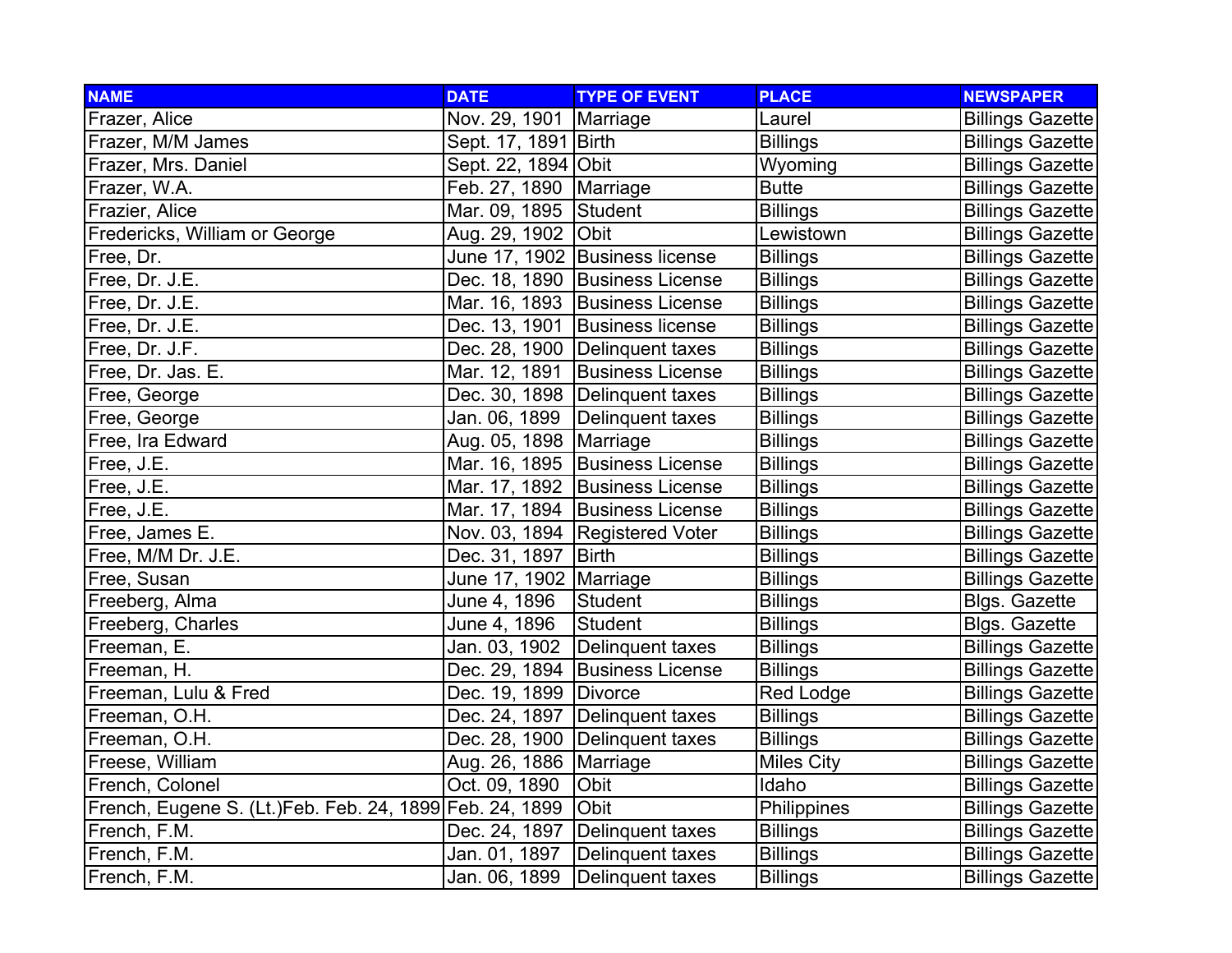| <b>NAME</b>        | <b>DATE</b>                  | <b>TYPE OF EVENT</b>             | <b>PLACE</b>      | <b>NEWSPAPER</b>        |
|--------------------|------------------------------|----------------------------------|-------------------|-------------------------|
| French, F.W.       |                              | Dec. 30, 1898   Delinquent taxes | <b>Billings</b>   | <b>Billings Gazette</b> |
| French, Fannie     | June 4, 1901                 | Obit                             | <b>Billings</b>   | <b>Billings Gazette</b> |
| French, Fannie     | Jan. 03, 1902                | Delinquent taxes                 | <b>Billings</b>   | <b>Billings Gazette</b> |
| French, Fanny      |                              | Dec. 24, 1897   Delinquent taxes | <b>Billings</b>   | <b>Billings Gazette</b> |
| French, Fanny      |                              | Dec. 28, 1900 Delinquent taxes   | <b>Billings</b>   | <b>Billings Gazette</b> |
| French, M/M F.M.   | Apr. 30, 1884                | <b>Birth</b>                     | <b>Billings</b>   | <b>Billings Gazette</b> |
| French, M/M F.M.   | Nov. 09, 1885                | <b>Birth</b>                     | Minneapolis, Mn.  | <b>Billings Gazette</b> |
| Fretwell, Adeline  | Mar. 16, 1895                | Obit                             | Missoula          | <b>Billings Gazette</b> |
| Frey, Fred         | Dec. 01, 1892                | Obit                             | Laurel            | <b>Billings Gazette</b> |
| Frichey, M/M W.H.  | Oct. 01, 1901                | <b>Birth</b>                     | <b>Billings</b>   | <b>Billings Gazette</b> |
| Frisch, James      | Sep. 09, 1902 Naturalization |                                  | <b>Billings</b>   | <b>Billings Gazette</b> |
| Frith, H.A.        |                              | June 17, 1902 Business license   | <b>Billings</b>   | <b>Billings Gazette</b> |
| Fritsche, John B.  | Nov. 19, 1897   Marriage     |                                  | San Francisco     | <b>Billings Gazette</b> |
| Fritz, Laura       | May, 07, 1887   Marriage     |                                  | <b>Miles City</b> | <b>Billings Gazette</b> |
| Frizelle, Earl     | Dec. 02, 1893 Student        |                                  | <b>Billings</b>   | <b>Billings Gazette</b> |
| Frizelle, Earl     | Feb. 10, 1894 Student        |                                  | <b>Billings</b>   | <b>Billings Gazette</b> |
| Frizelle, Earl     | Oct. 06, 1896                | Student                          | <b>Billings</b>   | <b>Blgs. Gazette</b>    |
| Frizelle, Earle    | Feb. 05, 1897 Student        |                                  | <b>Billings</b>   | <b>Billings Gazette</b> |
| Frizelle, Earle    | Jan. 05, 1895                | Student                          | <b>Billings</b>   | <b>Billings Gazette</b> |
| Frizelle, Earle    | June 4, 1896                 | Student                          | <b>Billings</b>   | <b>Blgs. Gazette</b>    |
| Frizelle, Earle    | May 6, 1896                  | Student                          | <b>Billings</b>   | <b>Billings Gazette</b> |
| Frizelle, Earle    | Nov. 16, 1897                | Student                          | <b>Billings</b>   | <b>Billings Gazette</b> |
| Frizelle, Earle    | Oct. 12, 1895                | Student                          | <b>Billings</b>   | <b>Billings Gazette</b> |
| Frizelle, M/M U.E. | June 28, 1888 Birth          |                                  | <b>Billings</b>   | <b>Billings Gazette</b> |
| Frizelle, U.E.     | Jan. 01, 1897                | Delinquent taxes                 | <b>Billings</b>   | <b>Billings Gazette</b> |
| Frizelle, U.E.     | Jan. 11, 1886                | <b>Birth</b>                     | <b>Billings</b>   | <b>Billings Gazette</b> |
| Frizelle, Uri E.   |                              | Nov. 03, 1894   Registered Voter | <b>Billings</b>   | <b>Billings Gazette</b> |
| Frizelle, Vera     | Apr. 28, 1894                | Student                          | <b>Billings</b>   | <b>Billings Gazette</b> |
| Frizelle, Vera     | Jan. 05, 1895                | <b>Student</b>                   | <b>Billings</b>   | <b>Billings Gazette</b> |
| Frizelle, Vera     | Jan. 10, 1899                | Student                          | <b>Billings</b>   | <b>Billings Gazette</b> |
| Frizelle, Vera     | Jan. 19, 1893                | Student                          | <b>Billings</b>   | <b>Billings Gazette</b> |
| Frizelle, Vera     | June 4, 1896                 | <b>Student</b>                   | <b>Billings</b>   | <b>Blgs. Gazette</b>    |
| Frizelle, Vera     | May 6, 1896                  | Student                          | <b>Billings</b>   | <b>Billings Gazette</b> |
| Frizelle, Vera     | Oct. 06, 1896                | Student                          | <b>Billings</b>   | <b>Blgs. Gazette</b>    |